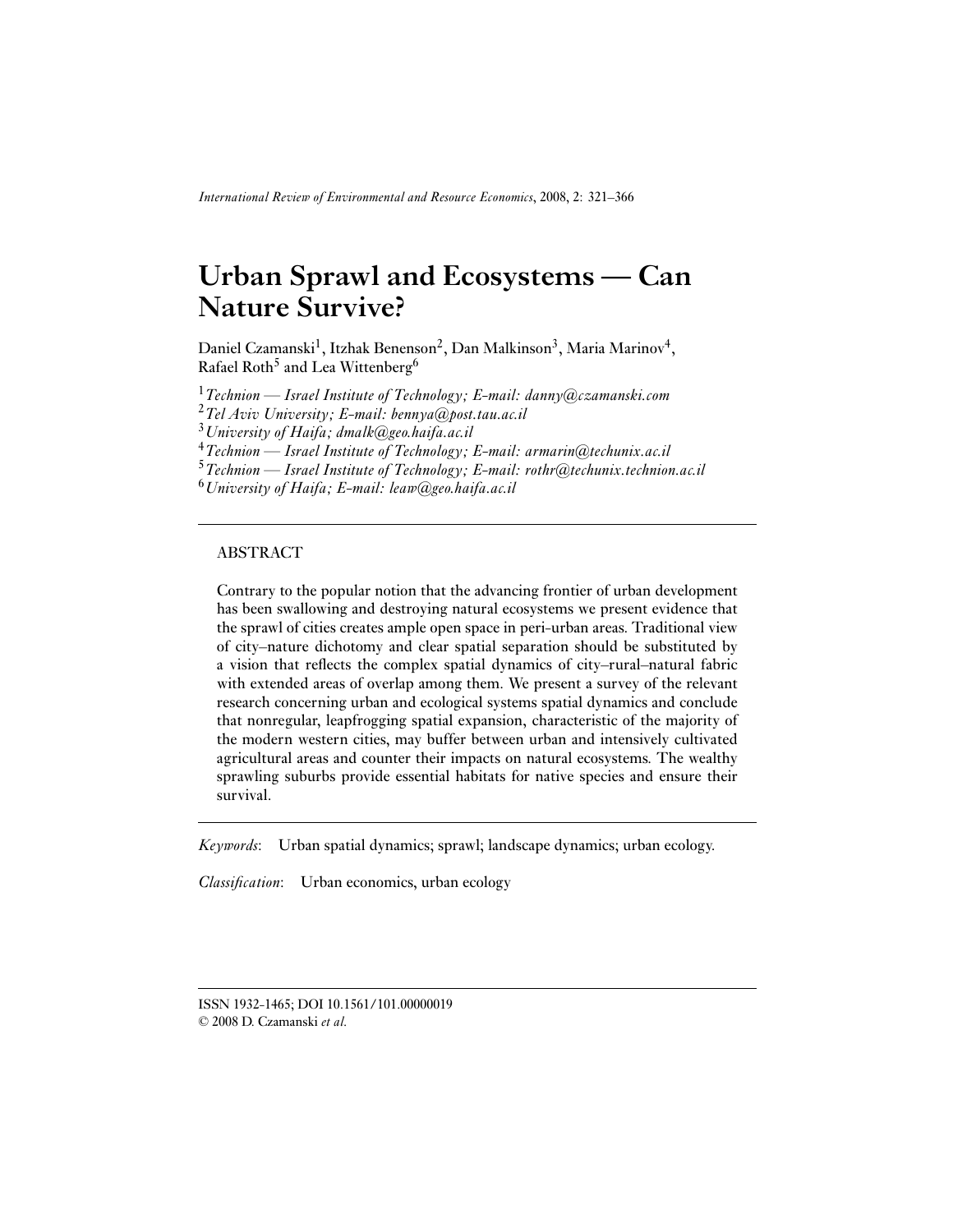# **1 INTRODUCTION**

The urban population of the world has been increasing very rapidly in the past few decades. At the beginning of the 20th century, only 14 percent of humanity lived in cities. Today, the number of city dwellers has grown to about 50 percent. This means an almost fifteen-fold increase in the world's urban population, from 200 million in 1900 to 2.9 billion a hundred years later (United Nations, 2004). In many developing countries huge dense cities are draining the rural hinterland. In the more developed regions of the world there is undisputed evidence of processes of urban dispersal and sprawl.

During the last 100 years rural populations more than doubled, increasing from 1.4 billion to 3.2 billion (United Nations, 2002). The area occupied by agriculture, including arable land and permanent crops, has gradually been increasing since the beginning of the 20th century and today comprises roughly 11 percent of the total land area (FAO, 2007). Notably, the trend is different in developing and developed countries. Despite overall growth in agricultural area, in most developed countries the trend has been reversed, at least since the 1960s, and the amount of agricultural land is decreasing. In addition, in some areas of the United States and Western Europe, mainly in places that are proximate to the densely populated regions, there is evidence of land-use transition from agricultural land to natural open space. For example, in the Netherlands, land that is not economic in agricultural use is systematically being purchased by the government and left alone (Louw *et al.*, 2003).

It has become a popular notion that the advancing frontier of urban development has been swallowing and destroying natural ecosystems. There is evidence that in places where the islands of natural habitats survive, they are suffering from pollution, fragmentation, and constant interactions with humans (McKinney, 2002). Thus, often it is claimed that the never-ending expansion of urban and semi-urban land-uses leads to the disintegration and weakening of the adjacent ecosystems and their ultimate degradation (e.g., Paul and Meyer, 2001).

At the same time, there is a growing understanding that although urban areas are created by humans and for humans, they are also home to many plant and animal species that often display remarkable resilience to urban hazards. Species and communities undergo the necessary adjustments, adapt their spatial, temporal, and reproductive behavior to the new conditions and coexist comfortably, and even thrive, within the broader boundaries of cities (McGranaham *et al.*, 2005). These areas can provide nature-related amenities and cultural values, particularly if they are well managed. Moreover, there is much evidence that species richness and abundance in peri-urban areas is higher than in areas of rural monocultures.

This changed view of the urban boundary raises a serious challenge to both urban and ecological theory. Traditional view of the city–nature dichotomy with the prevalence of the city and clear spatial separation should be replaced by the gradient reflecting the city–rural–natural fabric with extended areas of overlap among them. The view of the complex spatial dynamics along this gradient is necessary for managing landscapes of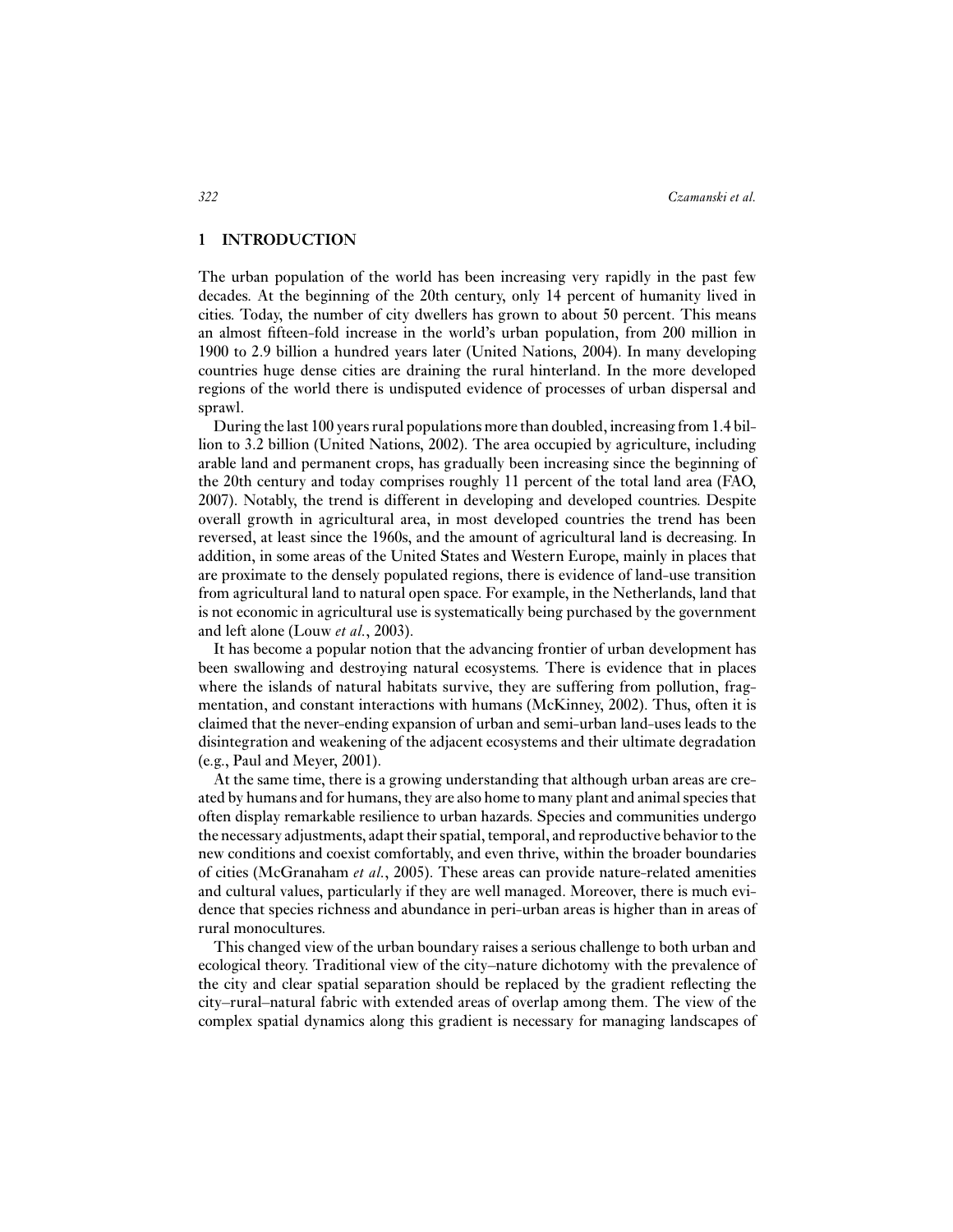each of the three main types and, especially for broad understanding how modern city really functions and evolves (Berkowitz *et al.*, 2003). The novel paradigm considers urban system as including areas and habitats suitable for native species and natural communities. The interface between urban and rural systems is of particular interest, and typical urban–rural gradients are characterized by various levels of heterogeneity, the latter being critical for persistence of ecological communities rather than individual species. Specifically, the dynamics of the ecosystems in and around urban areas is influenced by a rate of introduction of alien species, habitat diversity and fragmentation, human-induced habitat disturbances and many other factors (Rebele, 1994, Niemela, 1999).

Human and eco-systems along the urban–rural–nature gradient are all complex adaptive self-organizing systems in which structure and patterns at higher levels emerge from local behavior and interactions (Levin, 1998, Portugali, 2006). Heretofore, the questions concerning urban and natural system dynamics varied and were raised separately. The literature concerned with the spatial dynamics of urban systems is vast, as is the ecosystem literature. However, the typical questions asked regarding urban systems concern the temporal and spatial dynamics of the built-up area. In contrast, the typical questions asked regarding ecosystems concern the dynamics of its hierarchical structure and the ability to adapt to local and global environmental changes, along with issues concerning the spatial and temporal dynamics of species and communities. Seemingly urban system studies and ecological system studies take a complementary view of the landscape. Much too commonly the urban approach views the landscape as a matrix comprised of urban areas and a void among them, while the ecological point of view sees the urban areas as gaps within the matrix of natural areas. Rural systems are generally studied much less than urban or natural systems. It is our view that the time has come to study all three main land-use systems jointly. It is the purpose of this paper to present a detailed picture of the state of knowledge concerning the dynamic spatial behavior of urban systems and of the relevant ecological systems within the urban shadow and thus to provide a basis for a better understanding of the interaction among these systems. We compare and contrast among the approaches taken in urban system studies and ecological studies, in an attempt to bridge between the disciplines, and in the final section we synthesize among the emerging ideas and address direction for future investigation.

# **2 THE SPATIAL DIMENSION — ZONES AND BOUNDARIES**

Cities, like other complex systems consist of many intertwined elements at various organizational levels. Their spatial evolution takes place at different timescales. Micropatterns of houses, street segments and open areas exhibit fast dynamics measured in months and, mostly years, whereas macro-patterns of center-periphery gradient develop slower (Weidlich, 1999). The same is true for ecosystems — the local changes of species' abundance and communities' structure can take weeks, months or seasons, while it will take decades and sometimes centuries for an ecosystem to adapt to the environment,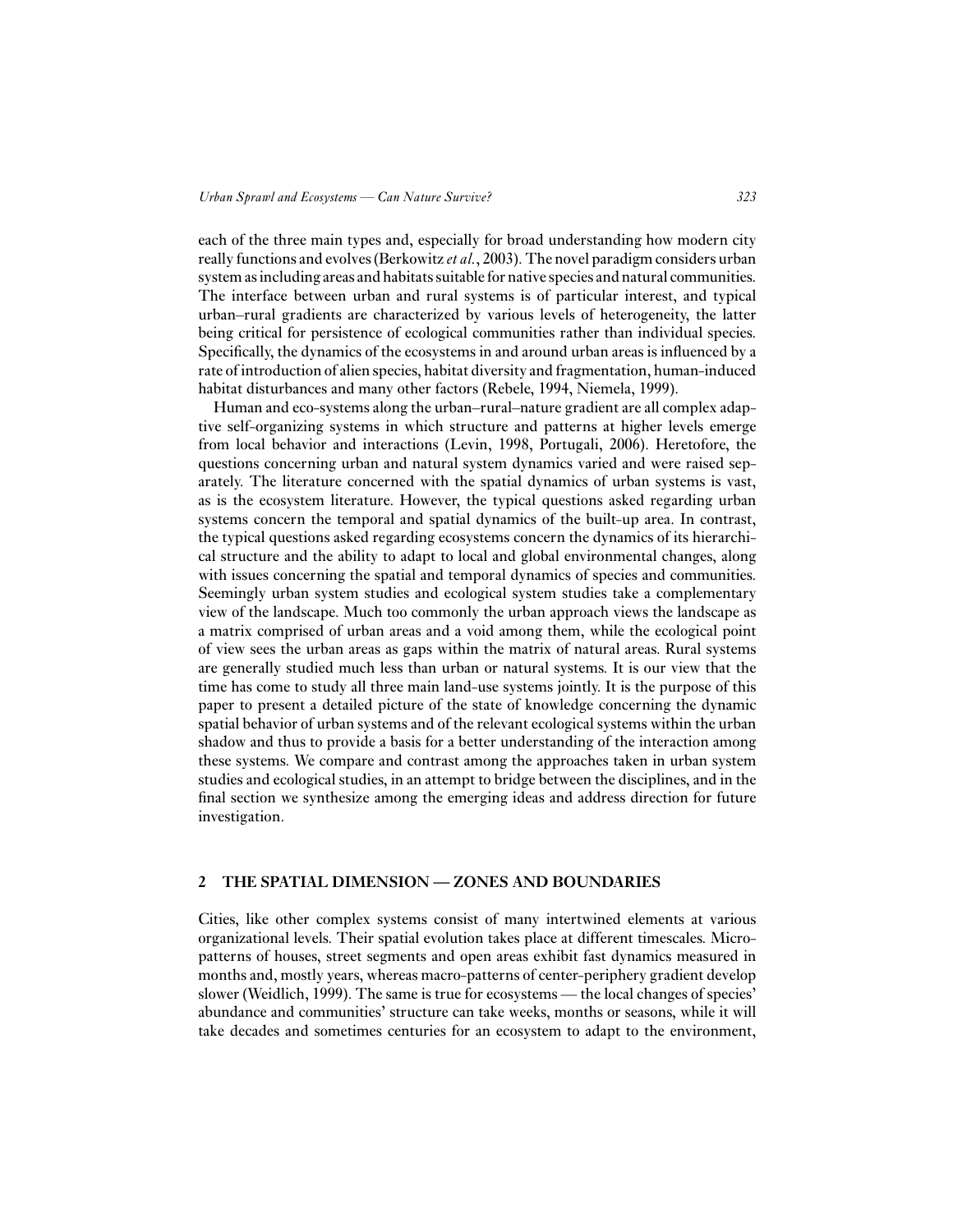following a disturbance. Generally speaking, the dynamics of urban frontiers are thus the "fastest," comparing to the rest of the urban space, as consisting of interacting microstructures of all three — urban, rural and natural — types. That is, at the boundary the time–space cross-derivatives are largest. In this paper, we choose to focus on the relatively short term timescales of years and few decades.

Conceptually, the dynamics at the boundary or at the frontier delimiting cities and their surrounding nonurban areas (henceforth "peri-urban dynamics") is just a particular case of general spatial dynamics of the landscapes. In what follows we define the periurban area as a zone of a varying width, from several to 10–20 kilometers wide. We focus on phenomena that occur within this geographical band at spatial resolutions that vary from the typical spaces between buildings to neighborhoods and blocks, and at temporal resolution of seasons, years, and decades.

In order to delimit the relevant region we rely on the existing knowledge about the urban frontier in the general terms of complex system theory. Here, we follow the somewhat ambiguous view that in order to decide whether some spatial unit belongs to the interface zone one has to know whether it is "essentially" influenced by/influences the processes on the "other side." That is, the very definition of the frontier is endogenous; it should be resolved together with the description of the dynamics of adjacent areas.

It is apparent that within many spaces surrounding urban areas human interference with the nature has become increasingly more frequent and significant, thus rendering such areas heterogeneous. The effects of human presence are felt in a variety of aspects and mediums, such as soil, waterways, and air, along roads and railways, power-lines and pipelines, often passing through areas of wilderness. In some cases the human presence is barely affecting the ecosystem. In other cases, despite the low frequency of human presence, the influence may be significant. It is quite likely that in many cases the full span of the human intervention is not completely understood.

Figure 1 displays a schematic typology of the zones along the urban — peri-urban natural cross section. The urban core is the zone dominated by human presence, including all the associated human activities. The ecological systems inside the urban core are essentially man-made, such as the plant and animal communities related to parks and gardens, and consist of species which are able to cope and even benefit from human activities (omnivorous rodents, birds, etc.). The urban core is normally surrounded by peri-urban areas of lower intensity of human activities, such as rural suburbs. Peri-urban areas are characterized by lower density of human activities with patches of undisturbed natural habitats. As we move further away from the urban core, we generally encounter fewer islands of developed land. There is however, the difficult question of agricultural areas, where the physical human presence is relatively low, though the effects of human activities are often intensive and are extended over large contiguous areas. Such areas can be classified as nonurban anthropogenic landscapes. Finally, the areas where the human interference may be considered negligible are classified as natural areas. The various aspects of ecological adjustment dynamics in these different types of zones will be discussed below.

As we already stated, in recent years the general view of urban areas as sterile islands within the sea of natural systems is gradually changing. There is extensive and growing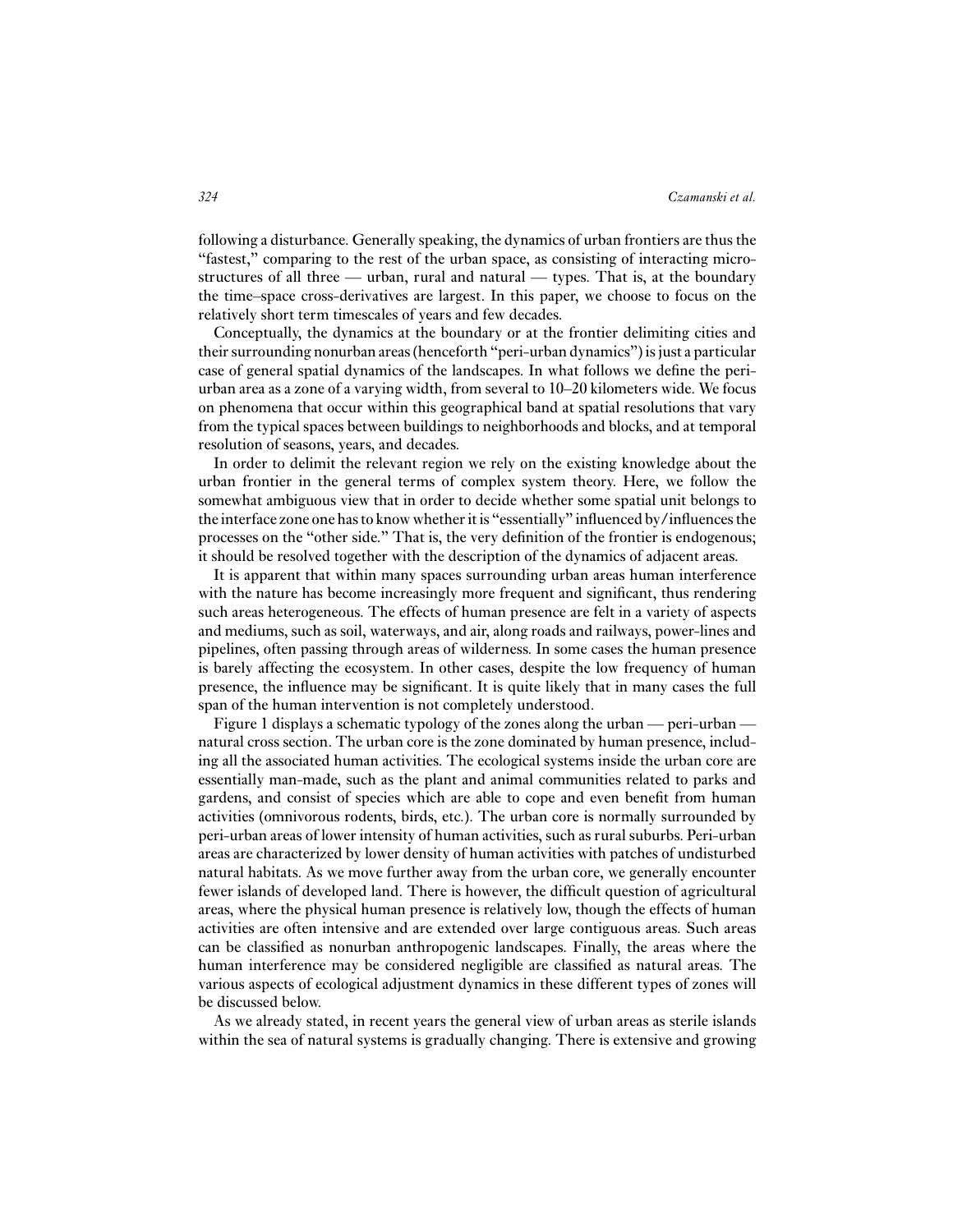*Urban Sprawl and Ecosystems — Can Nature Survive? 325*



**Figure 1**. Schematic profile of the frontier as dependent on distance.

empirical evidence that many peri-urban areas, especially adjacent to high income low density residential areas, display greater biodiversity than many rural areas outside cities and can be compared favorably to natural habitats. This is partly due to the introduction of exotic (nonnative) species, and partly to the fact that such environments can support a wider range of species, providing favorable conditions such as food, water, shelter, and clean air. It is only natural that same characteristics that are preferred by humans in their living environment are also advantageous to many species of plants and animals.

Thus, the urban fringe becomes a pseudo-reserve where the anthropogenic influence may yield positive effects compared to the urban and agriculture landscapes that surround it. The wider the fringe, the lower the proportion of the built-up areas in it and the higher the socio-economic level of the population there, the higher is area's suitability for natural species and ecological communities. This is especially true for those species that are able to adapt and exploit the advantages of proximity to the human population.

This relatively new phenomenon of recovering ecosystems may be termed the "third nature." It stands in sharp contrast to nature that exists in light of minimal human presence. It also stands in a stark contrast to urban systems that are in essence the "second nature." Third nature regions may offer simultaneously convenient habitats for variety of species as well as produce the much desired amenities that are evidently highly valued by the upper class households. $<sup>1</sup>$ </sup>

 $1$  There exists an extensive literature concerned with the valuation of natural environments. There are numerous reviews of this literature and we do not present it here.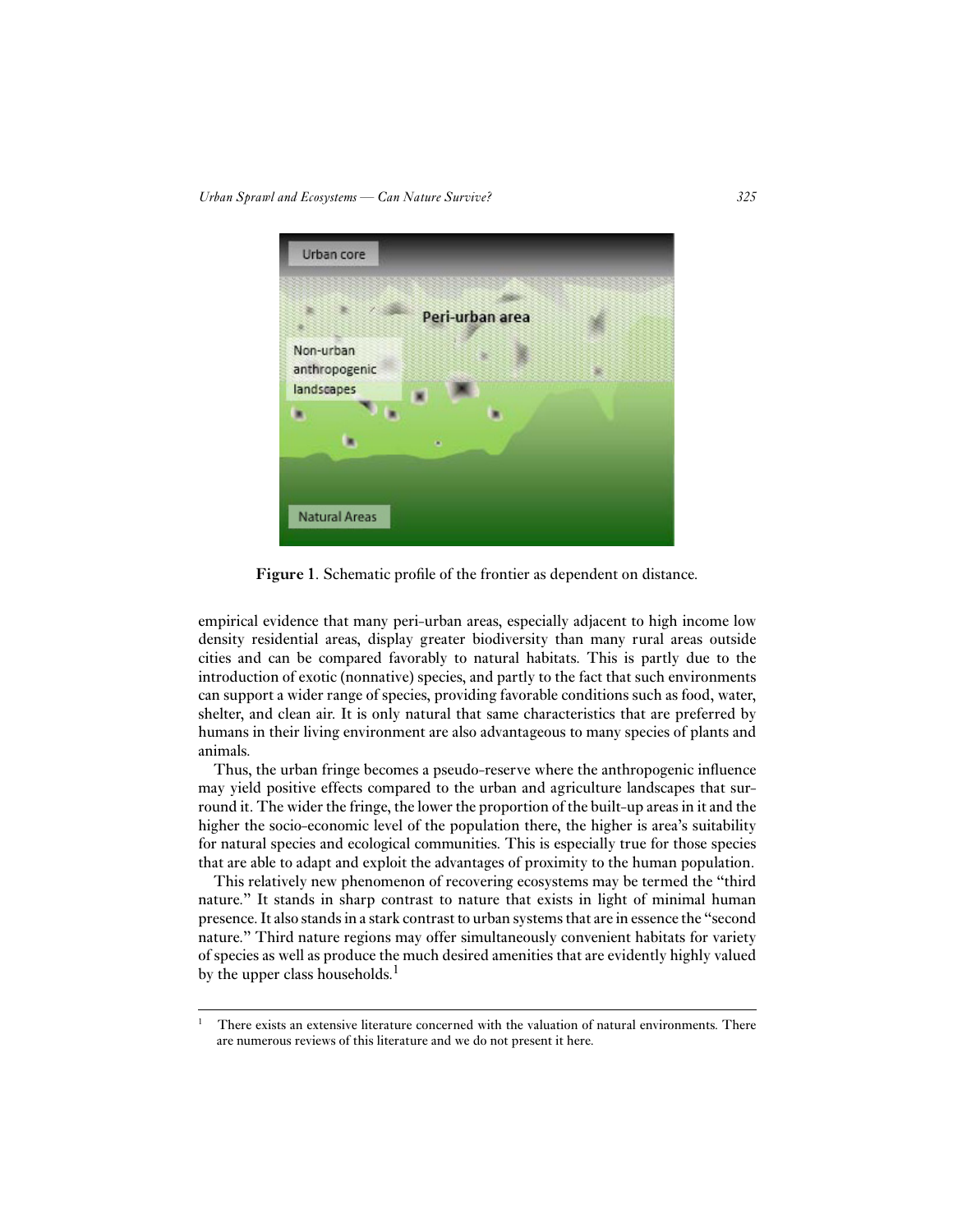In the following sections of the paper we first review the classical literature on urban spatial dynamics. We discuss the economic and noneconomic models of urban development. Thereafter we turn to the ecological side of the story. We present the review of empirical studies dealing with the ecosystems at the peri-urban frontier and their dynamics. We especially focus on the simulation models in both urban and ecological research that serve as powerful tools to unravel the mechanisms underlying the complex spatial dynamics of the systems. In the final section, we bring it all together and outline directions for further research.

# **3 WHAT DO WE KNOW ABOUT URBAN SPATIAL DYNAMICS?**

In this section, we briefly discuss what is known about the changing perception of the spatial dynamics of urban systems. We present an overview of the theories and models within the framework of urban research that attempt to describe and explain the spatial form of urban areas and their evolution. We begin with a number of well-known classical theories that are at the basis of the main body of studies conducted in the field, such as bid-rent theory, the mono-centric city model and the theory of central places. We then proceed to review the more sophisticated economic models of developer and poly-centricity. Thereafter, we review the self-organization and noneconomic spatial approaches that made an important contribution to the understanding of dynamic urban systems in the past decade. We conclude this section with an overview of agent-based simulation models, some of which originated in natural sciences and similar in their approach to the ecological simulation models.

#### **3.1 Classical Models**

#### *3.1.1 The Mono-centric City Model*

The mono-centric city model is associated with the bid-rent theory, formulated by Alonso (1964) and originally proposed by von Thünen as early as 1826. The theory suggests a single-center city with concentric distribution of land uses and activities, where locations are determined as a result of competitive bidding. Alonso constructed the bid-rent curves for each land-use as decreasing away from the center, slopes reflecting the sensitivity of each land-use to accessibility.

The standard mono-centric city is envisaged as a circular residential area surrounding a central business district (CBD) in which all jobs are located. Households choose residential locations at different distances from the center and spend their exogenously determined income on apartment space, goods and transportation costs, or commuting costs. The model assumes a trade-off between utility gained from the size and location of residential lot and transportation costs that are incurred by traveling to the center (Mills, 1967, 1972, Muth, 1969). The mono-centric city model assumes a Pareto optimal equilibrium and much of the criticism is related to the fact that a static model is unable to capture the dynamic reality of a developing city (Anas *et al.*, 1998).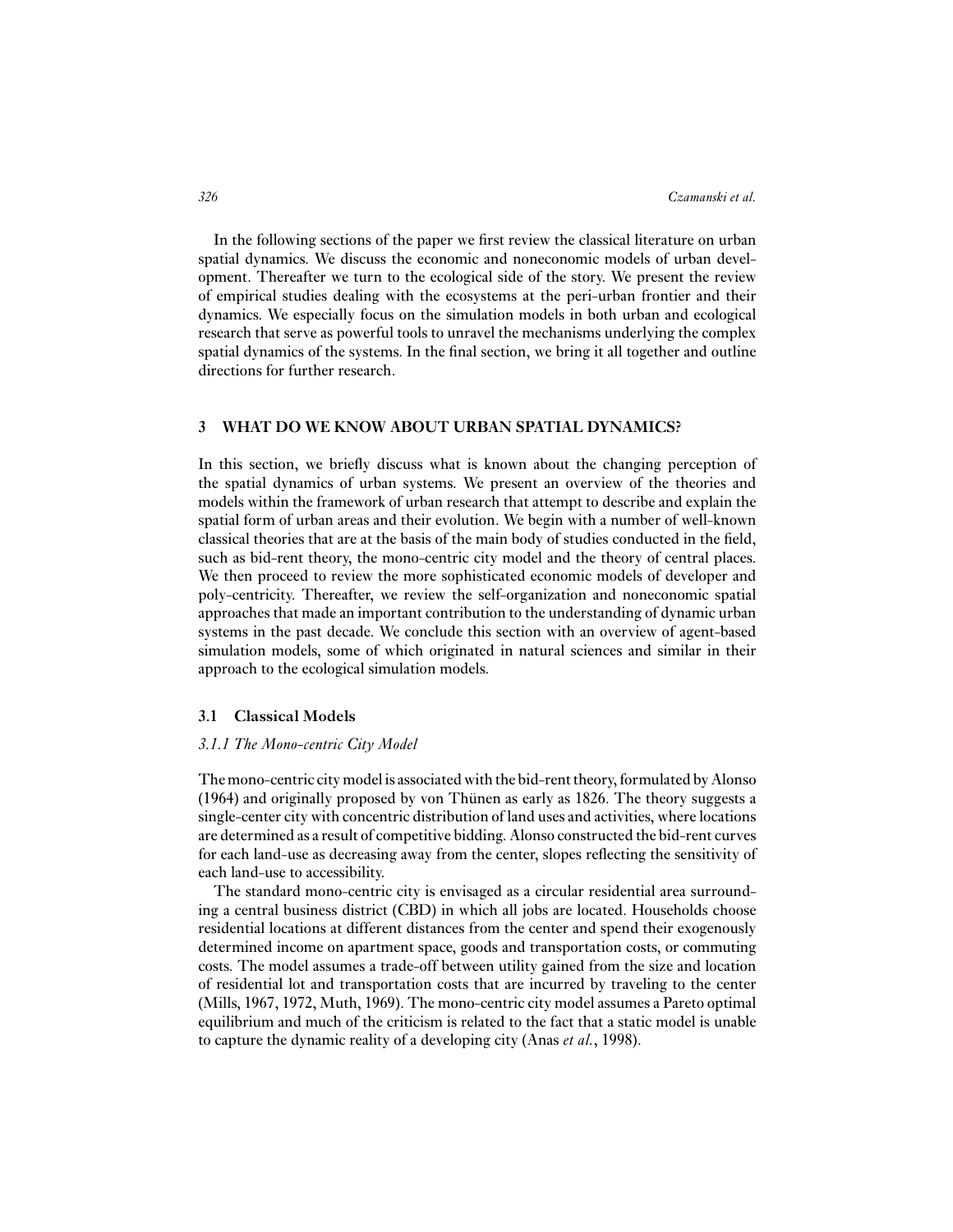The bid-rent theory predicts the density gradient dropping monotonously away from the CBD, and as population and incomes grow, the city expands and tends to decentralize. This feature of the model has difficulty accounting for the fact that housing is durable and readjustments due to outward growth occur much too slowly to maintain the equilibrium state suggested by the theory.

In general, defining the local density  $\rho(t, x, y)$ , where *t* is time and *x* and *y* are location coordinates, can be rather complicated. In reality the density function displays discontinuities and often it is difficult to calibrate. In the past it was common to replace local density by a radial density at time  $t$  at a radial distance  $r$  from the center  $\rho c(t, r)$ . Some researchers suggest that radial density may be assumed to decrease exponentially with distance from the center (Clark, 1951, Batty and Longley, 1994, Makse *et al.*, 1995), while others suggested applying more complex mathematical expressions (Krakover, 1983, 1985, Longley and Mesev, 1997). The choice of this kind of function implies some isotropy in the development of the city, clearly a questionable generalization. Essentially, the mono-centric city model portrays urban growth as a radial wave of development, crawling outwards from the center and swallowing up all the open spaces in its way.

The mono-centric city model has attracted much criticism in the past few decades. Its validity and its connection to modern cities have been questioned skeptically. Anas *et al.* (1998) assess that "…the monocentric model has been an excellent conceptual tool for thinking about an urban economy, particularly about the role of commuting costs. It facilitates accounting for general-equilibrium effects and it appears to identify some powerful determinants of urban structure. But it provides no more than a useful starting point in explaining the observed spatial structure of modern cities."

#### *3.1.2 Theories of Central Places*

Another well-known classical theory proposed by Christaller (1933) and Lösch (1940) offers an explanation for the spatial patterns of settlements, or central places that dispense goods and services to the surrounding markets. In spatial context, the theory of central places claims that the most efficient structure is accomplished by a series of hexagonalshaped markets. The original version of the central place theory referred to towns serving a rural hinterland, but similar principles are applied to modern metropolitan areas. The patterns are explained by the notion of the hierarchy of centers, where goods and services of different order are available at different levels of the hierarchy.

The basic hierarchical structure of central places was empirically verified at a variety of geographical scales (Berry and Garrison, 1958, Davies, 1967). However, the evidence concerning the spatially regular pattern is rather contradictory (Clark, 1982, Guy, 1998). The most common criticism of the central place theory concerns the over simplistic assumptions of uniform, featureless space and identical players making single purpose trips to nearest centers (Kivell and Shaw, 1980). It is hardly surprising that areas, where spatial patterns consistent with the postulates of the central place theory were verified empirically, are usually uniform and lacking in physical irregularities (Munroe, 1999).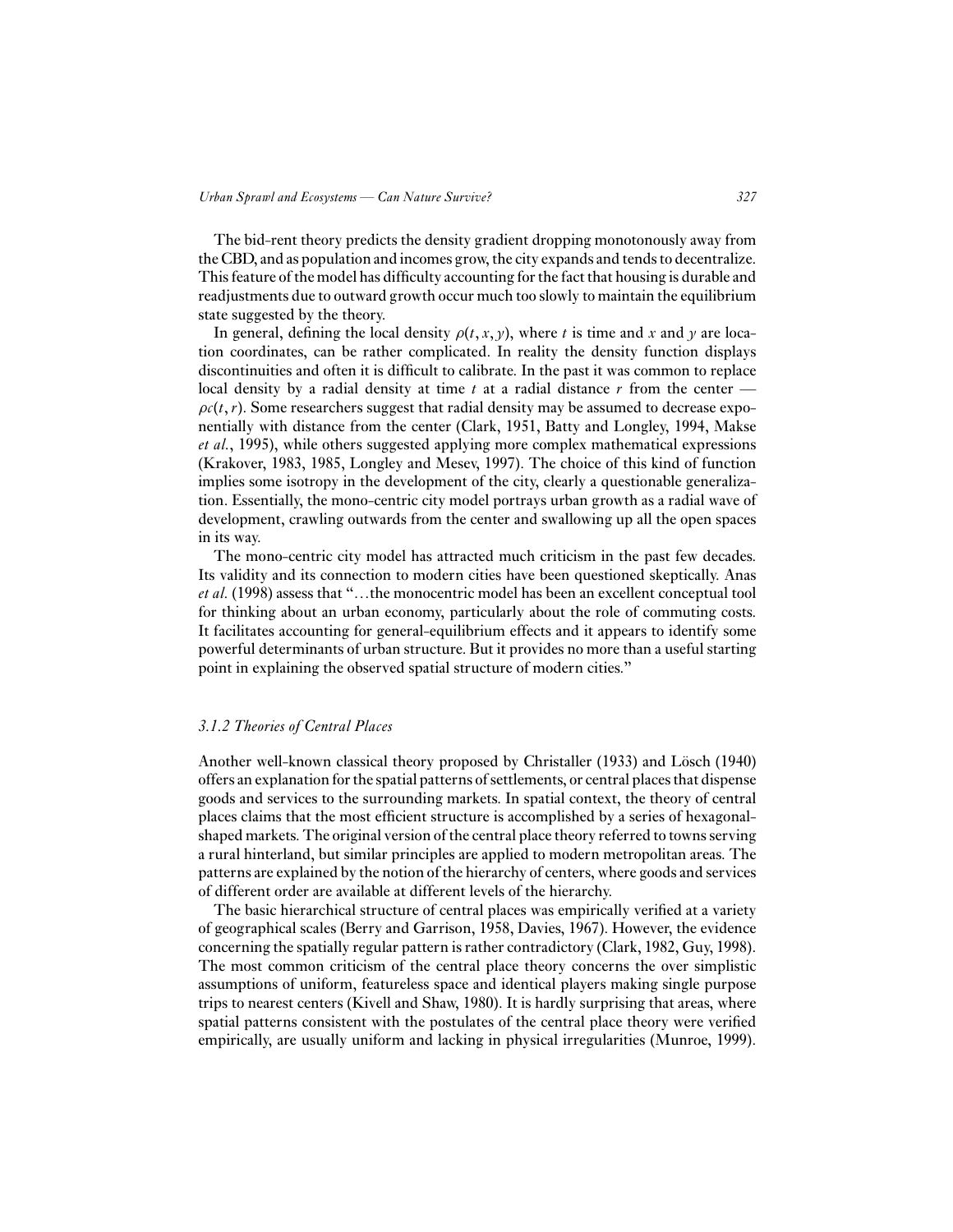Another drawback of the central place theory was pointed out by Krugman (1996). It is its inability to demonstrate the mechanism by which the decisions of individuals on the micro-level would lead to the suggested spatial structure. The central place theory is also essentially limited for our purposes as disregarding the interaction between the growing built-up areas and the open spaces. This interaction is critical for description of the expanding urban frontier.

# *3.1.3 The Poly-centric City*

A crude view of a metropolitan area may result in an ordered structure of center places. However, at a finer resolution the distribution of activities reveals irregularity and polycentricity that depends on scale of observation.

Decentralization and suburbanization in most western countries has led to the emergence of multiple centers of urban activity away from the traditional CBD. Substantial empirical evidence exists in support of poly-centricity in the spatial structure of urban and metropolitan areas (Erickson, 1983, 1986, Bourne, 1989, Hartshorn and Muller, 1989, Heikkila *et al.*, 1989, McDonald and McMillen, 1990, Giuliano and Small, 1991, Shukla and Waddell, 1991, Garreau, 1992, Cervero and Wu, 1997, McMillen and McDonald, 1998).

Poly-centricity may be recognized by measuring various aspects of urban activity, such as, population and employment density, height of buildings, land value and firm location. Number of sub-centers is sensitive to the particular definition, and it usually involves minimum density or employment criteria. In their overview Anas *et al.* (1998) describe the three functional forms that generalize Alonso's (1964) mono-centric postulates to the poly-centric structure. These three forms are heavily discussed in literature and appear to be suitable for different cases in measurement of urban densities (Gordon *et al.*, 1986, Small and Song, 1994, Anas *et al.*, 1998).

Recent criticism of the poly-centric model stems from the fact that the employment has become increasingly dispersed and does not explain the formation of centers (Gordon and Richardson, 1996). Generally, as in the case of the mono-centric city, it appears that the mainstream poly-centric city models have come to a point where the real cities and metropolitan areas has become too complex and dynamic, for the models to keep up and provide an appropriate explanation. Just as the central places theory, poly-centric model disregards the complexity of urban frontier and thus has limited value for our purposes.

#### *3.1.4 Dynamic Economic Models of Land Developers*

The classical static economic models focused on the demand side of the housing market and ignored the supply side, the considerations of planners and developers and the characteristics of locations. The basic models assumed homogeneity of all parameters except one — the consumer's willingness to pay for houses' proximity to the center or multi-centers in the urban space (Alonso, 1964; Mills, 1967; Muth, 1969;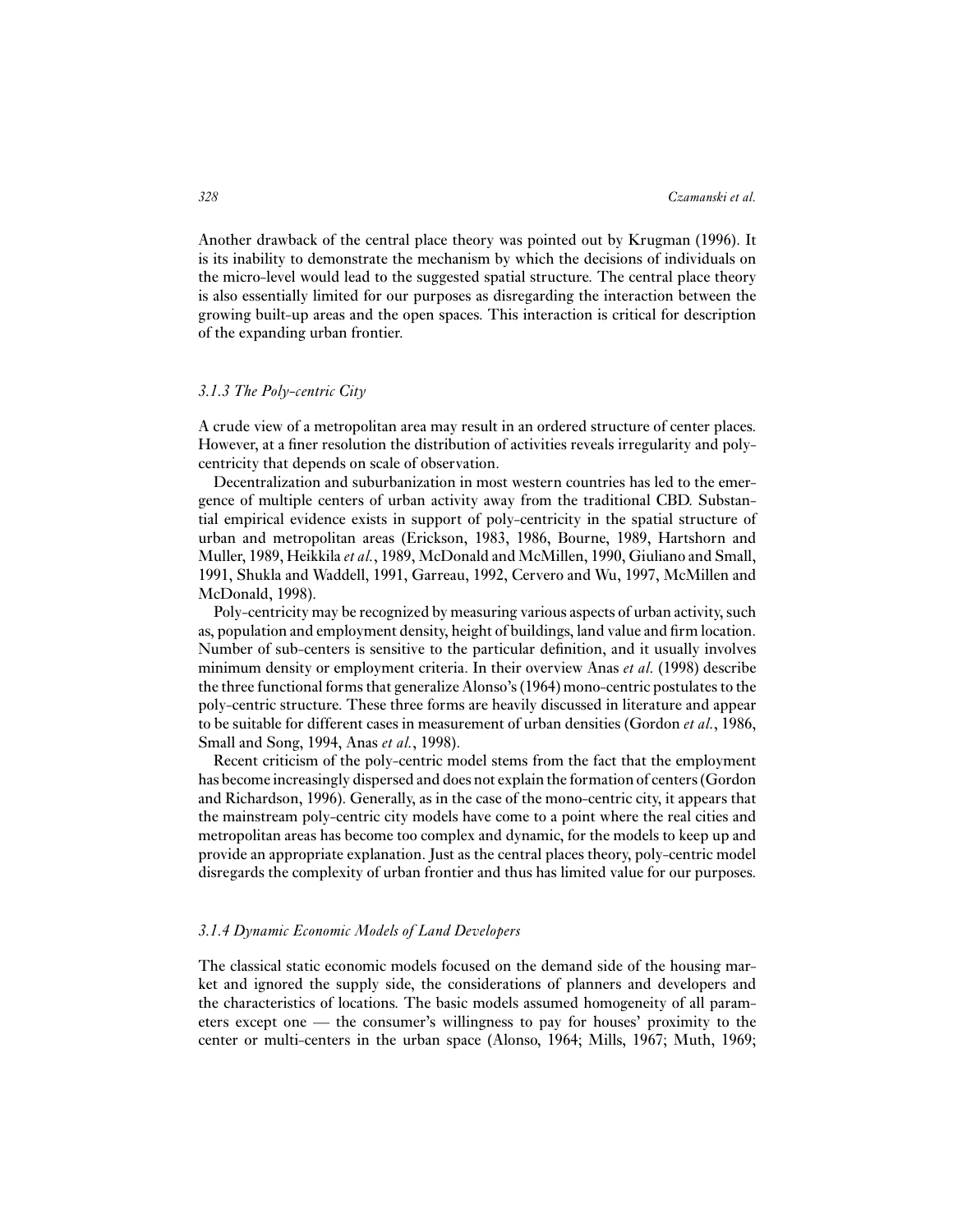Wheaton, 1974). This simplistic assumption leads to a well-behaved pattern of concentric land-use circles around the city centers (CBD). The classical models lead to very superficial outcomes of continuous spreading of people, activities and buildings around the centers and supported rent gradient patterns.

One more basic limitation of the classical models is their inability to describe temporal dynamic processes in the urban space. These models ignored the durability characteristic of buildings and the main assumption was that buildings can be destructed and rebuild in a short time and without any limitations and costs. The early dynamic land-use models overcame part of the above limitations (Ohls and Pines, 1975, Anas, 1978, Brueckner, 1981a, 1981b, 1982, Mills, 1981, Fujita, 1982, Wheaton, 1982a, 1982b, Braid, 1988, 1990, Turnbull, 1988, Capozza and Helsley, 1989, 1990, Bar-Ilan and Strange, 1996). These models described the consequences of developers' decisions with the use of temporal profit functions. These functions represent the value of the cash flow of developers, consisting of capitalization of future rents with the deduction of capitalize future costs. The decision variables are timing, footprint area and building intensity or height of buildings. The models are different in their assumptions about the future: perfect or limited foresight of developers about future rents and uncertainties lead to variety of spatial outcomes. In the model outcomes, rent gradient and the continuous expansion are substituted by more realistic patterns and interesting anomalies: rents and heights decreasing in noncontinuous way, leapfrogging in the development process and even increasing rents and heights with distance from the CBD.

The new wave of urban economic studies focused on the supply side of the housing market (Sofer, 1994, Huriot and Thisse, 2000, Ginat, 2001, Glaeser and Kahn, 2003, Glaeser *et al.*, 2005, Glaeser and Ward, 2006, Czamanski and Roth, 2008). The approach in these studies considers much of the spatial–temporal evolution of cities to be the result of land developers' choices. In particular, the models concerning the decision developers make about the parcels of land to be developed and the intensity of development. Although developers are not the only actors in cities (there are also municipalities, resident households, firms, etc.), developer's behavior is assumed to reflect the dynamics and the main activities in the housing market. One of the critical variables in decision-making of developers is time. By means of these models it is possible to demonstrate that under certain market and spatial conditions the developer's behavior generates leapfrogging patterns, mainly during recession periods.

# **3.2 From General Complexity Theory to Urban Dynamics**

# *3.2.1 Self-organization and New Economic Geography (NEG)*

In the past decade models of self-organization have become increasingly popular in the study of urban systems (Krugman, 1996, Portugali, 1999). The elaboration of new scientific approaches based on such phenomena as bifurcations, self-organized criticality, deterministic chaos and self-similarity of urban patterns at different level of spatial hierarchy has generally emphasized the fact that exact prediction in complex socioeconomic and socio-environmental systems is not possible.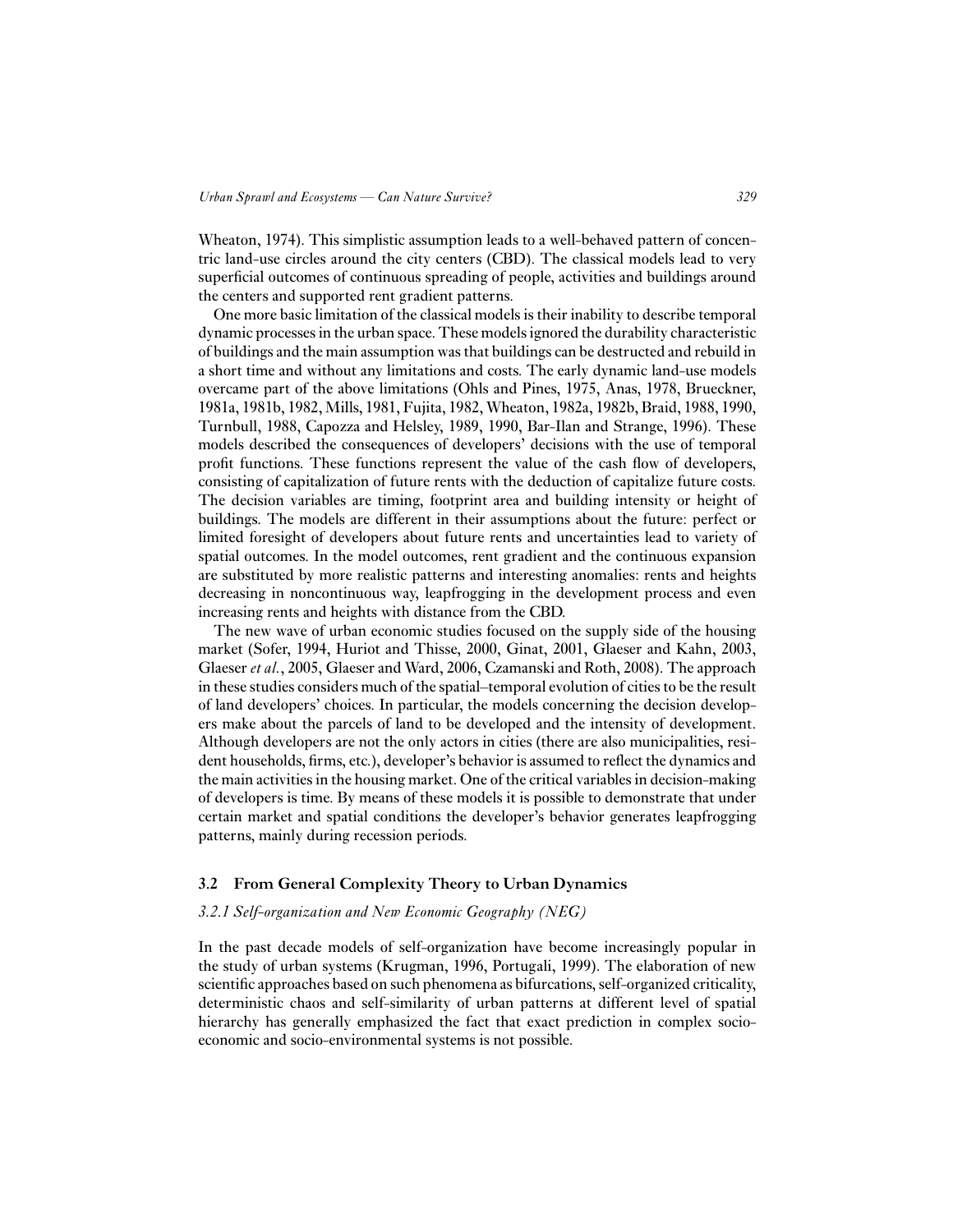In dynamic economic modeling the idea of self-organization was thoroughly explored by Krugman (1996). In his *Self Organizing Economy* he discusses the traditional theories (reviewed above) in light of the complexity theory. Krugman maintains that the interaction among economic agents in cities, and especially during periods of accelerated growth at the edge of urbanized areas, displays self-organized criticality, similar to land avalanches and earthquakes. The system that is developing in reaction to a certain set of factors along the steady trajectory, approaches the boundary of the trajectory basin of attraction. At this boundary, the system is sensitive to the minor factors whose influence was marginal till then. The system at this stage can be driven by positive feedbacks, and undergo bifurcations and other qualitative changes that can cause sudden and unexpected changes in system dynamics. Krugman (1996) illustrates the idea by several models of self-organizing city, in which the interaction between centrifugal and centripetal forces enable spatial structure described by Garreau in his *Edge Cities* — urban concentrations away from existing centers.

*The Spatial Economy* (Fujita *et al.*, 1999) which was published some years later discuss and reinterpret, in view of the theory of self-organization, a series of analytic results accumulated in the fields of economic geography and urban economics. The authors propose incorporating the economies of scale and the interaction between transport cost and factor mobility as well as the Dixit–Stiglitz model of monopolistic competition to create a new model of city formation. Their core-periphery model introduces a twosector economy: An agricultural sector with constant returns to scale and without factor mobility and a manufacturing sector with increasing returns to scale and with factor mobility that are both modeled in a discrete location space.

Skeptics argue that the NEG "… is neither that new, nor is it geography. Instead, it is a reworking (or reinvention) — using recent developments in formal (mathematical) mainstream economics — of traditional location theory and regional science" (Martin, 1998). We agree with this statement — both geographers and economists involved in the debate are concerned with the same issues of spatial dynamics: the distribution of economic activity, explanations for the processes of urban sprawl, regional inequalities, processes of decentralization, and suburbanization in cities. Despite the market progress in the development of spatial urban models, they are still reliant on simplistic assumptions and produce a rather generalized depiction of urban structure; their relation to the exurban area as to agricultural periphery and they focus on the processes at the city side of the urban boundary.

#### *3.2.2 Fractals*

What should be expected as the spatial pattern of a self-organizing city? Assuming that the forces shaping the city at different levels of urban hierarchy are similar, the resulting spatial pattern of the built-up area should be fractal, or should display self-similarity. In other words, the pattern of built-up and open areas in a city observed at a low resolution should be similar to that observed at a high resolution. Observed fractal characteristic of cities indicates that self-similarity is present at several hierarchical levels, at least at the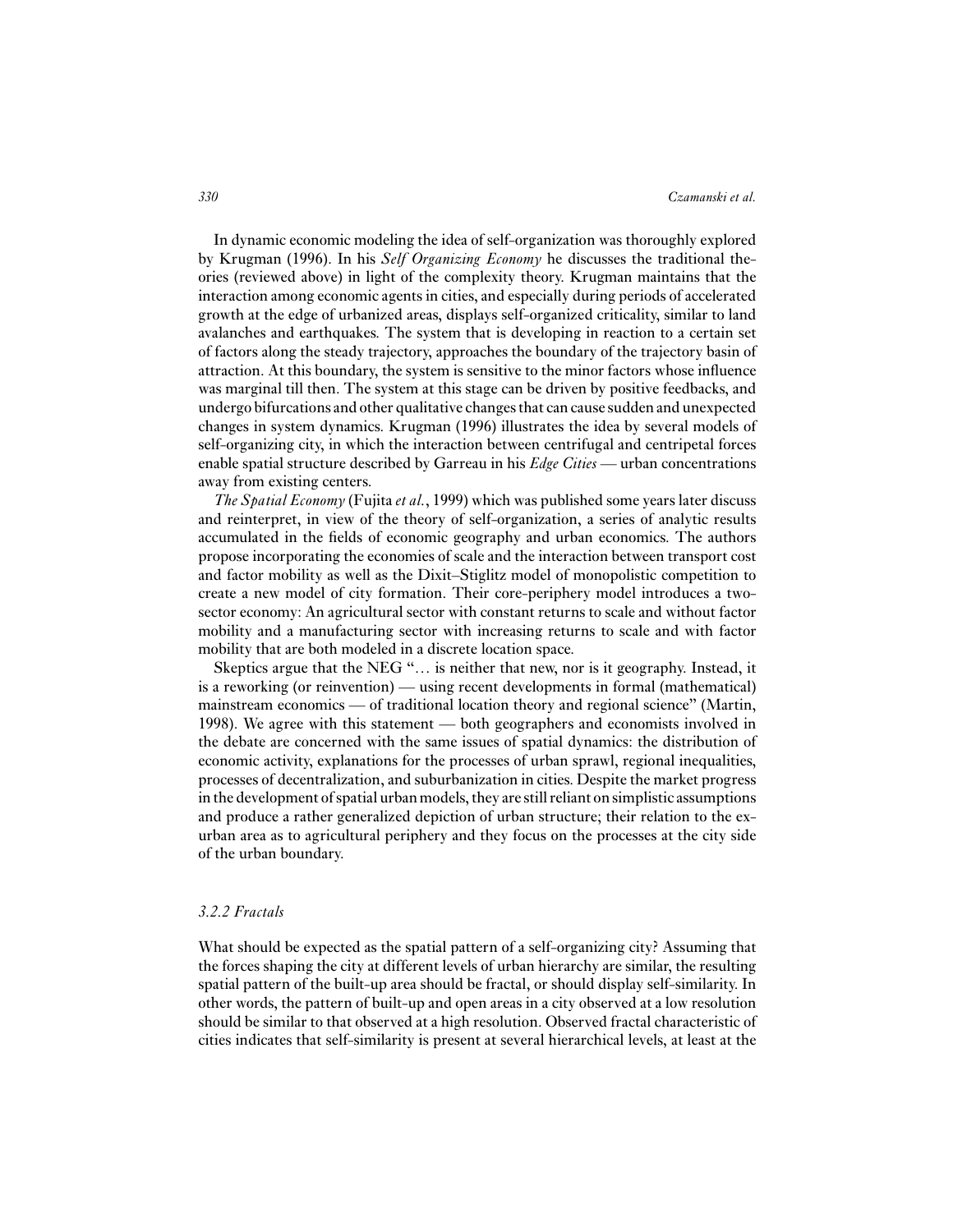typical resolutions of urban regions, census areas, neighborhoods, and surroundings of individual buildings.

The concept of self-similarity and fractals was introduced by Mandelbrot (1982) and results in "fractal dimension" — a noninteger number, between 1 and 2, that characterizes density of the built-up area in the city. Many researchers liked the idea that urban patterns might be described by one number and tested urban systems for the presence of fractality. In their book *Fractal Cities* Batty and Longley (1994) set out to conduct a comprehensive study of fractal geometry of cities and found that in fact many cities do display fractal characteristics. Batty and Longley report estimated fractal dimensions for many cities around the world, with the results in the range 1.55 to 1.93. The same interval was estimated by Frankhauser (1994) and Benguigui (1992, 1995). It is worth noting that their comparison of the maps of built-up area in London for each decade between 1820 and 1962, and of Berlin from 1875 to 1945, suggest that the fractal dimension has been increasing steadily over time. These findings suggest that the density of the built-up area in the city increases over time (Batty and Longley, 1994).

Despite the potential usefulness of the fractal dimension of urban areas as indicator of extant patterns of built-up and open areas, it should be used with care. First, not all cities are necessarily fractal. Benguigui *et al.* (2000, 2006) analyzed the fractal dimension of the Tel Aviv metropolitan between 1935 until 2000 and revealed that not every part of the metropolis can be represented, even approximately, by a fractal. Second, and more importantly, spatial patterns at different scales of resolution appear to be similar, despite the fact that the mechanisms that govern the creation of these patterns are different. The micro-processes that govern local land-use changes, land and dwelling prices and construction permits are significantly different from the macro-processes at large scales, including regional planning, regional economic base dynamics, the evolution of transportation infrastructure (Batty and Longley, 1994).

# *3.2.3 Diffusion, Percolation and Leapfrogging*

Fractal patterns are the results among the "simplest" self-organizing structures. They can be considered as special outcomes of more general models that originate in physics. These models consider "particles" of the built-up area that occupy open urban space and, sometimes, "leave" it (i.e., are destroyed). These models include the Eden model (Vicsek, 1989), the diffusion limited aggregation (DLA) model (Witten and Sander, 1981, Batty and Longley, 1994), and correlated percolation model (Makse *et al.*, 1995). A detailed description and comparison between these models is given by Benguigui *et al.* (2000).

For example, Makse *et al.* (1995) propose a "correlated percolation model." In it the probability of constructing a new building is not constant but is correlated with the instantaneous density of the emerging clusters. It is shown that this model produces a good simulation of Berlin and London patterns from the middle of the 19th century and until today.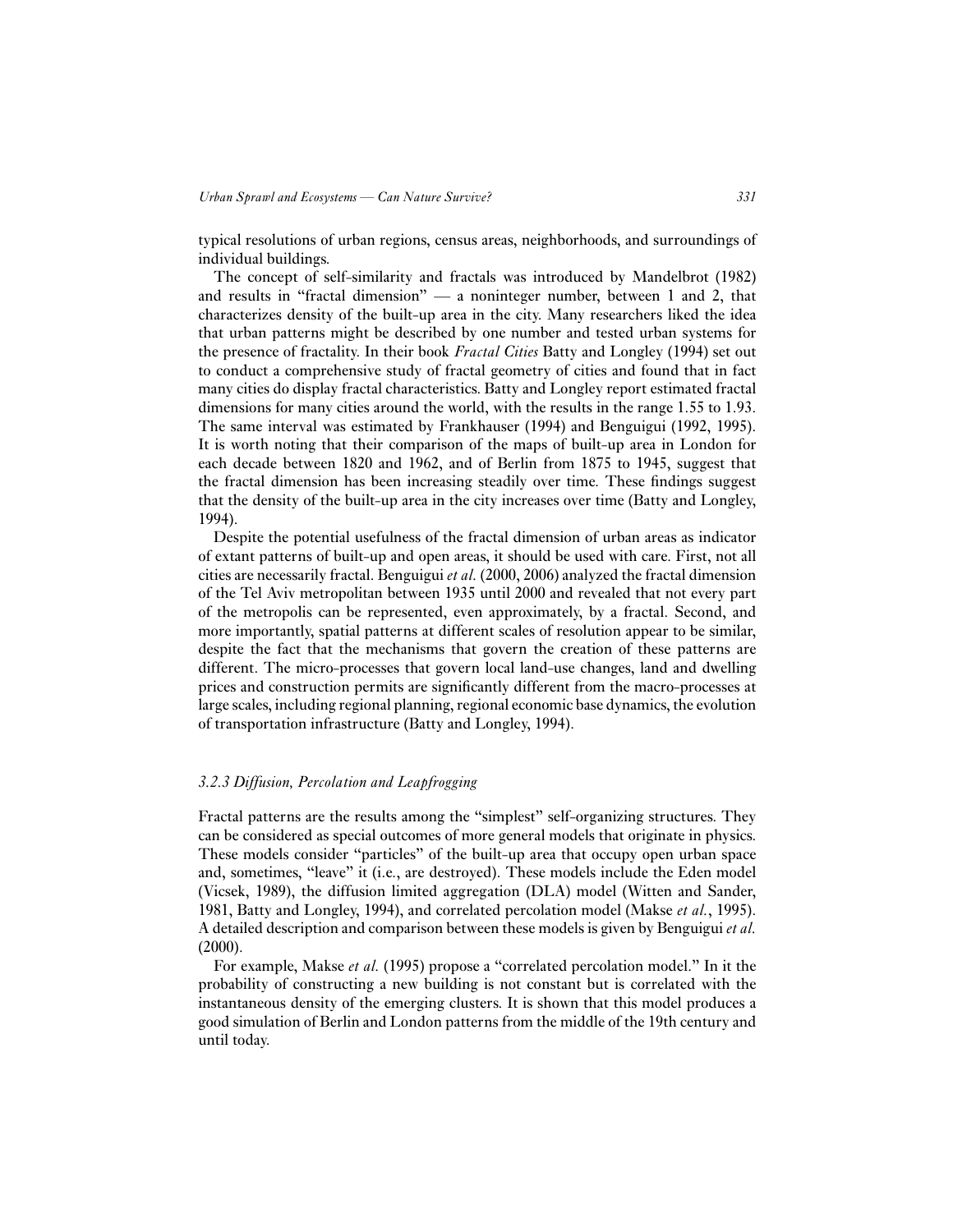Percolation and DLA models represent a half-step toward the full representation of the dynamics of discontinuous urban patterns. Such patterns are generated fully by models of *leapfrogging*. For example, according to the *p*-model (Benguigui, 1995, 1998) the city is growing following developers' decisions to construct at a location that they "visited" several times. The intuition behind the model is that each visit represents a unit of time and provides a confirmation of the worthiness of construction at the particular location. In the *p*-model simulations the city starts with a well-developed center. Thereafter, secondary centers are generated, not adjacent to the initial center. Each of the centers continues to grow and generate new centers until they coalesce with each other or with the initial center.

Leapfrogging mechanisms can be identified by measuring population growth at various urban locations at a distance from the center of a metropolitan area. Recently several researches have performed such studies (Benguigui *et al.*, 2001a, 2001b, Heimlich and Anderson, 2001, Newburn and Berck, 2006). Leapfrogging results in spatial patterns that contain much open space that can be used for agricultural and/or natural areas. In the context of urban frontier, the study of clusters and leapfrogging is most attractive. It may thus provide more accurate description of the changing size and shape of the open spaces and the built-up areas.

#### *3.2.4 The Problem of Urban Boundary*

One obvious source of disparity between urban theory and practice is the lack of data that adequately represent urban spatial dynamics. Many researchers have recognized that the use of data delimited on the basis of municipal partitions leads to severe distortions, since their boundaries often are an anachronism and do not signify any actual spatial entities (Anas *et al.*, 1998, Benguigui *et al.*, 2006). This problem becomes especially important when the research follows metropolitan area over time. However, much of the research of urban systems is inevitably based on data aggregated into long-standing administrative units that might not be conducive to uncovering the true mechanisms of urban growth.

One way of getting around the problems is to focus on the data of real-world objects at their natural resolution, i.e., on the footprint of the building when studying the dynamics of built-up areas in cities, and then search for clusters of these basic objects (Schweitzer, 1997). The rigorous geometrical analysis of the clusters, their shapes and size distributions tells an entirely different story of evolution that can then be correlated to the historical trends in the development of the study area. Unlike the studies based on socio-economic data, analysis of urban clusters, especially in time, can lead to very general hypotheses concerning the formation of urban structures, their arrangement in space and of changes in their character and distribution over time (Benguigui*et al.*, 2006).

#### **3.3 Urban Simulation Models**

The use of high-resolution real-world data affords the extraction of a large number of empirical rules and laws underpinning our theories and models. The data-driven view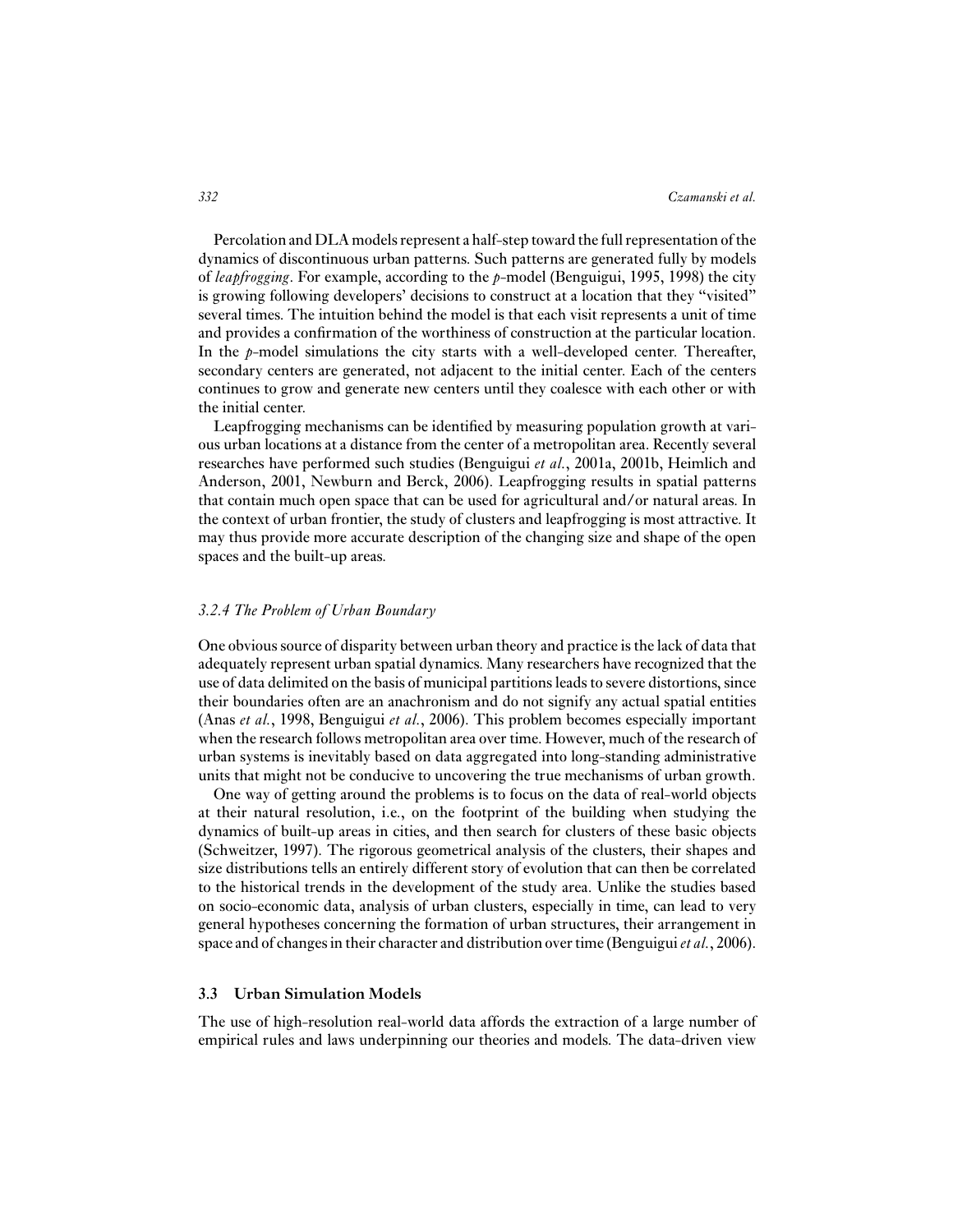of urban and ecological simulation modeling enables the use of empirically justified dependencies, even if their theoretical basis has yet to be developed. In urban and regional research simulation models are commonly based on cellular automata (CA) or multi-agent systems (MAS) principles and are applied to the explicit simulation of spatial systems in dynamic and high-resolution contexts (Torrens and O'Sullivan, 2001).

The general idea of CA models is associated with a view that space is partitioned into homogeneous cells, usually, but not necessarily, organized into square grid. Each cell is found in one of the predefined discrete states. In the classical version of cellular automata each cell has the capacity to process information from their surroundings, and the state of each cell changes automatically with time according to a set of rules, based on the information about its own state and the states of its neighbors. CA models are flexible and efficient abstractions that enable the construction of detailed, complex, dynamic models, well suited to handling geographic phenomena (Torrens and Benenson, 2005). Just as theoretical models, simulations help us to learn about the nature and dynamic behavior of the real-world systems and to find out how they are critically bounded (Engelen *et al.*, 1997). Also, they can be used for making predictions about the future of the spatial systems modeled.

From the early days of modern urban research CA simulations have been concerned with urban area only. While distinguishing between several states of urban lands and population, Lowry (1964) and Forrester (1969) combined the rest of the region into "unusable" lands that are the passive recipients of the consequences of urban processes. This view was shared by many since Forrester (1961) and Meadows *et al.* (1972). For two decades, the resolution of urban simulation models remained relatively high within cites and ignored processes outside the built-up area (Chapin and Weiss, 1962, Chapin and Weiss, 1965, Chapin and Weiss, 1968, Allen and Engelen, 1986, Putman, 1970, Batty, 1976, Tobler, 1970).

Despite this, the first generation of the simulation models pioneered several important approaches to modeling of the real-world cities. For example, Chapin and Weiss (1962), Steinitz and Rogers (1970), and Tobler (1970) were, first, to distinguish between the actual state of an urban cell and its potential for change that is later realized in case of sufficient demand. Second, the potential for changes is multi-dimensional and includes components for many urban and nonurban land-uses. Third, the model did not go beyond simple, usually linear and piecewise-linear dependencies of development potentials on environmental factors, just because, neither data nor theoretical justification existed for more complicated view.

A major step forward was made in the 1980s with the introduction of high-resolution CA models (Couclelis, 1985, Nakajima, 1977, Itami, 1988, Cecchini and Viola, 1990, 1992). These developments paved the way for acceptance of CA as a modeling tool, capable of explicit simulation of urban dynamics.

# *3.3.1 Land-use Transitions and Markov Field Models*

Modeling land-use changes by means of probabilistic transitions of micro units from one state to another is associated with "Markov field" models (Conlisk, 1992). Markov models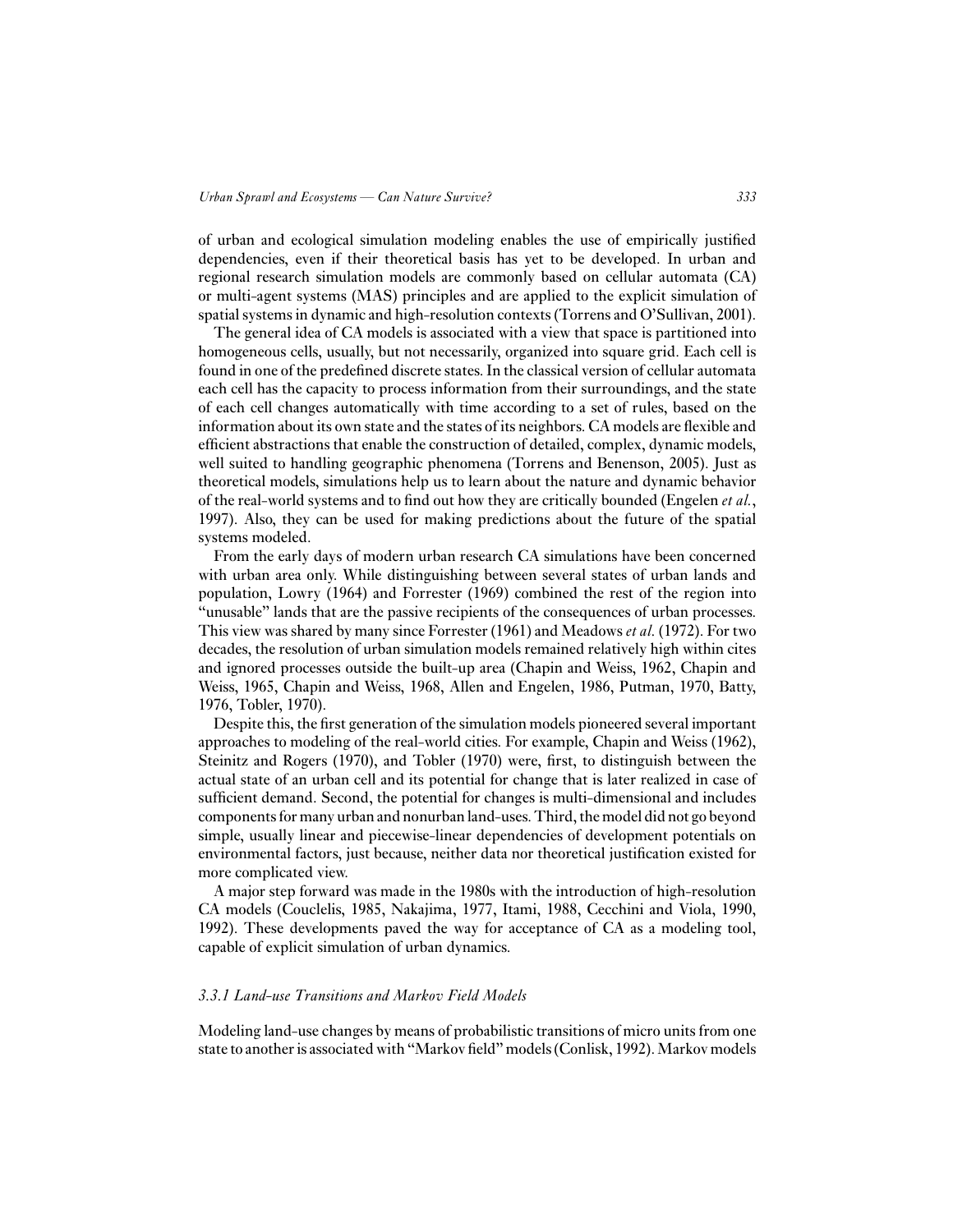rely on estimates of transition probabilities and make them dependent on neighbors' states — assuming such dependence exists. The typical Markov model considers several discrete and easily recognized land-uses and a matrix of transition probabilities that are dependent on the state of the neighboring cells.

Statistical confirmation of the influence of neighborhood on cell land-use changes is of paramount importance, and has been demonstrated by several research projects. McMillen (1989) used the multinomial logit model and demonstrated that transitions between vacant, agricultural, and residential land-uses in fringe areas of Chicago depend on property size, distance from Chicago and nearby smaller towns, and characteristics of the quarter in which the property is located. De Almeida *et al.* (2003) demonstrated that distance to roads, industrial areas, as well as existence of subsidized dwellings and services, in the zone that a land unit is affiliated with, all influence land transitions in the Brazilian city of Bauru. Wu and Yeh (1997) regard factors of land-use change in Guangzhou, China and use logistic regression to represent transition from nonurban into urban land-use as a function of several groups of factors: characteristics of a land unit itself, fraction of neighbors of urban use, transport accessibility, potentials of employment, population, and investment, etc.

#### *3.3.2 The Era of Cellular Automata*

One of the earliest CA applications for real-world urban modeling is the constrained CA model of land-use dynamics by White and Engelen (1993). White and Engelen based their approach on the potential of a land cell to undergo a certain land-use transformation depending on the states of the cells' neighborhood. White and Engelen claim that at the resolution of homogeneous land units, the influence extends beyond a circle of the immediately adjacent cells. Based on this, the neighborhood is extended from a standard for CA  $3 \times 3$  to 113 cells at a distance six or less cell units from the center. This extension is critical for representing interface dynamics. The characteristic size of the urban land unit is about  $50 \times 50$  m. The sizes of nonurban land units vary, but they usually are larger. Thus the typical resolution of the land-use CA is usually no higher than 50 m and the six-cell distance is about 300 m, with an intuitive view of minimal width of the peri-urban zone.

"Constrained" CA of White and Engelen (1997) follows the basic principle that was first introduced by Chapin and Weiss (1968). The numbers  $N_i$  of cells that must have specific use  $S_i$ ,  $i = 1, \ldots, K$ , at time step *t* is considered as an external parameter that determines the amount of the overall changes. Traditionally the demand comes from the urban land uses and is given in terms of dwellings, offices, commercial areas etc. For each land-use *i* the model determines the cells for which the potential for transformation into  $S_i$  is the highest, and distributes  $N_i$  among these cells. In this way, it is possible to distribute the demand for built-up uses among the land cells within the urban core and peri-urban belt.

With several variations, the framework of constrained CA was successfully employed for simulating real-world dynamics of many cities, mostly in USA, Europe (Xie, 1996,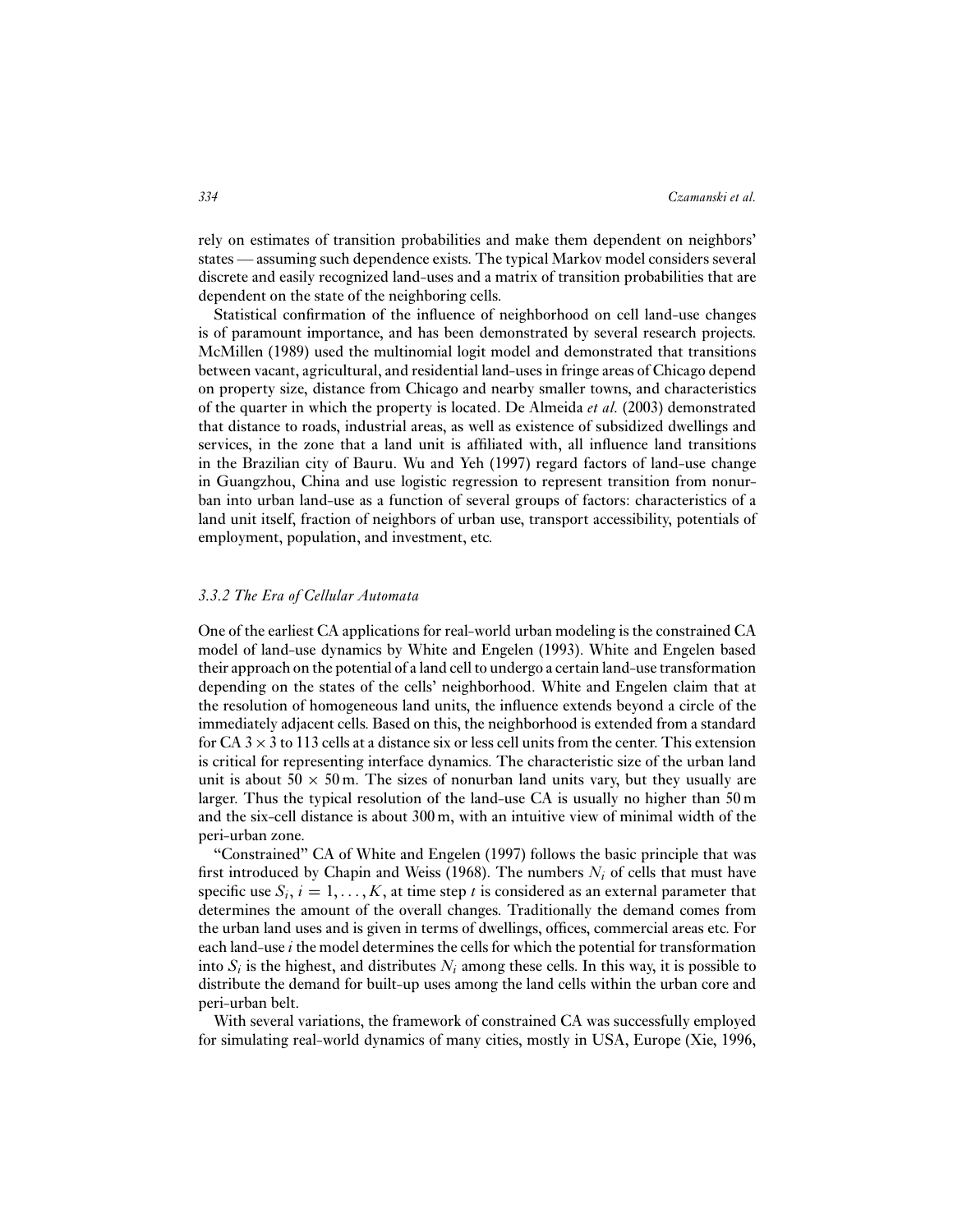Batty and Xie, 1997, White and Engelen, 1997, Engelen *et al.*, 2002, Barredo *et al.*, 2003), China (Li and Siu, 2001, Li and Yeh, 2000, Yeh and Li, 2001, 2002, Sui and Zeng, 2001), Australia (Bell *et al.*, 2000, Ward *et al.*, 2000a, Ward *et al.*, 2000b) and became a standard in urban CA modeling. The typical cell-size in these models is  $100 \times 100$  — 250 × 250 m and six-cell neighborhood radius results in ∼0.5–1.5 km range of influence of the factors.

From the very beginning of the CA regional modeling era, the CA scholars realized the limitations of the short-range modeling and the need for distant action. The first to rise the challenge were Batty and Xie (Batty and Xie, 1994, Xie, 1996) who included into the model the interaction field  $F(C)$  that is bigger than the neighborhood  $N(C)$  and represents an intermediate urban scale between the neighborhood level and that of the city as a whole. They apply their model to description of the urbanization processes in a  $20 \times 20$  km area around the city of Amherst (Buffalo metropolitan area) represented by means of a  $600 \times 600$  grid of cells of the size of  $1/3 \times 1/3$  km.

Another approach to the distant action was proposed by Keith Clarke and co-authors (Clarke, 1997; Clarke and Gaydos, 1998; Candau *et al.*, 2000) who have further explored a diffusion-based view of urban development. Clarke and colleagues proposed and built a general heuristic CA model called SLEUTH (Slope, Land cover, Exclusion, Urban, Transportation, and Hillshade). Developing the idea of the SLEUTH model that urban growth rates depending on the age of urban cluster, Candau *et al.* (2000) consider clusters of urban cells as Deltatrons, which act as self-existing urban entities growing on their edges. At each iteration a Deltatron cell ages by one unit of time, and, reaching a threshold age, a cell "dies" and can then be recruited as a seed for a new Deltatron. The Deltatron model has also been applied at a regional level (Hester, 1998), the most extensive being the Mid-Atlantic Integrated Assessment (MAIA) study area. MAIA includes seven states on the eastern coast of the United States: Delaware, Maryland, North Carolina, New York, Pennsylvania, Virginia, West Virginia, as well as the District of Columbia, and is designated by the Environmental Protection Agency for the implementation of research, monitoring, and assessment of ecological conditions there.

# *3.3.3 CA Models in 3D*

It should not be surprising that consideration of biodiversity in and around cities needs to consider the 3D evolution of cities. Although most of CA models in 3D were developed in the natural sciences (Hua and Sprung, 1998, Siregar *et al.*, 1998, Hunt *et al.*, 2005 and others), there are also a few originating in the urban studies. The pioneering work of Semboloni in simulating the evolution of virtual cities (Semboloni, 1997, 2000a, 2000b) suggests that the 3D growth of cities results in spatial specialization in terms of types of land-uses. In Semboloni's models the weight of the neighboring land-uses in the development potential function for a given site dominates land-uses that do not already exist on the site. There is also some literature concerning visualization of cities in 3D (Batty *et al.*, 2000, Evans and Hudson-Smith, 2001, Benenson and Torrens, 2004,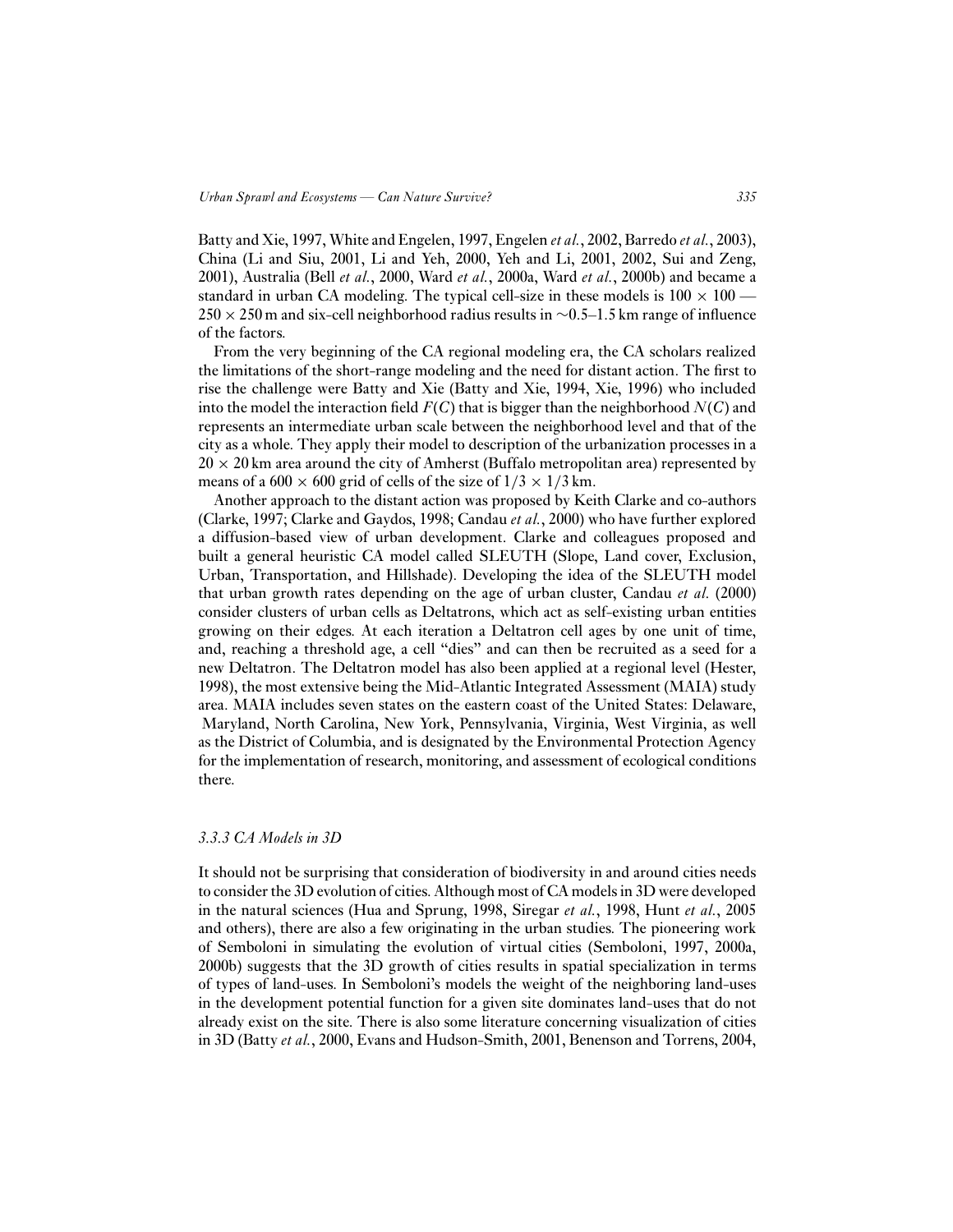Maguire and Batty, 2005, Evans *et al.*, 2006). And yet, there is a paucity of simulation models that focus on the dynamics of the spatial distribution of high-rise buildings. One exception is the "Evo city" model of Austern *et al.* (2007). This model attempts to offer practical solutions and propose interesting ways to plan better cities in the future. The model is based on realistic economic considerations and influences and its outcome is the evolution of virtual city in 3D.

Another 3D simulation model is presented in Benguigui *et al.* (2008). With the use of simple means and intuitive mechanism this model proposes to explain the dynamics of heights observed in real cities. It presents a quasi-3D CA simulation model of cities. In this model 2D dynamics include a cell attribute that represents building height information. Dynamic processes are depicted using four parameters: initial building coverage, interaction with adjacent neighborhood, inertia, and noise. These parameters can assume simple economic interpretations, and combination of their values can generate interesting spatial results.

To conclude, development of simulation models has contributed a great deal to the understanding of urban spatial dynamics. Much progress has been made since the emergence of early CA models and the process is still under way. The models are able to reproduce both the mono-centric and the poly-centric structures, managed to grasp the variation in density and the complex spatial patterns of the multiple land-uses. Some of the more sophisticated models differentiate between the different types of "undeveloped" open spaces, such as natural versus agricultural. Despite their inability to predict future outcomes and few other limitations, the simulations are useful in defining the basic rules of land-use transition and in recognition of the factors effecting the urban growth. In some cases the connection between the simplistic behavioral mechanisms can be linked to spatial patterns on a macro level. It is clear however, that majority of the simulation models disregard the ecological aspects of development.

#### **3.4 Modeling Sprawl**

Urbanization and decentralization are occurring simultaneously in urban systems. On the one hand, in most developed countries cities are continuously growing at the expense of the periphery, thus causing more and more of the population and the activities to be located inside the urban area. This can be regarded as centralization of the system as a whole (Henderson *et al.*, 2001). On the other hand, the decentralization and suburbanization trends are taking place in many places, where the growth is characterized by low densities and noncontiguous development. The latter processes are associated with the concept of urban sprawl.

Most of the academic debate on the subject of sprawl revolves around its negative impacts of excessive costs on the economy (Ewing, 1997, Burchell *et al.*, 1998, Downs, 1998, Brueckner, 2000, Johnson, 2001). These include lack of exploitation of scale economies in public services, infrastructure and energy consumption, increased use of private vehicles, resulting in congestion and pollution. It is also claimed by opponents of sprawl that it causes further decline of central cities. Clearly, scattered and discontinuous urban development also causes irreversible changes in ecosystems, by reducing their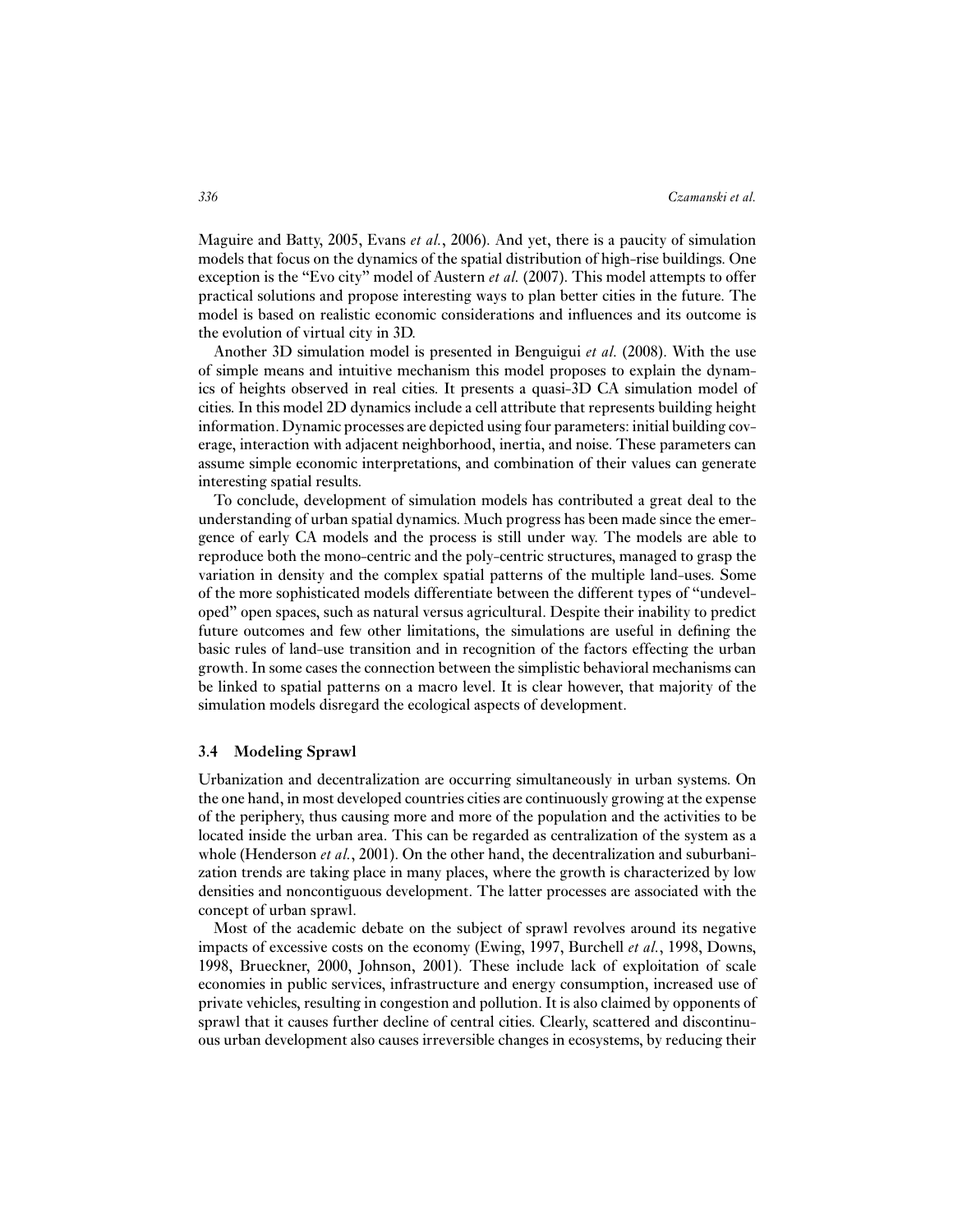total area and fragmenting them into separate systems, often lacking the critical mass for some species to survive.

Some researchers consider sprawl to be a mature stage in the evolution of a city toward a compact urban structure. Hall (1983) discusses sprawl in the context of a city passing from a condition of primary industrialization to absolute centralization, relative centralization, relative decentralization, and absolute decentralization. Thus sprawl is claimed to be characteristic of the latter two stages of an urban evolution process. In order to fully understand the phenomenon, there is generally a motivation to uncover the behavioral drivers or micro-motives. A simple and obvious explanation for the on-going and overwhelming sprawl processes is that it offers amenities people prefer and choose to pay for, whether or not planners and academics consider it to be sustainable (Morill, 1991). In addition to the standard life-style amenities, such as clean environment and proximity to open spaces, sprawl also offers the social benefits of safety and segregation from the lower income groups (Audirac *et al.*, 1990).

Although the reasons for sprawl are easily recognized, it is not so simple to quantify and measure sprawl. Torrens and Alberti (2000) provide a concise overview of the various aspects of sprawl and their measurement. Among other issues, they discuss the ecology of sprawl and ways of measuring its effect on the composition and spatial distribution of habitat patches.

Another very recent empirical work, performed by Frenkel and Ashkenazi (2008) applied various techniques of measuring sprawl to a series of land-use maps of urban settlements. The authors name five major groups of sprawl measures: growth rates, density, spatial geometry, accessibility, and aesthetic measures. The geometric measures, originate mostly from ecological research (McGarigal and Marks, 1995, Turner, 1989) or from fractal geometry (Batty and Longley, 1994). Some common measures of spatial geometry of sprawl include leapfrog or continuity measures (Galster*et al.*, 2001), measure of circularity (Gibbs, 1961), fractal dimension, and mean patch size, *M* (Batty and Kim, 1992, Batty and Longley, 1994, Benguigui, 1995, Torrens and Alberti, 2000, Herold and Menz, 2001).

Torrens (2006) demonstrates the application of a geographically derived automata methodology to the simulation of sprawl. He claims that the CA framework is particularly beneficial in modeling sprawl, since it allows for the description of system dynamics as a function of spatial interactions between mobile, agent-like entities and a static environment.

According to the author, the simulations yield evidence that sprawl is, to a certain extent, inevitable and is the likely end-state in the natural evolution of a city-system. Having said this, various potential options for managing sprawl are discussed. The results of the simulations suggest that sprawl might best be tackled geographically, by encouraging compact and sustainable clusters of leapfrog development in close proximity. Sprawl on the periphery of these clusters should serve as an in-fill mechanism rather than continuing on the periphery of a larger urban mass in an unsustainable fashion.

Yet, another agent-based model deals with measuring and simulating sprawl (Brown *et al.*, 2004). The authors present several scenarios of residential development at the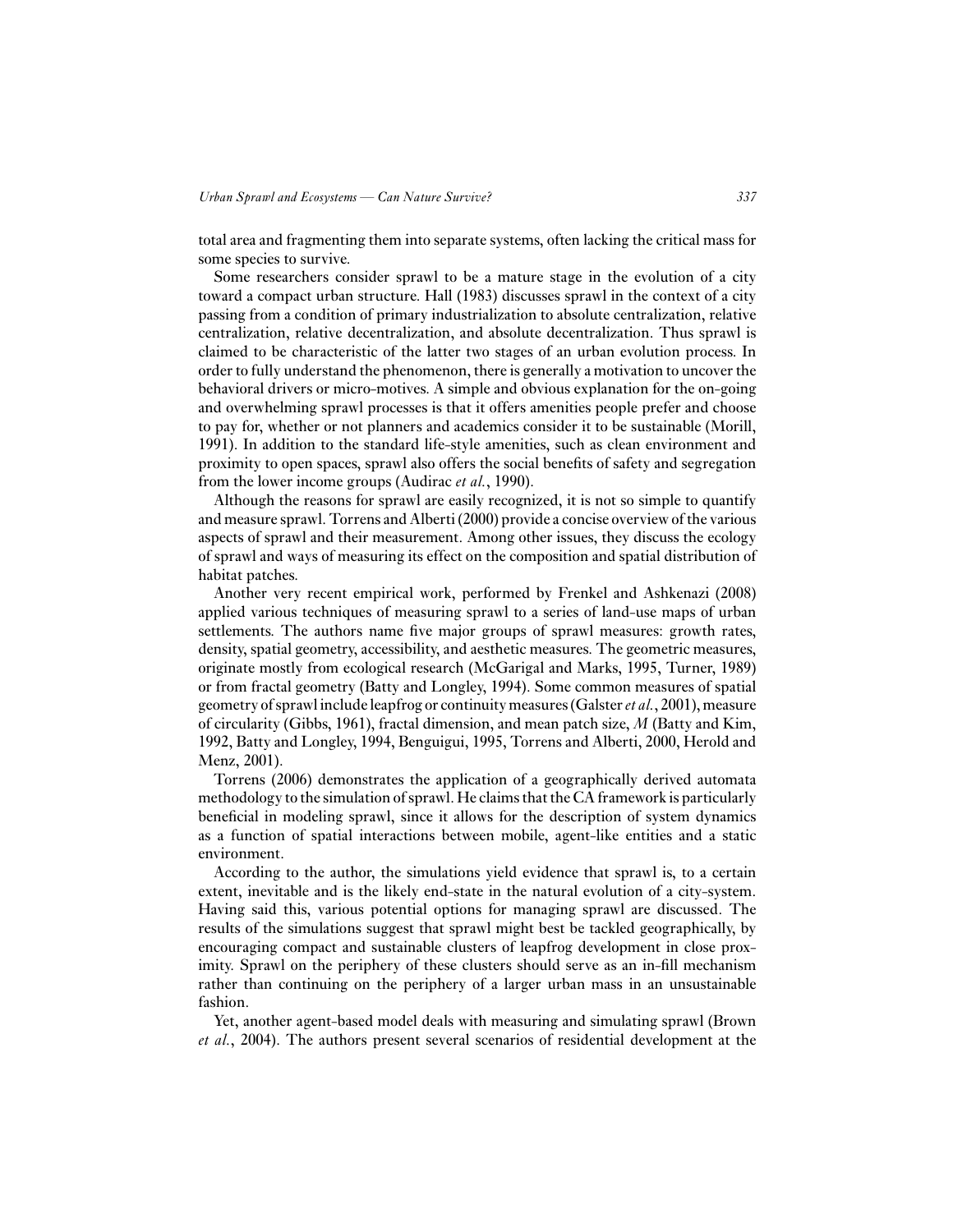rural–urban fringe to evaluate the effectiveness of a greenbelt located beside a developed area, for delaying development outside the greenbelt. Essentially, the aim of the model is to determine the width and location of the greenbelt that would slow or reduce sprawl. Here, as well as in many other studies, the sprawl is a presumed, if inevitable evil, in need of restraining and controlling by means of planning policies and regulation. The discussion of whether every type of sprawl is undesirable and what alternatives urban spatial processes may have to offer will be presented in the concluding section of the paper.

# **3.5 Key Features of Urban Spatial Structure**

To sum up what is known about urban spatial dynamics, here are some key features:

- (1) Urban spatial dynamics are discontinuous in space and nonuniform in time. As a result, precise descriptions based on a central principle, are elusive. Simple theories and models provide a very general depiction of the urban areas only. They disregard the essential processes occurring within the urban core and, especially, in the boundary zone.
- (2) The very basic model of the city suggests a density gradient, steadily dropping with distance from the urban core. The classical models of urban growth describe an expansion wave of outward development. The majority of classical theories and models disregard the outlying nonurban land-uses completely.
- (3) Urban systems are self-organizing, and urban growth is regulated by numerous feedback mechanisms, regulating the location, rate, and type of development. Methods and models, traditionally applied in analyses of physical systems, enable a vision of cities as self-organizing and give rise to the representation of discontinuities in spatial dynamics, sudden changes and criticality. These models generate great variety of urban patterns that reflect real-world cities better than classic models.
- (4) An important consequence of self-organization is urban leapfrogging the expansion of the developed area by a series of jumps, creating discontinuous spatial patterns. It also leads to irregularity of spatial growth and to self-similarity as indicated by estimated fractality and clustering.
- (5) It has been shown that cities display clustering of built up areas, types of land-uses and functions. Analysis of anomalies in the evolution of clusters suggests that there is a relationship between cluster characteristics and socio-economic development. Clusters themselves possess irregular shapes and fractal dimensions.
- (6) Leapfrogging and fractality lead to a stable fraction of open spaces within urban areas. These spaces — patches and narrow corridors are often regarded as undesirable waste of space and their benefits to the city dwellers are often underestimated.
- (7) A city's spatial evolution is governed, among other things, by its characteristic time. This parameter represents the time from the acquisition of property rights in a plot of land by a developer and until the return on investment is realized. The city's characteristic time varies over time and over the city's geography. There is a need to study the time related aspects of urban evolution and its relation to biodiversity.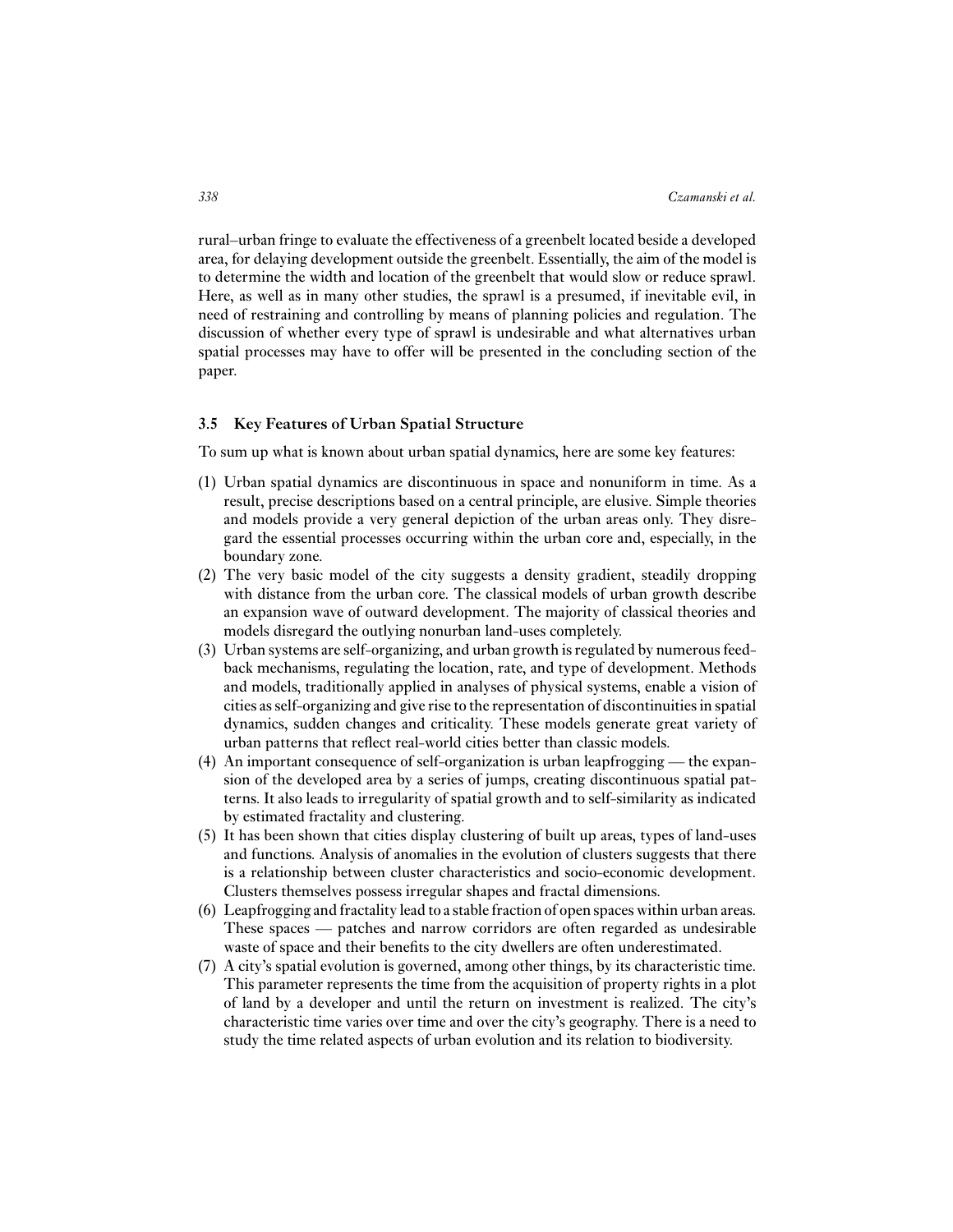- (8) The noncontinuous expansion of low density land-uses is generally defined as urban sprawl, which is considered undesirable and in need of regulation and limitation. Much attention is dedicated in academic literature to measurement of sprawl and to the policy measures to be taken in order to slow it down. It is recognized however, that sprawl is an inevitable, natural stage in the evolution of urban systems.
- (9) The boundary zone of the intensive urban areas the peri-urban fringe is of particular interest. It is in this zone that the interaction between urban uses and plant and animal species and communities is most significant and where the fastest processes of change take place. The discontinuous urban growth guarantees the fringe area of particular and essential width and extent. The processes taking place in the periurban fringe are generally understudied and in particular, have not been viewed in terms of their interactions with the communities and ecosystems within and adjacent to this area.

# **4 BEYOND THE BUILT-UP ENVIRONMENT**

Urban systems are only one of the three main components of the landscape. The other two are agricultural and natural ecosystems. From very general and casual spatial observation, agricultural systems are the successors of the urban ones. Examination of the general trajectories from city centers suggests out that city scapes are gradually substituted by agriculture and by natural systems further away. However, each pair of land-uses displays numerous interfaces and directly "competes for space" on the one hand, while being connected by numerous flows of energy, matter, and population on the other. Every model of landscape dynamics should explicitly define the city–agriculture–nature interactions.

As mentioned several times in the above sections, until mid 1990s attitude of urban modelers to agriculture and natural lands was very simple. Both types of land-uses were considered as "non-urban." The encroachment of cities and the transformation of such lands into urban uses are determined solely by urban needs and some direct or indirect "price" the city should pay for it. As is evident below, during the long history of its development ecological modeling was evolving in parallel to urban modeling. It focused on natural ecosystems while considering the urban uses as boundary conditions. Agriculture land-uses comprising up to 40 percent of the land area in many developed countries and steadily growing in most of Africa and Asia (FAO, 2007) are an essential part of the landscapes in the Western world. They fell "between the chairs" so to speak and did not attract much attention of modelers.

During the last decade this situation started to change. First, models that consider agriculture land-use dynamics began to appear. Usually models of this kind are limited to predefined boundaries of the farms and focus on the descriptions of crop dynamics within this area, too far from the goals of the current review. Second, explicit models of landscape dynamics that account for all three main types of land-uses at comparable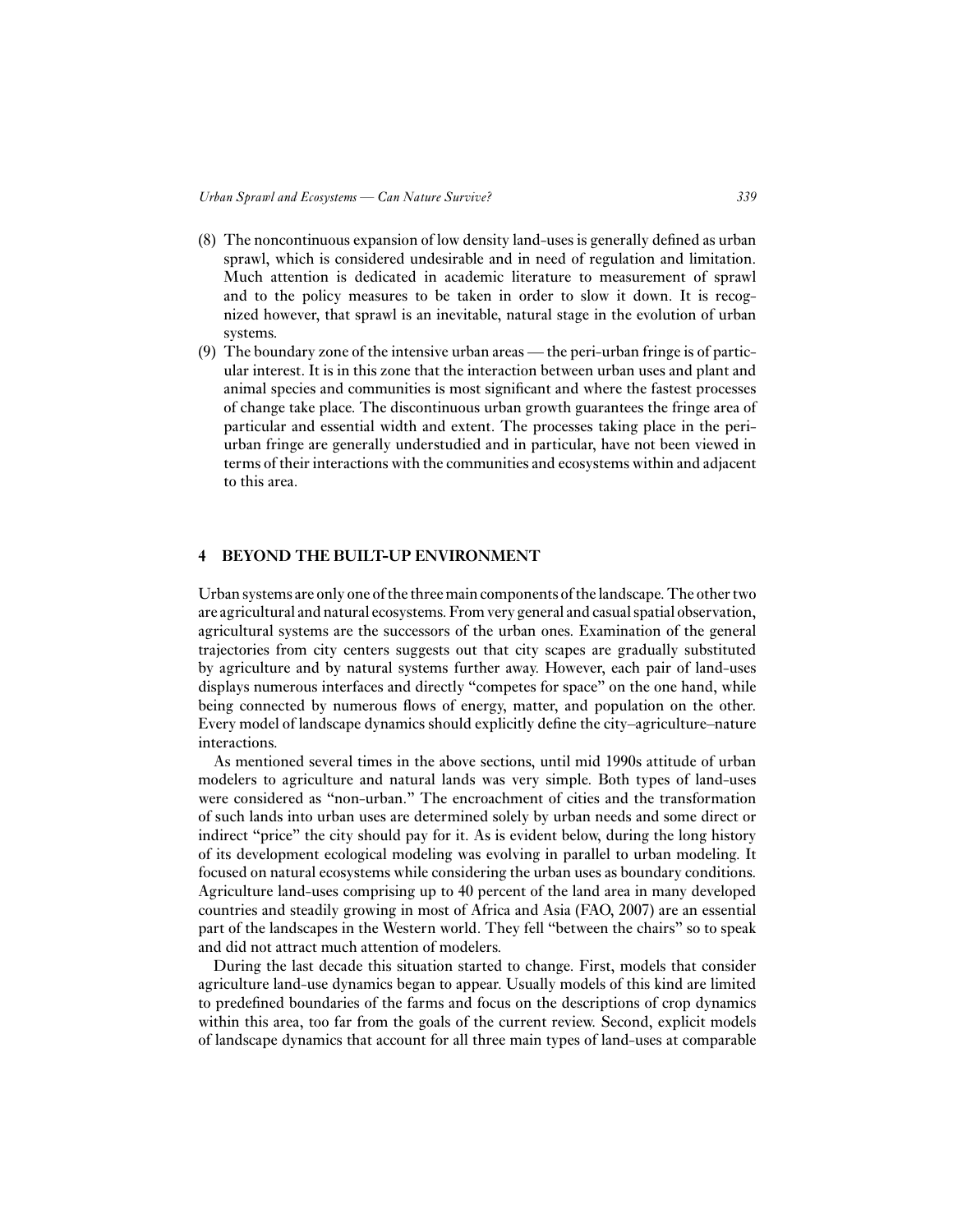levels of detail, at least with regard to spatial resolution and acting mechanisms, became one of the mainstreams of regional studies.

The interfaces between urban–rural, rural–natural, and urban–natural land-uses became a hot topic of the environmental modeling. Usually, the researchers consider either sufficiently large administrative area or water catchment area. The former is convenient for approaching collecting data on human activities, the latter for the description of the ecological natural process — and aim at representing the main processes that govern the land-use dynamics within each of three main land-uses and on the interfaces between them. The models are usually applied to either administrative area or river basins and usually aim at assessment of the development plans that regard these areas of their parts.

One of the pioneers in this respect is the Research Institute of Knowledge Systems (RIKS, www.riks.nl) that developed a software for high-resolution integrated modeling of socio-economic and land-use dynamics toward the 2000 (White *et al.*, 2000, White and Engelen, 2000, Engelen *et al.*, 2002, Oxley *et al.*, 2004, van Delden *et al.*, 2007) and from then on successfully implementing the software for assessment of the development plants at different scales, from the city of Dublin to the St Lucia island in Caribbean. The modeling environment accounts for 10 sub-models that simulate hydrology, human influences, crops, natural vegetation and climatic conditions and operate on different spatial and temporal scales. Many sub-models and, consecutively, numerous parameters make presentation of the model essentially problematic. After studying several applications of the models the authors claim that the contributions of actors and driving forces — political, economic and cultural, are of critical importance for model projections. This conclusion is supported in Schneeberger *et al.* (2007), who defined the relative importance of different actors and forces in the sequence of changes observed in northern fringe of the Swiss Alps during last 120 years. In the same venue, Bolte *et al.* (2007) compared different scenarios of actors' behavior aiming at conducting alternative futures analyses in the Willamette Basin, Oregon.

In order to work effectively with landscape simulation models one has to be an expert in the problems and development trends of the particular area being studied. Without such particular knowledge there is no basis to check the validity of the simulated results. Commonsense logic may lead to mistakes. The best practice in these cases is to define several scenarios of the landscape development, and then to investigate the sensitivity of the model dynamics to parameters for the scenarios (Hagen-Zanker and Lajoie, 2008), including sensitivity to changes in the spatial resolution of the model (Evans and Kelley, 2004). In this way the parameters that are important for the scenario can be revealed and their values can be checked more carefully. Investigations of this kind can be supported by clustering the observed land-use patterns into groups (Poudevigne and Alard, 1997, Kristensen *et al.*, 2004). In this way one can distinguish between more and less possible combinations of the parameters of the land-units.

Landscape simulation models explicitly consider agriculture as another important type of land-use that has been almost completely disregarded so far in this paper. Agriculture is often regarded as a buffer between the urban and the natural "worlds," under the assumption that it provides a suitable environment for the survival of native species,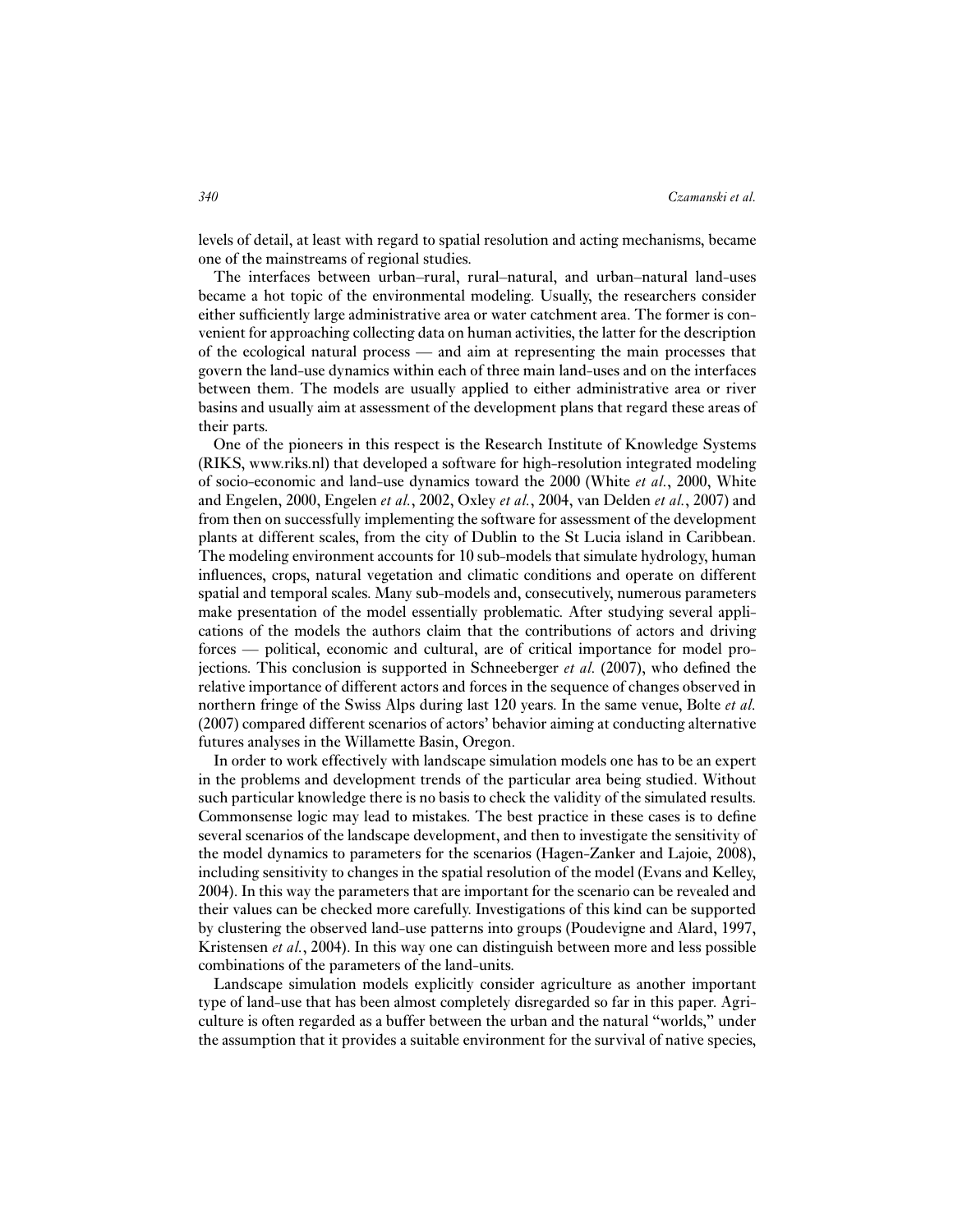displaced by the sprawling cities. Costanza *et al.* (2002) presented an example of a comprehensive model framework that aims at comparing many scenarios to study the development of  $\sim 2500 \text{ km}^2$  Patuxent River watershed in Maryland. The model integrates data over several spatial and temporal scales and investigates the effects of the spatial patterns of human settlements and agricultural practices on hydrology, plant productivity, and nutrient cycling in the landscape. The spatial resolution is variable, with a maximum of  $200 \times 200$  m to allow adequate depiction of the pattern of ecosystems and human settlement on the landscape. The temporal resolution is different for various components of the model, ranging from hour in the hydrology component to a year in the land-use dynamics module.

After calibration, 18 scenarios of alternative land-use patterns and policies were compared. These scenarios include: (1) historical land-use in 1650, 1850, 1950, 1972, 1990, and 1997; (2) a "buildout" scenario based on fully developing all the land currently zoned for development; (3) four future development patterns based on an empirical economic land-use conversion model; (4) agricultural "best management practices" that lower fertilizer application; (5) four "replacement" scenarios of land-use change to analyze the relative contributions of agriculture and urban land-uses; and (6) two "clustering" scenarios with significantly more and less clustered residential development than the current pattern. As is often the case, the model dynamics display nonlinear dependence on parameters and one should interpret the results with great care.

Recently there are other simulation models that deal with urban–agriculture–natural interfaces. Bithell and Brasington (2008), for example present a modeling system to simulate land-use change by bringing together an agent-based model of subsistence farming, an individual-based model of forest dynamics and a spatially explicit hydrological model which predicts distributed soil moisture and basin scale water fluxes. Using this model they investigate how demographic changes influence deforestation and assess the impact of the demographic changes on forest ecology, stream hydrology, and changes in water availability.

To conclude, we consider the landscape simulation model as a working tool for the future studies of the Urban–Rural–Ecosystem interface.

# **5 URBAN AND PERI-URBAN ECOLOGIES**

While urban studies investigate changes in the distribution of human population and activities, built-up patterns and urban land-uses, ecological research deals with similar issues pertaining to plant and animal species and communities, usually in their natural habitats. As will be detailed below, some of the ideas that have been considered by ecologists also parallel those ideas considered by urban system studies, such as the hierarchical structure of ecological systems, their spatial and temporal dynamics, species' and communities' succession.

The study of urban and natural ecosystems in isolation and conjointly requires conceptual as well as practical definitions of the boundaries of these systems. In the urban realm the unitary infrastructure elements, such as buildings, back yards, parking lots and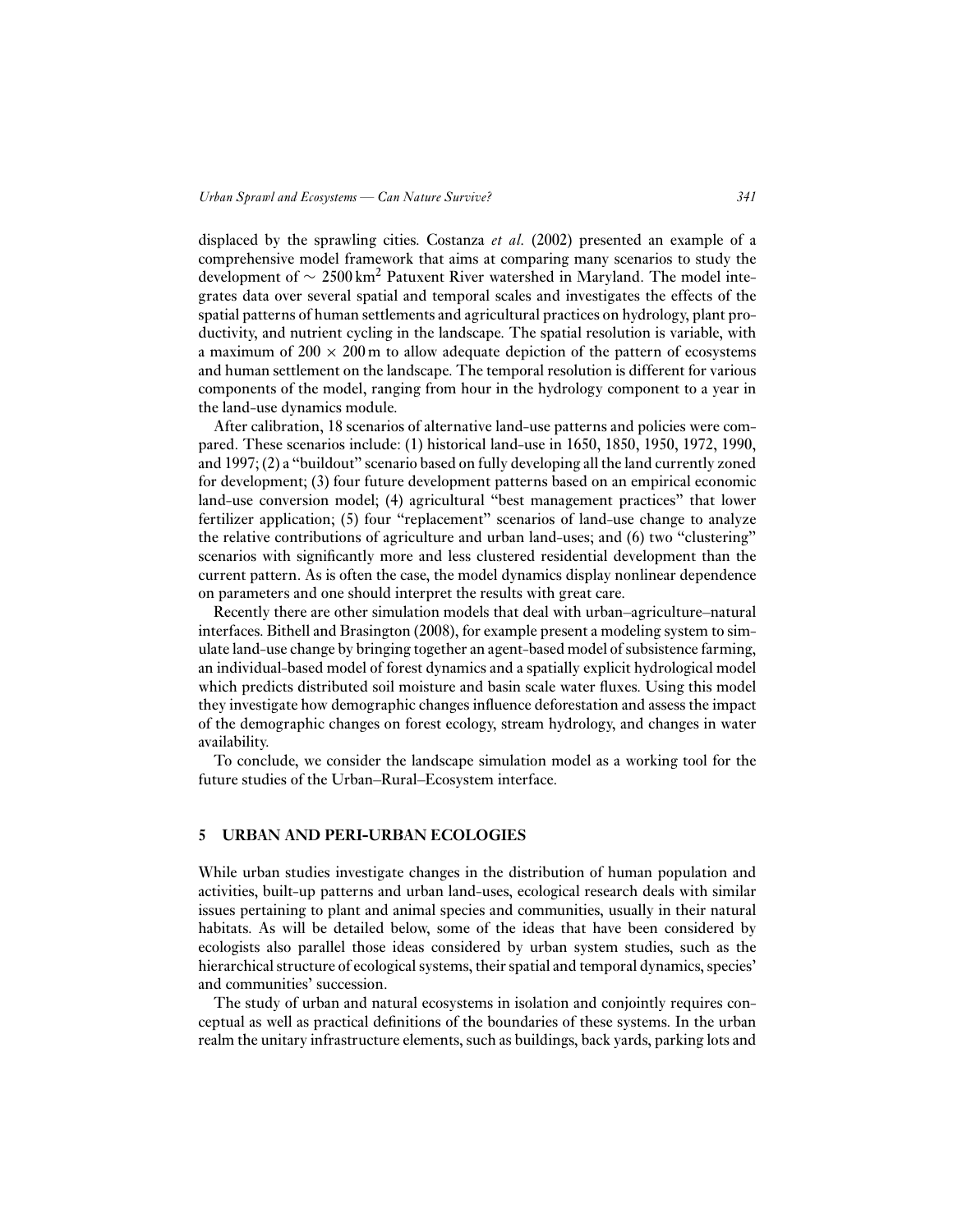industrial areas usually have sharp and well-defined boundaries (Alberti, 2005). This is true for a single patch or a single element. However, when higher order systems are perceived as a collection of such elements, identifying their precise boundaries becomes more complicated. On the gradient from city center to periphery the density of built areas decreases toward the outskirts, resulting in an increased average distance between constructed areas and higher variance of this distance. Consequently, defining urban areas and demarking their edges becomes dependent on the discipline's criteria and may be defined by political, social, physical, and structural characteristics or commuting radii (for example see Pickett *et al.* (2001)).

Ecosystem boundaries may be defined by watersheds, airsheds, the extent of animal movement among areas, and like the urban systems they may depend on the extent and resolution of the study area. In addition, due to the strong interactions among the elements of the system, and due to the fact that they are not readily decomposable as opposed to urban infrastructure, identifying the spatial boundaries of ecosystem becomes increasingly complicated (Urban *et al.*, 1987).

The effects of urban areas are not limited to, and do not cease at the physical boundaries of the cities. As it is well known, the activities of urban inhabitants as well as the air pollution emitted in urban areas may affect regions well beyond the city boundaries. This also holds true for water pollution. The interactions among urban and neighboring ecosystems are reciprocal as non-native species present in the urban systems, may invade the natural ecosystems, and vice versa (Godefroid and Koedam, 2003) (see Section 3.5).

McDonnell and Pickett (1990) propose to consider "ecological forcing functions" created by the growth of cities and human activities. Individual components as structures, physical and chemical environments, populations, communities, ecosystems, and human culture must be quantified to discover the ecologically important impacts of the urban development. Accordingly, within the urban setting, areas not intensively managed by people, such as parks, lakes, and streams are erroneously considered to be "natural" even when they include a variety of introduced as well as native species.

# **5.1 Urban Core to Periphery Gradients — The Ecological Aspect**

Due to the difficulties in defining distinct boundaries to urban and natural ecosystems, a number of methods adopt a gradient analysis approach. Under this approach different indices are evaluated from the core of urban areas along a trans-section to rural areas. Luck and Wu (2002) for example, examined various landscape indices such as patch type percent cover, mean patch size, patch density, and patch size variability along such a gradient in the Phoenix urban–rural region. They contend that a single index is not sufficient to detect the spatial pattern of urbanization and that different land-uses (e.g. urban, natural, agriculture) may exhibit different "spatial signatures" (i.e., mean patch size, distance to closest neighbors, etc.). Comparing the spatial signatures among different urban–rural gradients may therefore provide insights to the extant urbanization processes.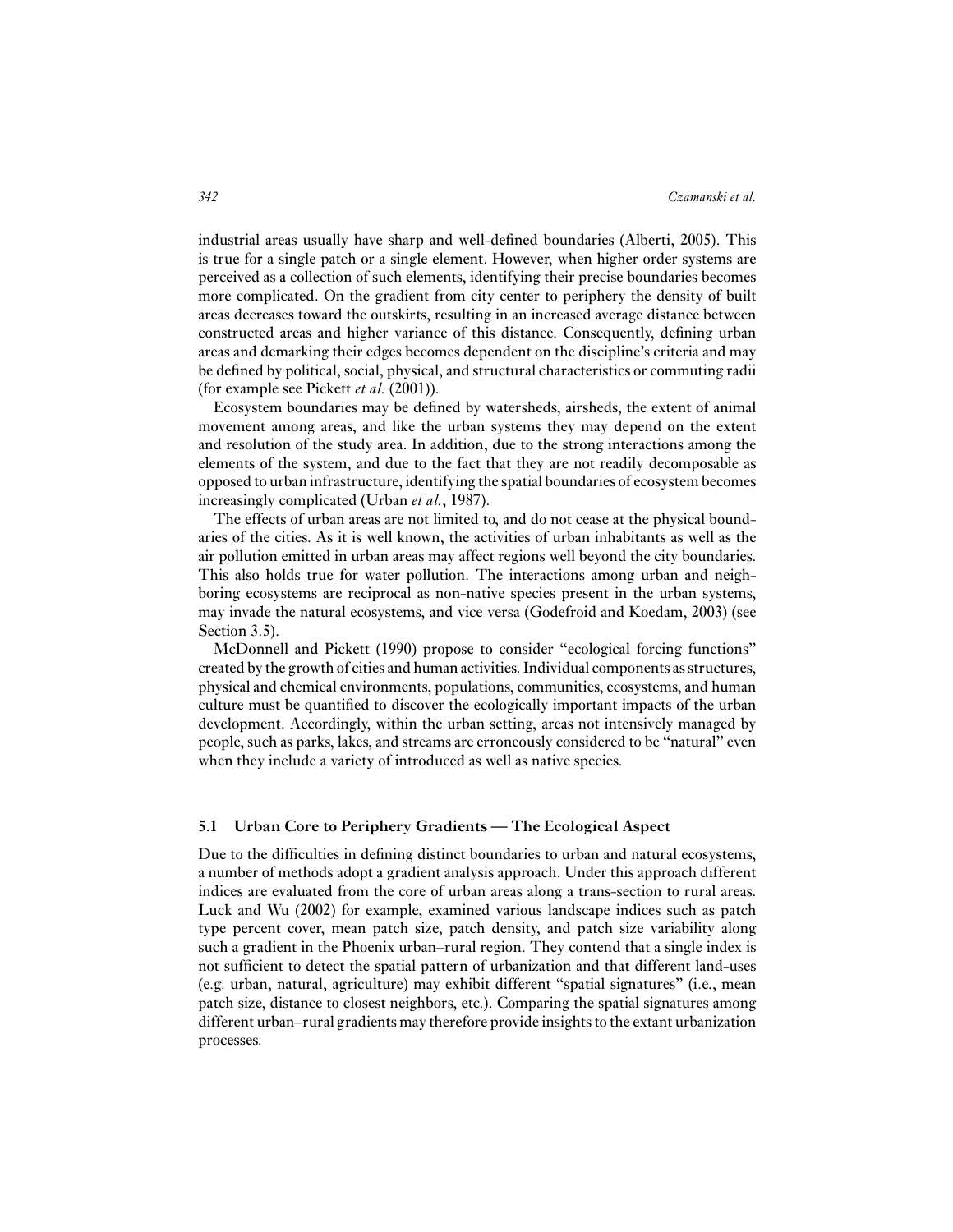The urban–natural array is often conceived as spatially structured and organized. The traditional "gradient paradigm" suggests that environmental variation is ordered in space and governs the corresponding structure and function of ecological systems. The "natural gradient" is a common approach among ecologists, applied to understand the relationship between environmental variation and ecosystems structure (McDonnell *et al.*, 1997). Recently, the gradient paradigm was adapted to urban environments (McDonnell and Pickett, 1990, McDonnell *et al.*, 1993). Urban areas in the United States typically consist of densely populated urban core surrounded by asymmetric rings of diminishing landscape modification (Dickinson, 1966, Forman and Godron, 1986). The resulting pattern of natural and human-modified ecosystems within a metropolitan area can be conceived as a simple gradient of land-uses coupled with a more complex gradient of urban effects (McDonnell and Pickett, 1990, McDonnell *et al.*, 1993).

In contrast to the densely populated highly modified urban core, natural areas are defined as ecosystems which persist primarily because of natural processes of plant establishment, water availability, nutrient cycling, and plant–animal interactions with minimal or limited human manipulation (McDonnell, 1988). Since the introduction of the urban–rural gradient concept by McDonnell and Pickett (1990), it has been widely used. In contrast to urban studies, ecological studies commonly observe such gradients from the opposite direction, namely as rural–urban gradients. There are several patterns that emerge from the related studies (Mckinney, 2002):

*Physical gradient*: A number of studies demonstrated increased physical changes, along the gradient, towards the inner core of the city. Examples are abundant and include soil chemical and physical properties (McDonnel *et al.*, 1997), soil and water pollution, heat island effects, etc. Physical changes also include the increase in impervious surfaces toward the inner city and other land-use transformation.

*Habitat loss gradient*: The physical changes produce a gradient of natural habitat loss toward the urban center that is replaced by four types of altered habitats: built habitats, managed vegetation spaces, ruderal vegetation, and natural remnant vegetation.

The increasing fragmentation of natural habitat by human disturbances tends to cause biodiversity changes and to reduce species richness providing the conditions for opportunistic species to gain dominance. This has been shown for many taxa including plants (Guntenspergen and Levenson, 1997), birds (Blair, 2001, Mortberg, 2001, Crooks *et al.*, 2004), butterflies (Blair and Launer, 1997), and insects (Niemela *et al.*, 2003). The issue of biodiversity in urban and peri-urban areas is discussed below in greater detail.

#### **5.2 What are Urban and Peri-urban Ecologies?**

Intra and inter-species competition, predation, parasitism and several other types of interactions (facilitation, symbiosis, etc.) dictate the dynamics of ecological systems. Their rates, magnitudes, manifestation, and relative importance differ among the various systems and depend on species characteristics, energy fluxes and nutrient availabilities within each ecosystem. To identify the result of human presence and activities within urban ecosystems and along the urban–rural gradient, Pickett *et al.* (1997) suggest that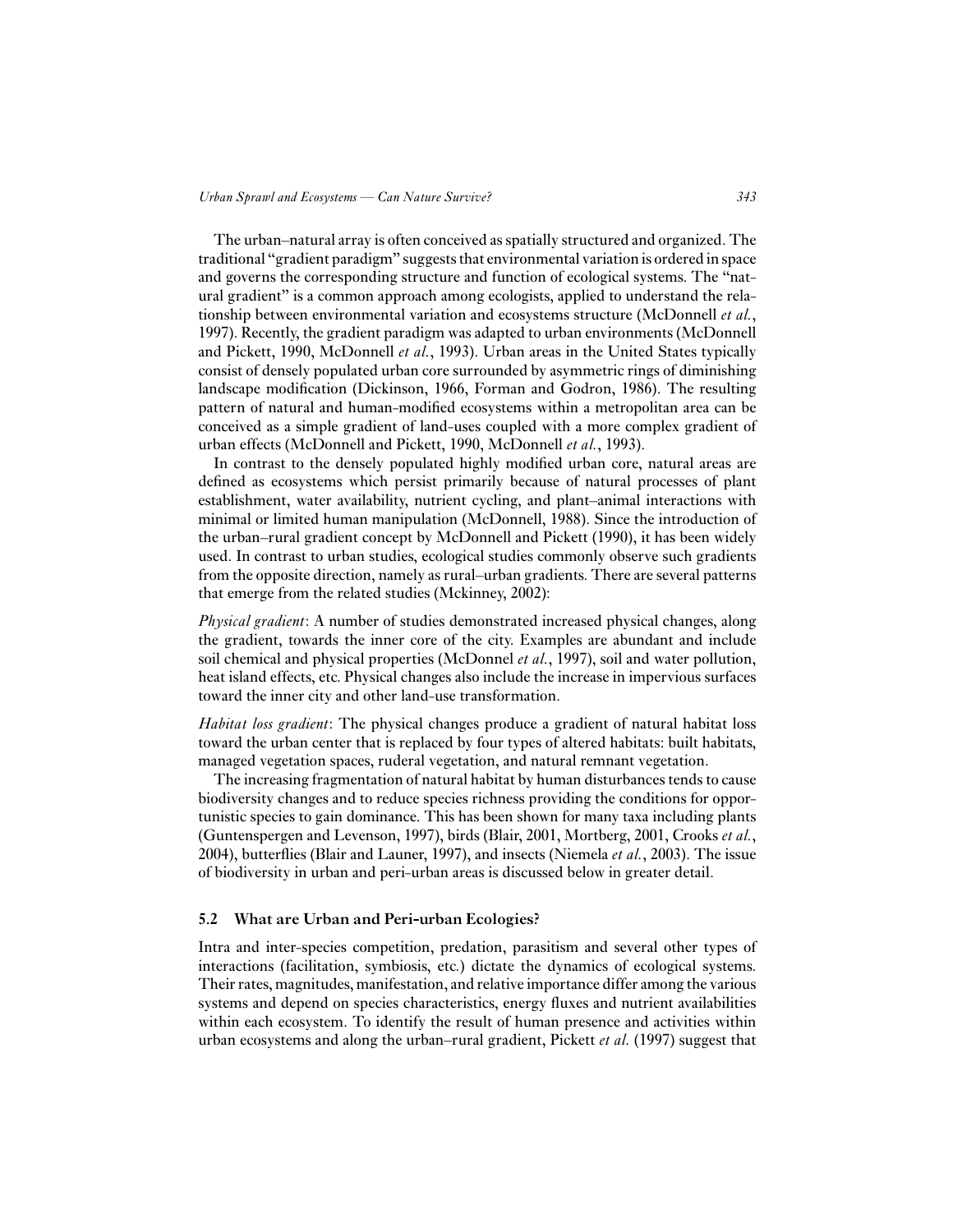social and behavioral aspects of human activity should be incorporated, in contrast to natural ecosystems in which the human aspect is usually implicitly addressed. As will be detailed below, the landscape structure and spatial distribution of the built-up versus natural elements, is a seminal system driver in urban and human dominated ecosystems.

Ecosystems transformed by human activities are also termed "cultural ecosystems" and are characterized by urban and agriculture landscapes. Such systems are evidently not self-sustaining and are characterized by input of energy, materials, and nutrients from anthropogenic sources. Human activities determine their structure and functional organization (Brussard *et al.*, 1998). The rate and magnitude of ecological succession depends, besides environmental conditions, on the degree of human intervention. Cramer *et al.* (2008) argue that an ecosystem subject to anthropogenic effects passes two transition thresholds: a biotic and an abiotic one. With the strengthening of these effects the system first passes the biotic threshold: the biological properties of the system are essentially affected, while manipulations only of the vegetation are required to restore the system, as the physical properties of the system are still intact. When the abiotic threshold is crossed, physical intervention is required to restore the system to its natural state.

Due to the gradual and fuzzy nature of the transition from natural to anthropogenic environment (the growth of built-up areas, for example), it is virtually impossible to define a boundary or a threshold beyond which "natural" ecosystems<sup>2</sup> become "urban" ecosystems. The place of a certain ecosystem on the natural-urban continuum is usually defined based on species diversity and abundance, both clearly associated with human presence. Clergeau *et al.* (1998) indicate that in Québec bird abundance was highest in the most urbanized plots studied, and that only three species (house sparrows, European starling, and rock dove) accounted for more than 50 percent of the observed birds. Hence abundance of some species may serve as indicators for higher degrees of urbanization. Another possible approach is to estimate the ratio of natural vs non-native species. Threshold values remain the key problem of such approaches. In addition, the ecosystem structure may be affected by the social welfare of the human population. Rapoport (1993) reports that in Bariloche, Argentina, for a given housing density, the number of exotic species was higher in affluent compared to less affluent neighborhoods. These findings are similar to the ones obtained in the Phoenix metropolitan area, as described by Hope *et al.* (2003).

Is the degree of human influence the key difference between urban and natural ecosystems? Several urban ecologists agree (Sukopp and Numata, 1995, Walbridge, 1997), but others suggest that differentiation should be based on ecological processes and not on urban characteristics. Trepl (1995) proposed three main properties distinguishing urban landscapes from rural ones: (a) fragmentation and interconnectivity, (b) succession, and (c) invasion by alien species. These properties may be evaluated independently of the urban properties, and thus may serve as an alternative approach to distinguish between urban/rural ecosystems.

<sup>&</sup>lt;sup>2</sup> Since the effects of human activities are global, and extend well beyond the boundaries of particular ecosystems, then practically, strictly speaking, there are no "natural" ecosystems.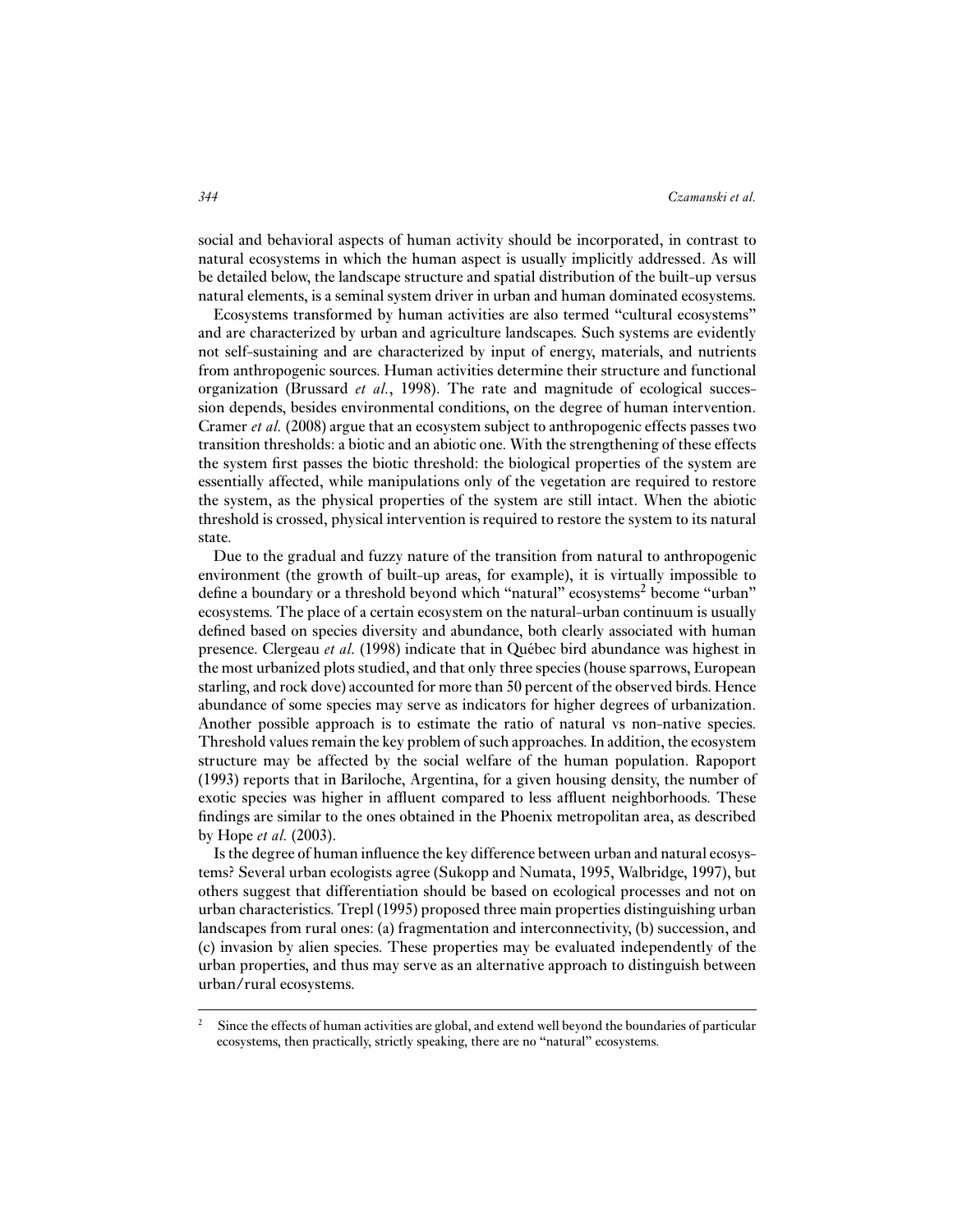The identification of ecosystems within an urban environment entails further difficulties. It is possible to view the city as one ecosystem or as several separate ecosystems within the urbanized space, such as trees lawns, parks, lakes or seas, urban forests, wetlands and streams (Bolund and Hunhammar, 1999). We support the view of Rebele (1994), who argues that the important thing is not the mere use of the term ecosystem, but the way in which it is used.

# **5.3 Spatial Ecological Patterns in Urban/Peri-urban Systems**

Ecological studies recognize the spatial heterogeneity of the environment. Levins (1969) was the first to introduce the term "meta-population," suggesting that populations may be viewed as a composite of several sub-populations, each occupying a distinct patch in space. Following the recognition and incorporation of spatial structure into ecological models, Holt (1985) and Pulliam (1988) introduced the concept of sink– source populations. In some patches the conditions are sufficient to sustain individuals, but not the population, i.e., reproduction rates are lower than mortality rates. Such populations are considered to be sink populations. In source populations conditions are favorable and a surplus of individuals is produced. A fraction of the dispersing individuals may successfully arrive at the sink populations, and their immigration serves to demographically sustain these populations. This concept is especially important for urban–rural landscapes, where the urbanized areas may serve as sink patches for the species that cannot self-sustain under strong anthropogenic influence.

Harveson *et al.*(2004), for example, studied the population dynamics of the endangered Florida Key Deer (*Odocoileus virginianus clavium*). They demonstrated that the deer populations of south Big Pine Key, which is densely developed, are at risk of extinction if incoming dispersal were to be eliminated from north Big Pine Key. Sink–source relationships are an extreme example of population dynamics at the landscape or metapopulation scale.

In other cases species may be able to successfully reproduce in urban areas, but the urban landscape may not be sufficient to sustain populations which are large enough to be considered viable. Research indicates that medium and large-sized carnivores are more sensitive to urbanization. Riley *et al.* (2003) studied coyote (*Canis latrans*) and bobcat (*Lynx rufus*) populations in peri-urban areas in southern California, and found that home-range sizes were positively associated with the degree of urbanization. In spite of the increased prey availability in these areas, they postulated that the larger home ranges (i.e., lower densities of bobcats and coyotes) result from lower availability of den locations, and increased human activities. In addition, the behavior of wildlife species may notably change in urban areas (Ditchkoff *et al.*, 2006). Riley *et al.* (2003) show changes in the activity times of the individual animals occupying the increasingly urbanized areas: more frequent during the night hours, compared to the "rural individuals." Needless to mention, that studies on large predators in completely urbanized areas are lacking, due to the fact that they are rarely found in such habitats.

In contrast to the observed decrease of predator densities in urban and peri-urban areas, other species tend to be strongly affiliated with human presence and activities.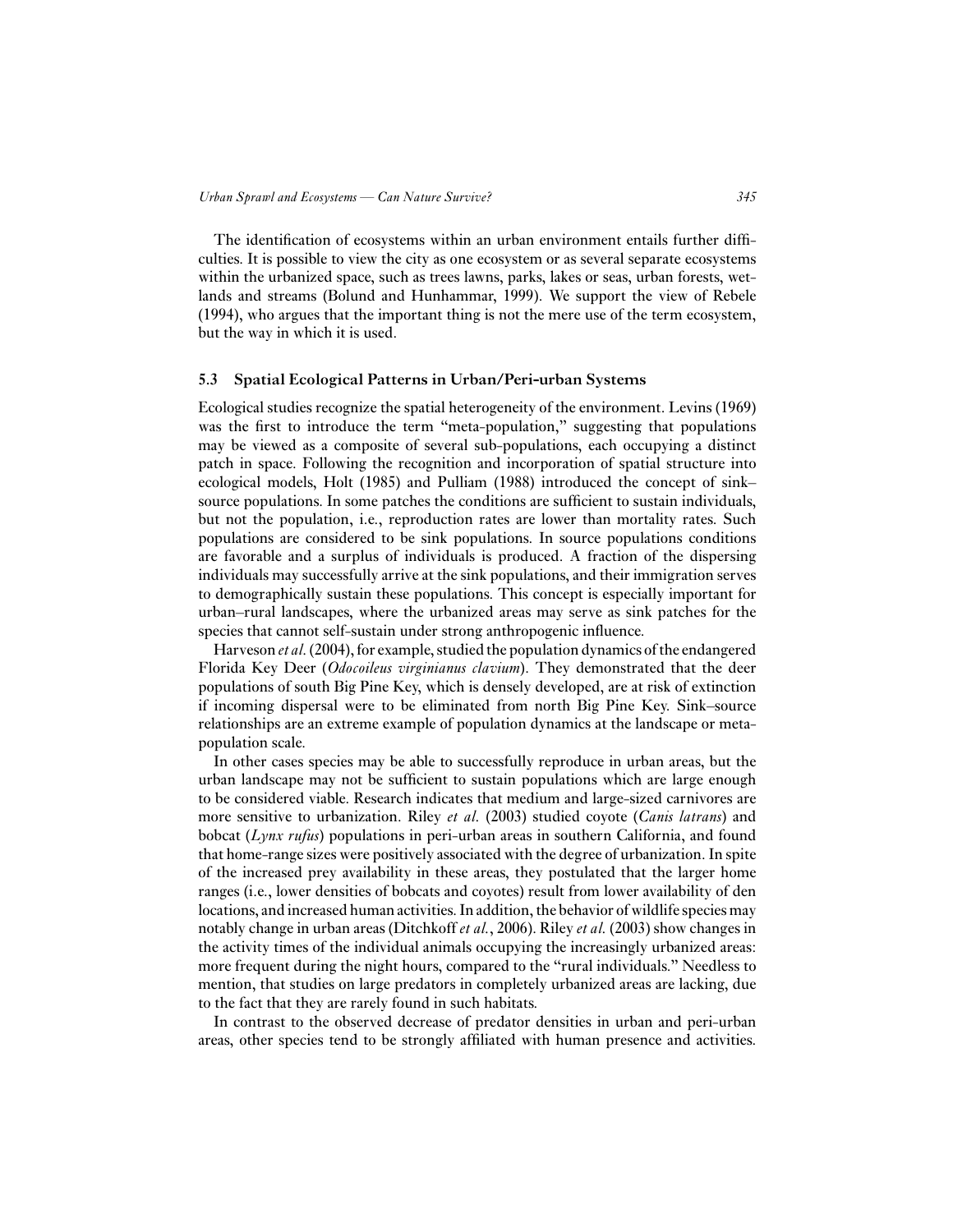Scenes of piazzas and city squares with a plethora of rock doves (*Columba livia*) are common and familiar. News reports of municipalities requesting the assistance of citizens in eradicating rat (*Rattus rattus*) populations are all too common.3 These are examples of species which have well adapted to human presence, and in conjunction with the lack of natural predators may become over-abundant (Vuorisalo *et al.*, 2003). In addition, in urban areas people actively enhance habitat quality by providing bird food and artificial nesting boxes. According to the 1996 National Survey of Fishing, Hunting, and Wildlife-Associated Recreation approximately  $54 \times 10^6$  Americans actively fed birds. According to a 2002 US Fish and Wildlife survey Americans spend annually over 2.03 billion dollars on packaged bird food, and over 730 million dollars on bird boxes and artificial nests.

Such activities do not benefit all species uniformly, and as a result the species community structure in urban and peri-urban areas is altered compared to the natural ones. While wildlife in the urban settings may be a source of aesthetic value and local recreation, the increasing abundance of these populations may lead to human–wildlife conflicts. Consequently, wildlife related disease may be of higher prevalence in urban areas compared to neighboring rural areas (Ditchkoff *et al.*, 2006).

# **5.4 Dispersal in the Urban-rural Landscape**

Movement and dispersal of individuals between suitable habitat patches is essential for a variety of causes: search for more ample food resources, search for a breeding mate, avoidance of inbreeding and others. Assessment of the degree to which a landscape is fragmented due to urbanization, however, is species specific, and therefore scale dependent. Landscapes may be viewed as suitable patches surrounded by a hostile matrix (Forman, 1995), although the binary model of suitable/nonsuitable landscape structure does not depict reality adequately.

The physical characteristics of the landscape may affect the mobility of the organisms and their displacement speed (Baguette and Van Dyck, 2007). For example, predation risk and movement speed through orchards may be different than that in meadows, particularly for ground-dwelling species.

Intuitively, the dispersal of organisms with flying capabilities should be affected to a lesser degree by the urban landscape, compared to ground dwelling organisms. Evidence, however, suggests that this is not always the case. Hodgson *et al.* (2007) investigated the movement of bird species across habitat edges interconnecting bushland and suburban housing developments of different densities in Australia. They found that insectivore species tended to cross less into urbanized areas compared to omnivores and nectarivores. They reasoned that this may be due to either differential behavioral response to the physical structure in the urbanized systems or in response to differences in forage availabilities. Similar results have been observed in flying insect populations by Bhattacharya *et al.* (2003), who experimentally moved bumblebees among forage patches. The results

<sup>&</sup>lt;sup>3</sup> In 2005, for example, the Government of Hong Kong requested the assistance of the citizens in capturing rats, in attempts to eradicate a rat infestation.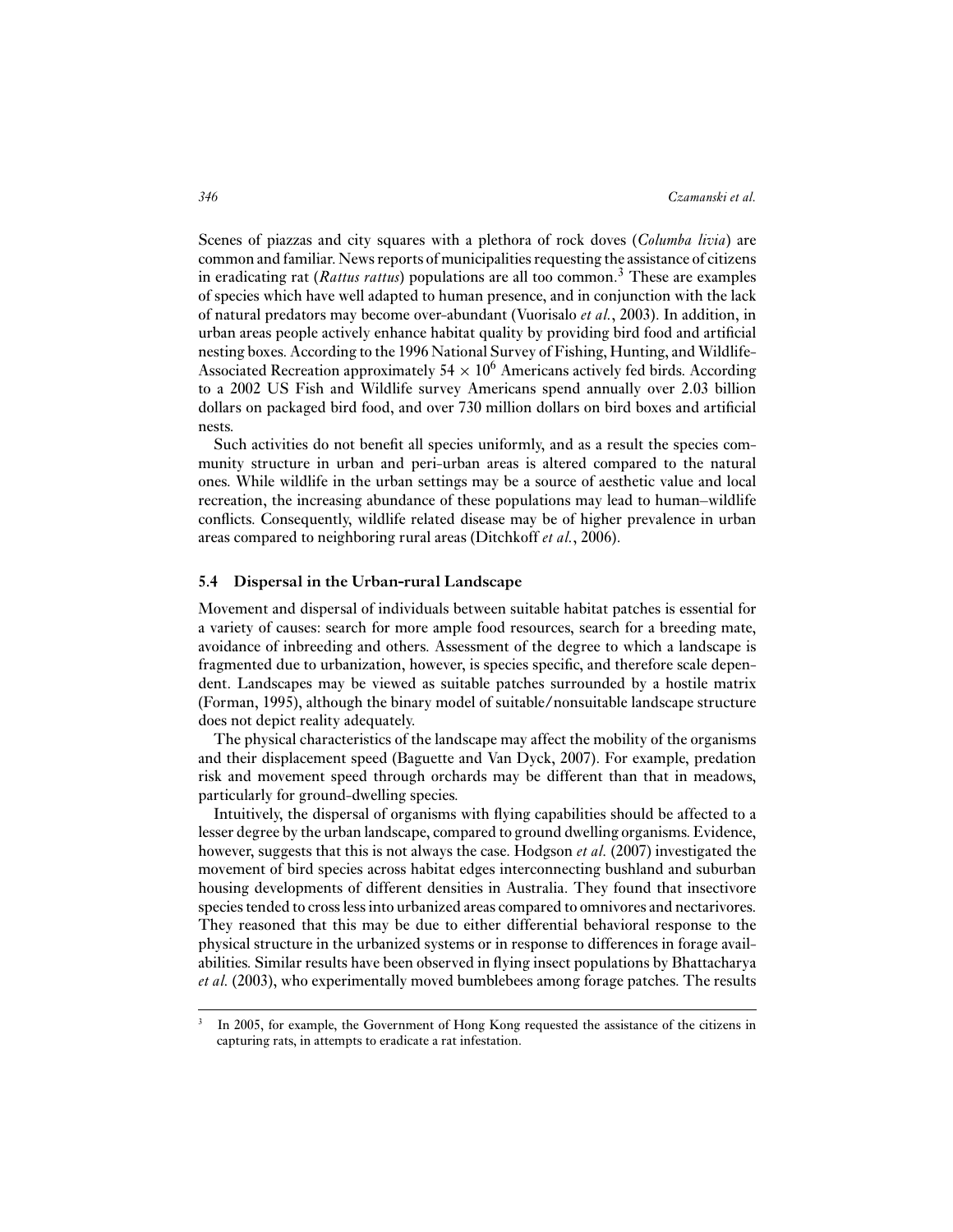indicated that the bumblebees were able to fly over roads and railroads, but they were reluctant to do so. Evidently, some species avoid movement into and over the urbanized patches or human constructed elements, hence perceiving them as nonpreferred elements in the landscape matrix.

Dispersal corridors were suggested to alleviate the reluctance of species to cross urban landscapes. Dispersal corridors may be defined as landscape elements connecting patches of suitable habitats, which enhance individual's movements among them and increase their survival probabilities (Vos*et al.*, 2002). Examples of corridors may include stretches of riparian zones, fencerows, underpasses and tunnels beneath highways, or any other distinct feature in the landscape providing cover or enhancing dispersal. Dispersal corridors are species and scale dependent. A strip of riparian vegetation, for example, which may facilitate movement of a bear across the landscape, may be sufficiently large to provide a living habitat for a warbler. The importance of the landscape corridors is still being debated, however, as experimental studies provide inconclusive evidence (Beier and Noss, 1988, Haddad *et al.*, 2000).

Experimental studies point out the importance of dispersal corridors in the landscape matrix. Haddad *et al.* (2003) compared movements of organisms between patches connected with corridors to isolated patches. They analyzed movements of organisms from different taxa, ranging from dispersal of plant species, through insects to rodents. Altogether 10 species were studied, which all dispersed in higher rates among corridor connected patches. In addition, the movement rates among connected patches were 67 to over 400% higher compared to nonconnected patches. Other studies present similar results, in which corridors facilitate movement among patches (e.g., Haas, 1995, Mech and Hallett, 2001), but in others results are not conclusive. Experimental studies investigating rodent movements across the landscape (e.g. Bowne *et al.*, 1999, Mabry and Barrett, 2002) suggest that movement of the individuals among patches that were not connected by corridors was much higher than expected, and accounted for a significant proportion of dispersal movements.

#### **5.5 Biodiversity in Urban Landscapes**

Recognition and awareness of the need to protect biodiversity has become part of mainstream ecology during the 1980s (Ehrlich and Ehrlich, 1981, Wilson and Peter, 1988). Since then much attention has been given to the causes of biodiversity loss, the ecological, social and economical importance of maintaining biodiversity, and the ethical responsibilities of humans to maintain it. Consequently, attention has been given to the investigation of biodiversity in urban systems. The studies addressing these issues provide mixed results that depend on the taxa and on the life-history patterns of the species studied. Roy *et al.* (1999) analyzed vegetation species richness in Britain, comparing among urbanized and rural areas. They concluded that increased urbanization does not reduce overall species richness of plants. The proportion of alien (non-native) species increased significantly with the increase in urban densities, resulting in a loss of the native species. These trends are expected in human managed gardens and parks with many exotic (non-native) species.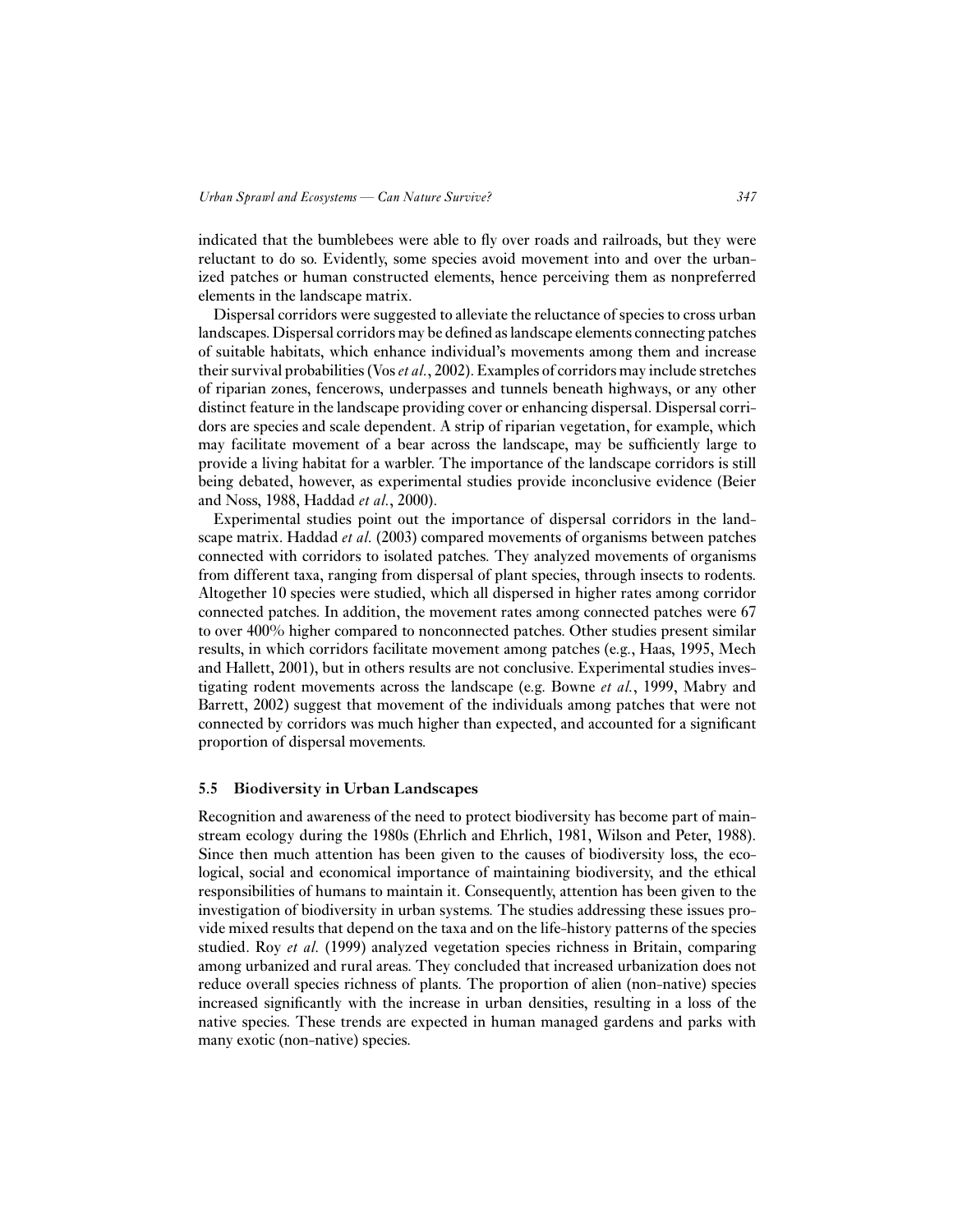Hope *et al.* (2003) addressed a similar question regarding vegetation species richness, but rather than correlating it with the urban–rural gradient, assessed the effects of socioeconomic welfare and found that socio-economic factor is positively correlated with vegetation species richness. Once again, the increase in species richness in this research was associated with an increase in alien species and a decrease in the proportion of the native ones. Ecologists are particularly concerned with the trend of loss of the native and invasion of exotic species, which can be observed along urban–rural gradient. For example, in Berlin, Sukopp *et al.* (1979) documented an increase from 28% to 50% in alien species along a transect from the city's suburbs to the center. In a longer term, approximately 180 plant species became locally extinct in Munich, Germany during the last 100 years (Duhme and Pauleit, 1998). Drayton and Primack (1996) suggest that mechanisms such as soil trampling, development of trail systems in urban parks and fires may accelerate the invasion of exotics species. They report that 155 of the plant species recorded in an urban park in Boston were absent in 1993, and 64 species were new.

In avian communities two general types of species richness responses to the urbanization gradient have been reported. First, several studies describe a negative correlation between urbanization and total species richness. Clergeau *et al.* (1998) compared bird diversities along urban–rural gradients in Quebec, Canada, and Rennes, France. These cities share similar urban characteristics, but are located in different climatic areas. In both cases bird species richness declined with increased urbanization, and this decline has been repeatedly observed in other studies (e.g., Melles *et al.*, 2003). The second type of response reported in the literature entails a peak in species richness in the urban outskirts, rather than in the rural areas. Blair (1996), for example, surveyed the avian community along an urban–rural gradient in Santa Clara County, California. He classified the landscape to six categories, ranging from most urban to natural: business district, office park, residential, golf course, open-space recreation, and a reserve. The highest number of species observed was in the golf-course habitat (28 species). At the open-space recreation area 21 species were observed, similarly to the number of species observed in the reserve. In the residential area 16 species were observed, and the lowest number observed was eight at the business district. Similar findings were reported by Crooks *et al.* (2004). Such findings have also been reported for other taxa, such as mammals (Racey and Euler, 1982), butterflies (Blair, 2001), and lizards (Germaine and Wakeling, 2001). The difference in the patterns may be attributed to the fact that in arid and semi-arid areas, as in Southern California, human presence enriches and diversifies the environment, providing for higher species richness. It is argued that mild human interference promotes increased environmental heterogeneity in addition to improved conditions such as water, food, and nutrients (McKinney, 2002).

In addition, in many cases human activities in the city centers provide ample resources for the species that have adapted for this type of environment. Studies along a rural– urban gradient in New York indicate, for example, that both the abundance and biomass of earthworms increased in urban forests compared to rural forests by more than an order of magnitude (McDonnell *et al.*, 1997). With respect to bird and mammal species, Shochat *et al.* (2006) suggest that there is an inverse relationship between number of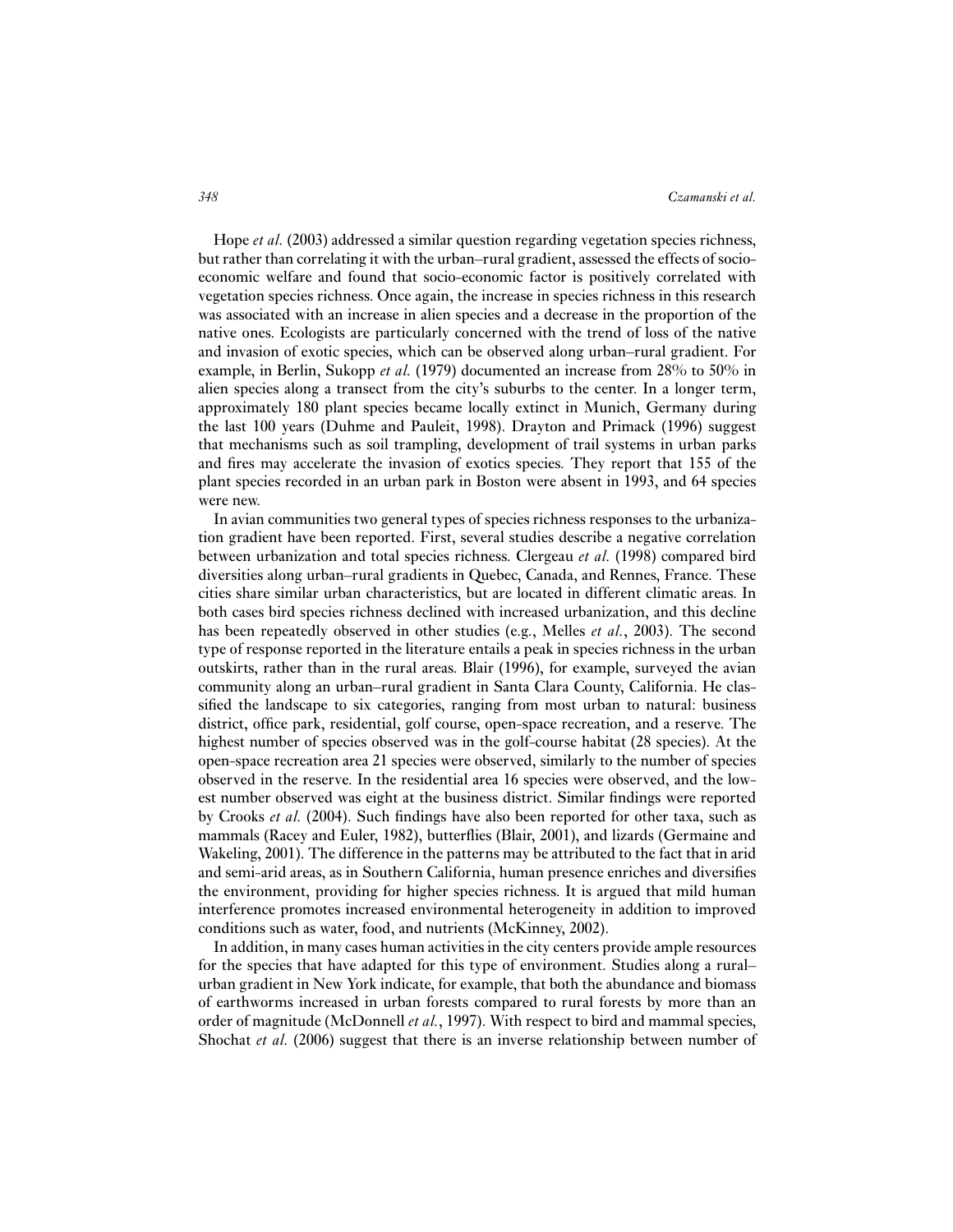species and the density of individuals along the urban–rural gradient. At city centers the number of species is lower, compared to the rural areas, but the number of individuals is higher.

Hope *et al.* (2003) point out, however, that such studies have been traditionally carried out along urban rural gradients, that do not necessarily correspond to the gradient of ecologically important factors. They suggest considering a wider range of gradients, that are nested within the urban–rural gradient, such as resource availability, disturbance, cultural, and socio-economic characteristics of the neighborhood.

Succession is another fundamental ecological process that can be essentially altered following human development in peri-urban areas. Succession is defined as a predictable replacement of a set of species by a different one over time. Biodiversity, in a long run, is evidently related to succession. It has been suggested by Hansen *et al.* (2005) that the response of biodiversity to changes in peri-urban areas may last several decades. Consequently, positive or negative effects of human activities on the ecosystem may not be noticed or evaluated in the short term.

To summarize the relationships between urban development and ecological systems it is important to note that the fundamental processes driving the latter are similar, be it in an urban, peri-urban or a natural landscape. However, due to the intense intervention of humans in urban and peri-urban systems, the rates and predominance of different processes change. Finally, this review has strictly touched upon the relationships of urban-ecological systems, and did not address tangent fields such as environmental quality and landscape aesthetics.

#### **5.6 Ecological Models**

Ecological systems are complex and as in many other fields of research dealing with complexity, a considerable effort was invested in modeling. The initial models of ecological systems were restricted to temporal modeling and ignored spatial patterns of species and communities. The first models of population and community dynamics were carried out by Lotka (1925) and Volterra (1926). Both independently developed a set of coupled nonlinear differential equations, to describe the temporal characteristics of interacting predator and prey populations. This approach has been extended to species competing for limited resources, and to systems with  $n > 2$  species.

The first notable effort was carried out by MacArthur and Wilson (1967), who introduced the Theory of Island Biogeography. Within the framework of this theory MacArthur and Wilson implicitly considered the spatial relationships between islands on which species can exist, surrounded by a hostile environment. They argued that the number of species expected to be found on such islands depends on the distance to the closest mainland, and the sizes of the mainland and the island. Accordingly, the equilibrium number of species is a function of natural extinction and colonization processes. The closer the islands–mainlands and the larger their sizes, the higher the equilibrium number of species on the island is expected to be. Hence, this approach laid the foundation for considering patch size, connectivity and hostility matrices and the effects of these parameters on species distribution. Just as the original urban models,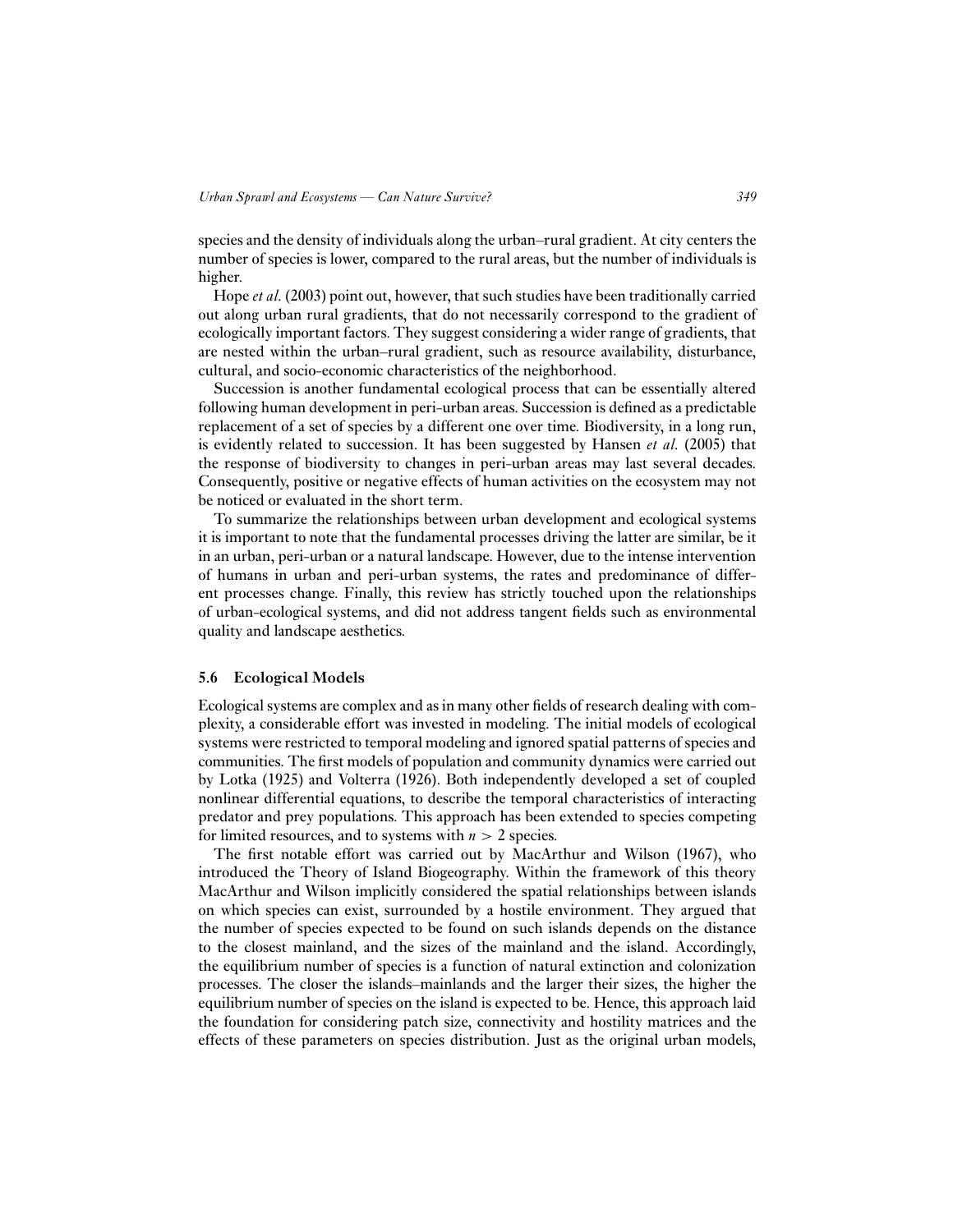MacArthur and Wilson (1967) focus on equilibrium distribution of species and did not investigate the convergence to equilibrium.

Ideologically similar model for a single species was provided by Levins (1969), who introduced the idea of a metapopulation as a set of *N* habitat patches suitable for population and characterized by extinction and colonization probabilities. Levins' model predicts the proportion, *N*∗, of habitats occupied by the subpopulations, and assumes equal dispersal and equal local dynamics within the patches, but lacks explicit spatial structure. However, it was a major foundation and advancement in the incorporation of spatially structured populations.

More recent approaches synthesize implicitly or explicitly between the concept of Island Biogeography and metapopulations and represent spatial distribution of suitable habitats explicitly. In addition, explicit consideration of local dynamics and dispersal success has also been incorporated. Hanski (1998) divides spatial ecological models into three general categories: (1) landscape ecology models where the entire landscape is considered, commonly its spatial structure is quantified, but the dynamics of populations are usually ignored; (2) metapopulation models explicitly addressing species dynamics while considering different spatial patterns of habitat distribution, and overlooking the background matrix which exists among the patches; (3) "theoretical models" investigating short-term interactions among individuals, and the emergent patterns which arise from these interactions. These models commonly ascribe a homogeneous landscape over grid surfaces, and assume the CA approach presented in previous sections.

Another prominent feature of ecological models is scale. As we have already stated, ecological processes are scale-dependent. In order to model spatial patterns at a certain scale, relevant factors should be considered (Levin, 1992). Ecological models attempt to predict the dynamics of systems at scales ranging from internal changes in an individual, as a result of host-parasitoid interactions, to global climate models impacts on ecological systems. Urban–rural interactions focus on intermediate scales, where landscape models are commonly applied. An example of extremely high resolution models is the CA model of Köchy and Tielbörger (2007) which uses a 2 cm cell size and an extent of  $1 \text{ m}^2$ to model dynamics of herbaceous vegetation in daily increments. At the other extreme, Pearson *et al.* (2002) used a grid based model, with a resolution of 5 km, to model the effects of climatic changes on the distribution of plant species in Great Britain.

Complex models of interrelationships between species dynamics and emerging landscape patterns, e.g., between grazing and vegetation patterns, are still lacking. Grazing may generate spatially heterogeneous vegetation patterns, which in turn may affect the grazing regimes. Farnsworth and Anderson (2002) applied diffusion models to simulate the effect of animal foraging behavior on vegetation cover and the reciprocal response of the animals to the emergent vegetation spatial patterns.

Typically, landscape changes are represented by the Markov models. In such models the status of a land parcel changes based on a set of predefined rules and dependent of its state at a previous time-step, similar to the approach applied to urban models and described in Section 3.3. However, despite evident common background and methodological similarity, these two disciplines have not been participating in a dialog, but rather viewing the other discipline as a confounding variable at best. Ecological models consider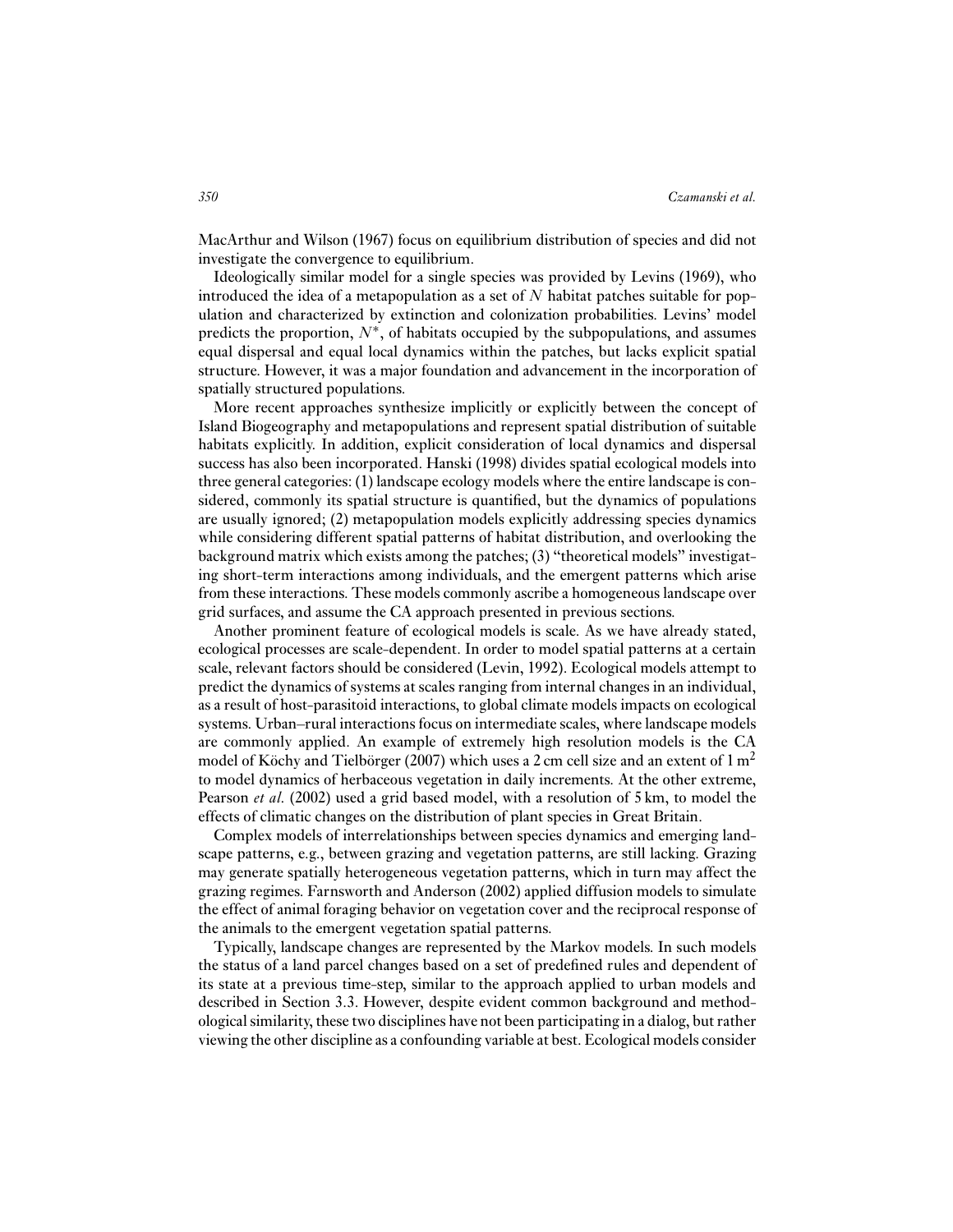urbanization processes as ones, which consume natural areas, while urbanization models consider open areas as areas waiting to be converted. Ecologists for example, lack the understanding of the effects of different policies on land use changes, and how these may affect the long term dynamics of the landscape (Bockstael, 1996). On the other hand, many development decisions fail to account for the decreased biodiversity and abundance, quality of air and water, pollution and loss of esthetic value, due to the destruction of natural habitats.

The spatial resolution and temporal scales of urban and ecological models overlap, but are not identical. Vermaat *et al.* (2005) review and compare among spatial economic models and landscape ecological ones, and demonstrate that the cell size and the extent modeled in ecological models are typically smaller when compared with the ones used in the spatial economic models. Apparently, the next phase of modeling ought to consider bridging the gap between the two disciplines, in order to investigate the consequences of the interrelationships to landscape changes.

Some rare exceptions to the ecology–urbanization dichotomy exist, however. The research conducted by Costanza *et al.* (2002) presented in Section 4, presents an integrated ecological and economic modeling approach. The model attempts to explain the long term changes of the landscape while explicitly considering effects on the hydrology, vegetation productivity and nutrient cycling in the watershed. The land-use changes are based on an economic model which considers factors such as selling price of the land unit, distance to recreation areas, employment centers, infrastructure and other economic drivers which may affect land-use transition probabilities. Due to the magnitude of processes considered, several modules were developed, each operating in different spatial and temporal resolutions. This modeling approach currently seems to be a rare exception in which an attempt was made to bridge between the two disciplines.

#### **5.7 Key Features of Ecological Systems in the Urban Setting**

- 1. Parallel to urban systems identification of ecosystem boundaries are fuzzy. Consequently, the ecological scientific discourse is concerned with the processes along the urban–rural–natural gradient.
- 2. The spatial arrangement of natural patches has critical implications to the dynamics of flora and fauna populations. Ecological corridors serve as important conduits for the landscape matrix of species movements.
- 3. Species response to human presence is differential. Some species are strongly affiliated with human activities and thrive in areas dominated by human presence. Other species are extremely sensitive to anthropogenic intervention, which may result in their local extinction.
- 4. For some species, the biomass and abundance of individuals peak in urban areas due to the ample sources of food and water. Species richness generally increases with increasing distance from urban centers and may be highest in peri-urban areas, due to the presence of both native and introduced species.
- 5. Ecological and urban models apply similar approaches based on scale, hierarchy, and spatial interactions, but lack operational interaction.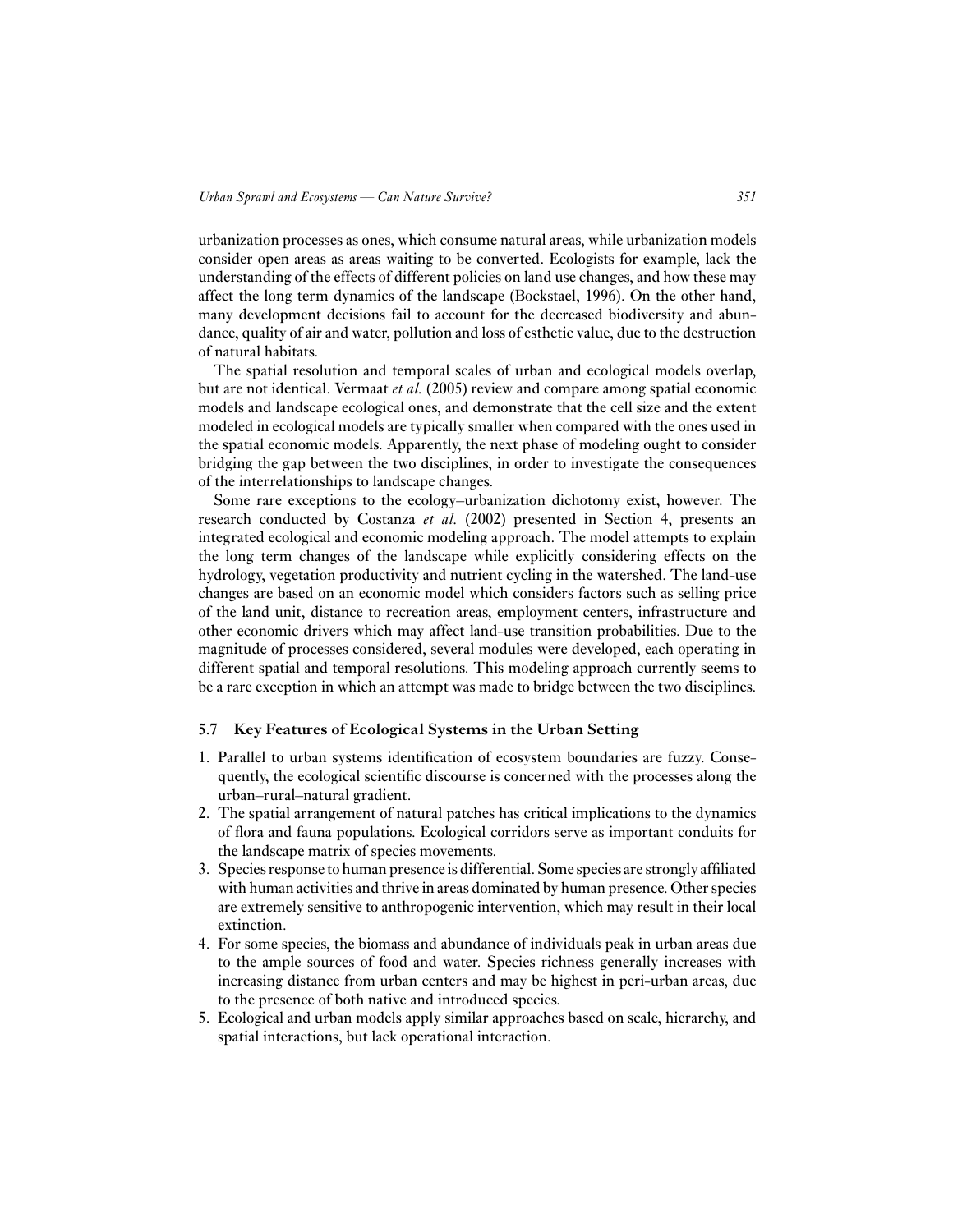# **5.8 Where Do We Stand and Where Do We Go From Here?**

The main purpose of this survey is to shed light on the existing knowledge concerning the joint evolution of urban and natural systems and on the character of their dynamic coexistence. This perspective is especially important for understanding the developments at the urban fringe. While the literature on the various aspects of the dynamics of urban and ecological systems is extensive, the two disciplines appear to be developing almost independently of each other. The study of the dynamics and evolution of the urban– rural–natural land-use triad has yet to be launched.

As a first approximation we propose to base such studies on three broad categories of landscapes:

- 1. Build up areas that include dwelling, commerce, office, and industrial areas.
- 2. Rural areas with significant agriculture use.
- 3. Open/natural areas where human intervention is negligible.

In this section, we present the main issues that are perplexing and that are suggested by this survey.

As we hope was demonstrated in this review, the predominant view of the trans-section that begins in the center of the city and goes outside has essentially evolved during last half of a century. Figure 2 presents a traditional "Classical City" view introduced by the urban theories of 1950s–1960s. Based on stylized facts these theories suggest that the city boundary is a narrow belt and an outer area is used for agriculture. Close to the city boundary the fraction of the cultivated land is close to 100 percent, gradually decreasing with distance from the city. On the city side boundary, there are species associated with human society only (e.g., flies, mosquitoes, or pigeons). These are associated with negative ecological impacts. On the rural side, the agricultural areas serve as an ecological sink, or as a dispersal corridor for migrating species. As the fraction of uncultivated area increases with distance from the city boundary it is capable of supporting more and more endemic species, with species diversity and abundance growing proportionally. Ecological theory adds to this that species richness grows slower than abundance with distance. This is due to essential vulnerability of some of the species to the presence of man. Further away from the city, uncultivated area eventually reaches 100 percent and the species abundance and richness become maximal.

Modern cities are much more complex than this mono-centric model suggests. Numerous observations of urban footprints, such as that of Tel Aviv presented in Figure 3, confirm empirically that cities are not mono-centric and that cities do not evolve as a wave of expansion. Urban expansion is discontinuous in space and in time.

The "Sprawling City" is illustrated in Figure 4. This illustration represents the stateof-the-art view of urban and ecological research. With increasing distance the proportion of open areas increases and agricultural areas dominate. Further away from the city, natural ecosystems take over. Consequently, we argue that species diversity will be higher in such landscapes, compared to mono-centric city landscapes.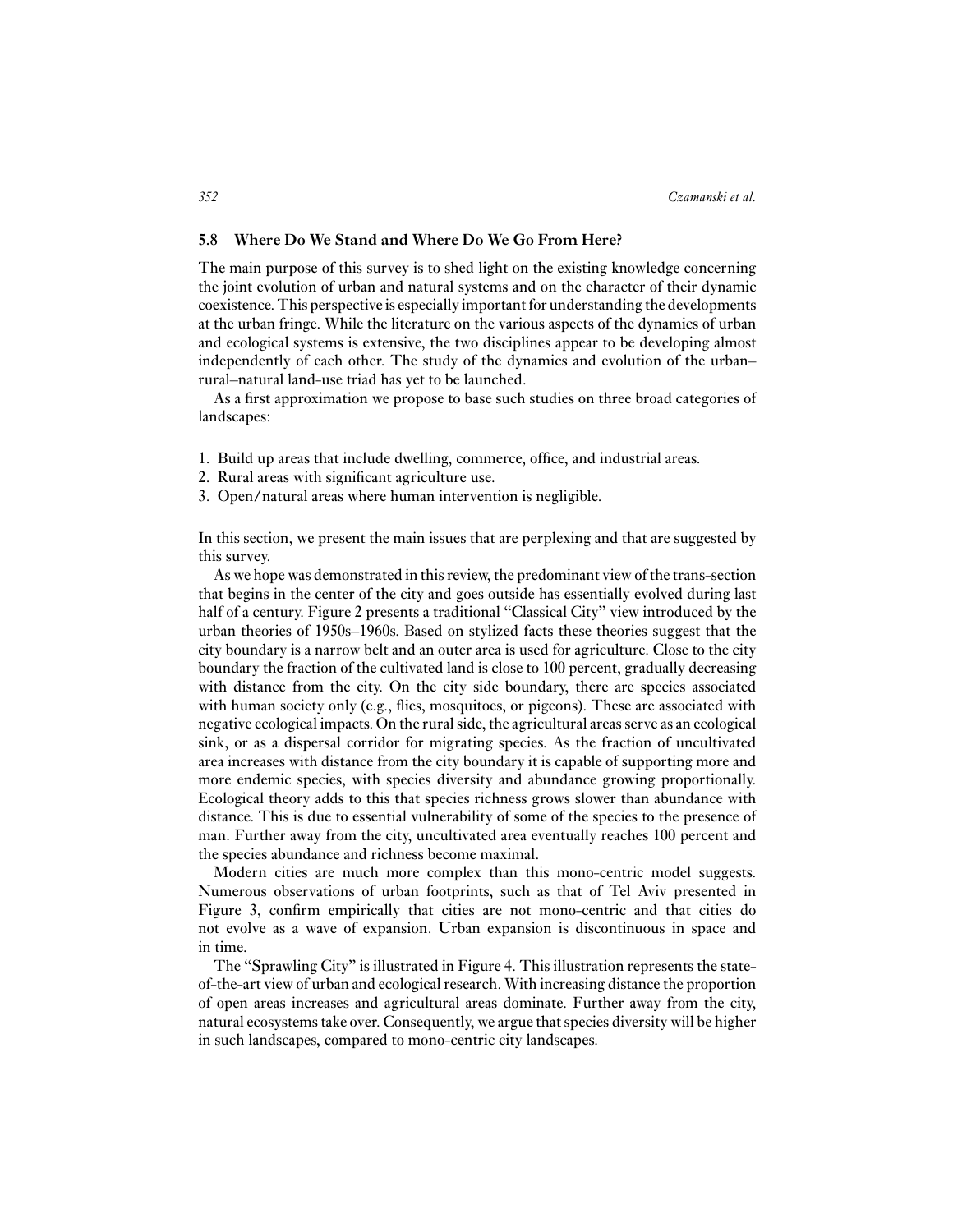

**Figure 2**. Land uses (upper diagram) and biodiversity (lower diagram) at various distances from the urban core in the classic city.

The essential feature of the modern city is heterogeneity. Even the very dense center of modern cities contains "green areas" that serve for temporary, and sometimes even permanent, use by few wild species that can coexist with humans (e.g., squirrels or deer). Further away from the city center and in the context of the wealthier neighborhoods there are more and larger "green" patches. The possibility of dispersal among these areas results in a variety of species and communities and the necessity for explicit accounting for the tight interactions between the urban and ecological dynamics in our attempts to understand and model landscape dynamics.

We consider especially important the low-density residential neighborhoods. In contrast to extensive pasture-type agriculture, these neighborhoods "repel" intensive agriculture from the nearby land. This is due to the negative economic impact on the neighborhoods due to low esthetic value, lack of trees, machinery and pesticides involved, etc. The economics forces instigate widening of this belt of uncultivated lands that inevitably may become suitable habitat for endemic species. The land use dynamics enforces a positive feedback in this case: more sprawl-more pseudo-natural fringe areas, that raises the value of the already existing and of the nearby lands yet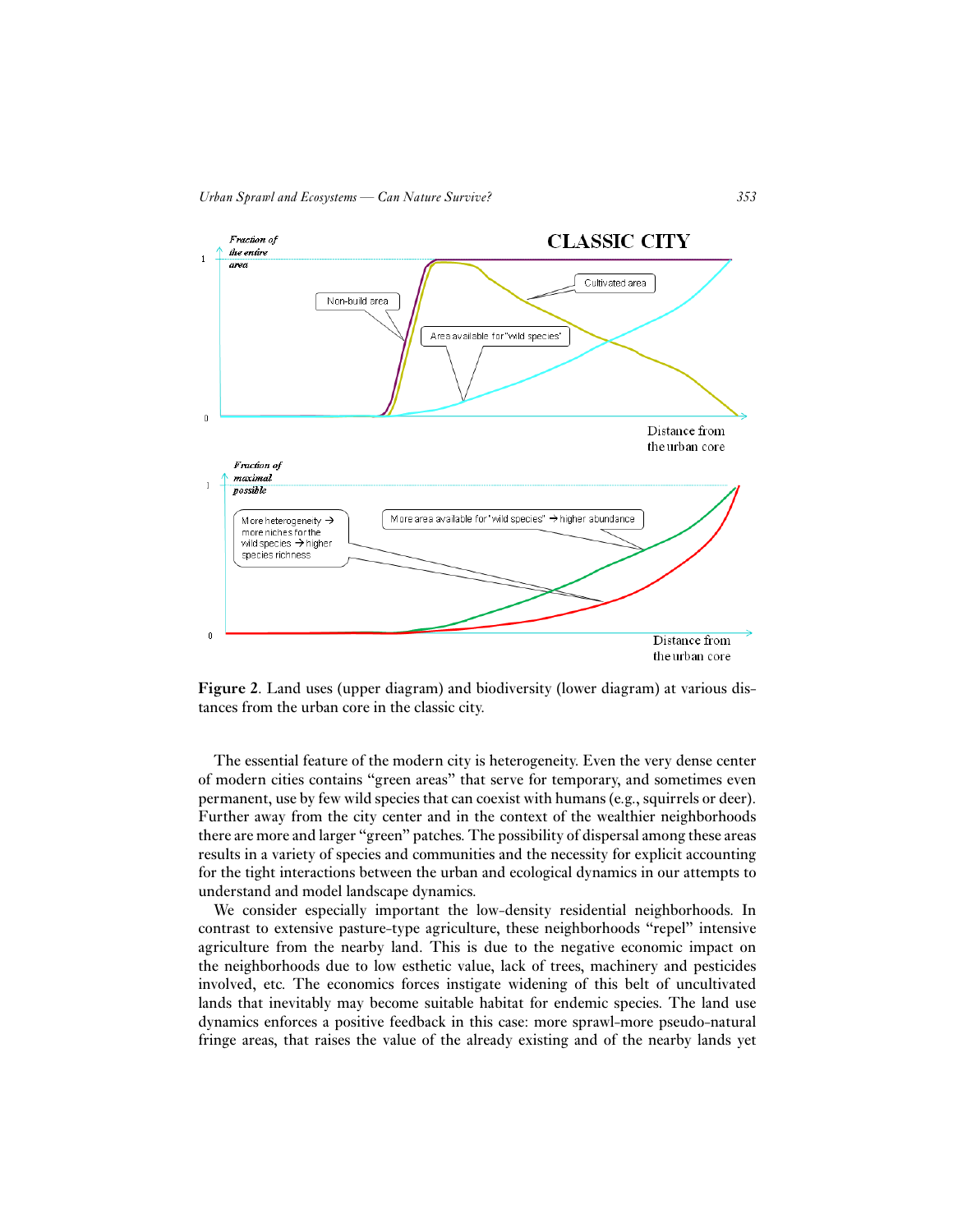

**Figure 3**. The urban footprint of Tel Aviv metropolitan area.

available for low-density construction. As a by-product, these "sprawl-adjacent" areas become peri-urban wildlife reserves that supply sufficiently connected heterogeneous and "protected" habitats.

Species abundance and richness peak within the sprawl-adjacent urban belt. Beyond it we approach agricultural land-uses. Agriculture land-uses are the buffer between the urban and the natural "worlds." The habitats of the majority of species are incompatible with intensive agriculture, whose goal, by definition, is to minimize impacts and damages caused by nonagricultural species and thus to maximize crop production. Species abundance and richness drops at some distance beyond the fringe of sprawling neighborhoods and remains low until beyond the belt of intensive agriculture. As the natural landscapes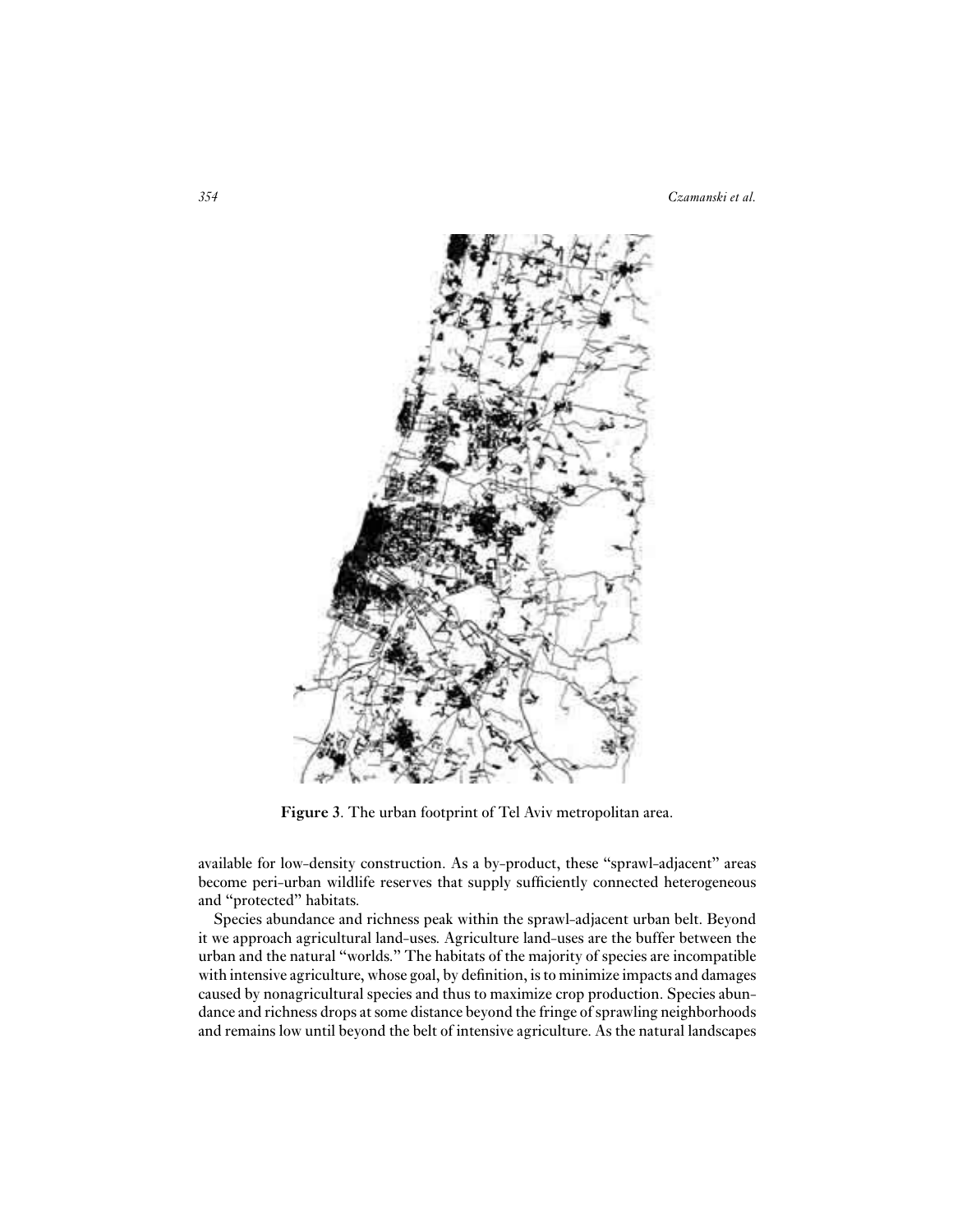

**Figure 4**. Land uses (upper diagram) and biodiversity (lower diagram) at various distances from the urban core in the sprawling city.

become more and more abundant species richness increases respectively. It is our view that species' richness peaks in peri-urban areas and is associated with increased human induced environmental heterogeneity and diversity. It should be emphasized that maximization of the number of species is not the ultimate goal of environmental normative theory. The ultimate objective is to maintain the value and functioning of the environment by protecting the endemic species communities.

It appears to be in consensus that in most developed countries urban sprawl is inevitable and so is the direct harm it perpetuates on the natural systems. However, it may be true that the sprawling city is not the monster it was made out to be. If managed with care and with better understanding of the complex interactions taking place in the fringe zone, the peri-urban areas may serve as "third nature" reserves for many native species. The noncontinuous piecemeal pattern of development with patches and corridors of open spaces, linking the peri-urban areas to the outlying natural spaces, may provide the conditions for "symbiotic" existence of man and the nature.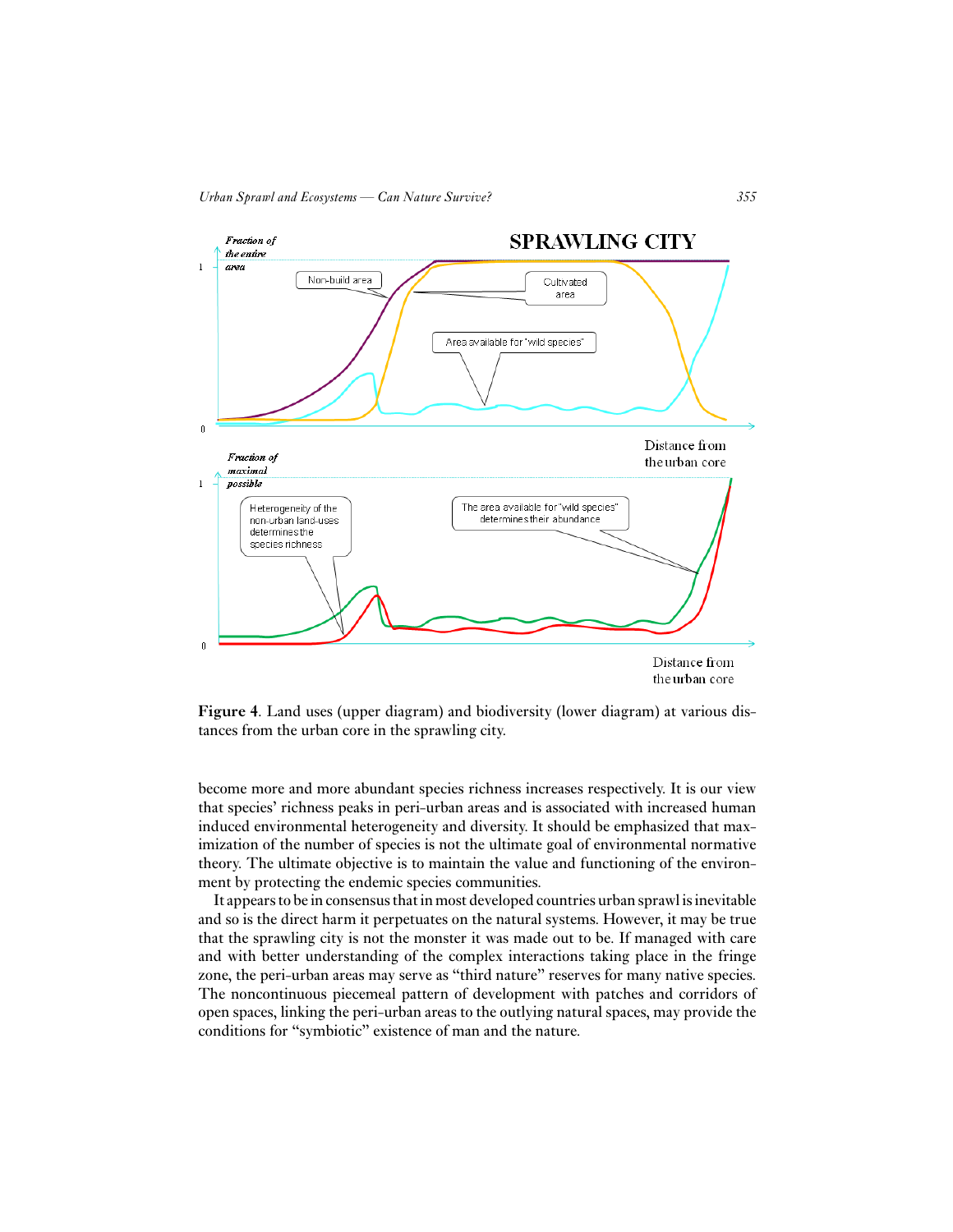Accordingly, developers and environmentalists should seek practices that minimize damage to the endemic flora and fauna communities and ecological processes, while accommodating for and optimizing the inevitable alterations caused by human presence. Synthesizing between the state-of-the-art urban sprawl and ecological knowledge and models may provide sound insights into the dynamics of the fringe areas. The urban leapfrogging is not incompatible with the ecological demand of habitants' quality and connectivity. The guidelines for large scale development policies should be matched to the small scale policies that address the single household, particularly those located at the edge of urban sprawl. Urban planners should consider maintaining or replicating the spatial footprint formed by modern sprawling cities in order to sustain this phenomenon. Further, the urban green areas should be viewed as complementing the natural areas located in the rural areas (Lehvavirta, in press), and planners should not view them solely as facilities for raising the well being of the human residents. Such areas, including golf courses, back yards, city parks and other facilities, should be allowed to undergo natural succession processes. At least to some extent this would alleviate the negative impacts of urban development.

The discussion presented here is based on the fundamental perception that the demand for developed land at the city's edge will ultimately take place, even when opposed by planning authorities. Refraining from any development might be preferred management option for natural ecosystems but seems unrealistic. We claim that the negative effects of development may be alleviated by a better understanding of the role of the urban fringe, and its dynamics. The third nature reserve — urban fringe — is self-organizing dynamic entity, as it may move along the distance axis with time, following changes in the proportion of build up and open lands. Attempts to reconcile urban dynamics with ecosystem conservation ought to recognize that these, dynamic in space and time systems, become the valid landscape component that should not be lost in larger spatial scales.

We thus suggest that nonregular, leapfrogging spatial expansion, characteristic of the majority of the modern western cities, may serve as a buffer between urban and intensively cultivated agricultural areas and counter their impacts on natural ecosystems. As has been repeatedly demonstrated the low density sprawling suburbs provide essential habitats for endemic species and ensure their survival.

To test these ideas and to provide a basis for the management of sprawl there is a need for dynamic models of the landscape that are based on the models presented in Section 4 of this review and explicitly incorporate the experimental views of urban and ecology dynamics along with small-scale agriculture economics. The fundamental building blocks of such models include a representation of the economics of agro-production, a land-use dynamics module that incorporates economic and lifestyle factors and that focuses on sprawl and a representation of wildlife dynamics. The economic drivers affect and ultimately determine the land use that in turn affects the species habitats in the landscape. The driver of the model is the interaction between urban morphology dynamics, that determines sizes and shapes of open spaces, and the economics that determine the extent and nature of sprawling built-up areas, the feasibility of agriculture and regulatory reactions that govern interactions among these three components. In addition, species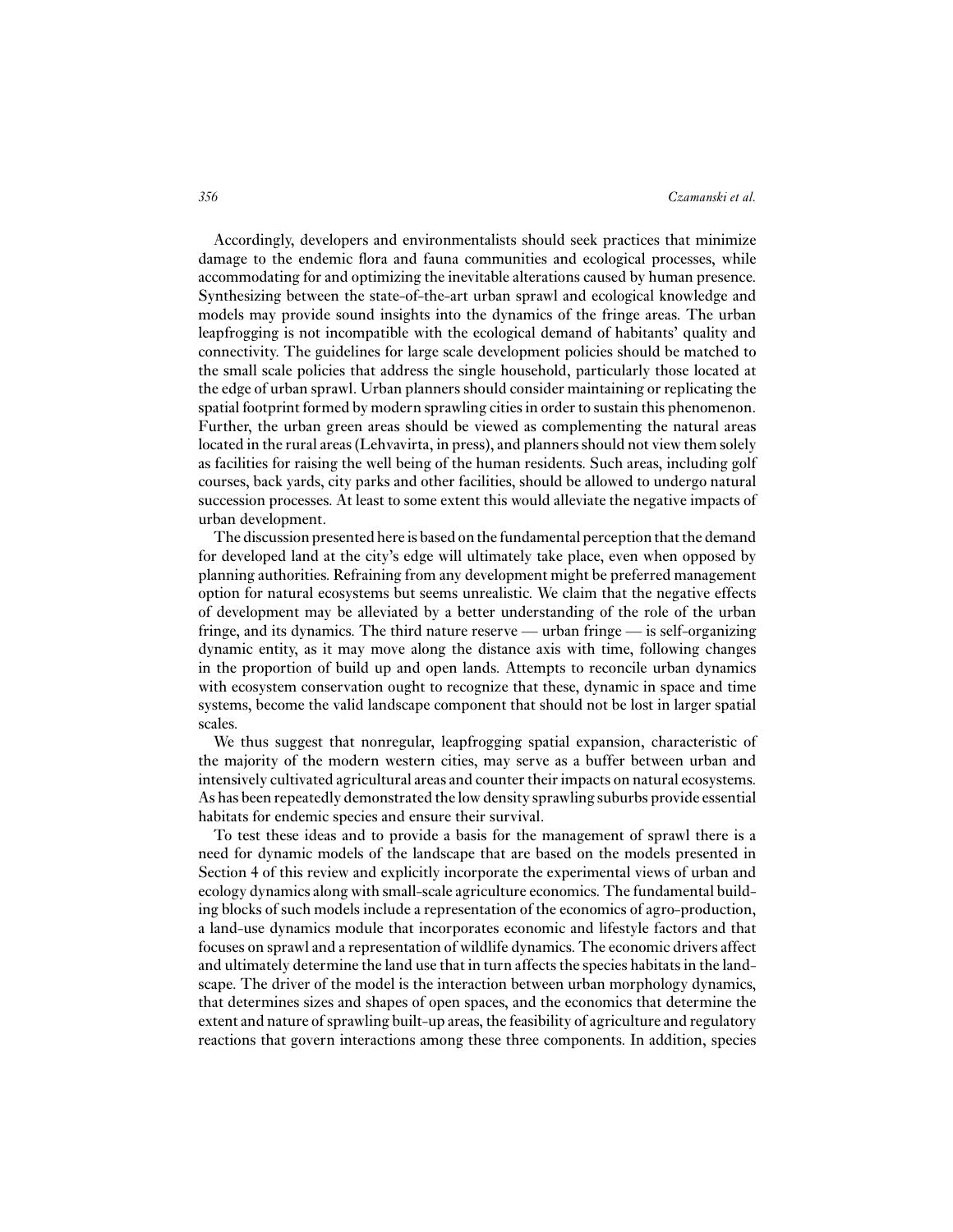composition affects changes in land-use structure by influencing economic processes and policy regulations. Together these interactions determine the prospects and resilience of the third nature within the urban realm.

### **REFERENCES**

- Alberti, M. 2005. "The Effects of Urban Patterns on Ecosystem Function." *International Regional Science Review* 28: 168–192.
- Allen, P. M., G. Engelen, *et al.* 1986. "Self-organizing Systems and The 'Laws of Socio-economic Geography." *European Journal of Operational Research* 37: 42–57.
- Alonso, W. 1964. *Location and Land Use*. Cambridge: Harvard University Press.
- Anas, A. 1978. "Dynamics of Urban Residential Growth." *Journal of Urban Economics* 5: 66–87.
- Anas, A., R. Arnott, and K. Small. 1998. "Urban Spatial Structure." *Journal of Economic Literature* 36: 1426–1464.
- Audirac, I., A. H. Shermyen, and M. T. Smith. 1990. "Ideal Urban Form and Visions of the Good Life: Florida's Growth Management Dilemma." *Journal of the American Planning Association* 56(4): 470–482.
- Austern, G., M. Fidelman, Y. Grobman, and E. Noyman. 2007. *Evo\_city*. Faculty of Architecture and Town Planning, Technion Israel Institue of Technology, http://tx.technion.ac.il/∼tcode/evo\_city.html.
- Baguette, M. and H. Van Dyck. 2007. "Landscape Connectivity and Animal Behavior: Functional Grain as a Key Determinant for Dispersal." *Landscape Ecology* 22: 1117–1129.
- Bar-Ilan, A. and W. Strange. 1996. "Urban Development with Lags." *Journal of Urban Economics* 39: 87–113.
- Barredo, J. I., M. Kasanko, *et al.* 2003. "Modelling Dynamic Spatial Processes: Simulation of Urban Future Scenarios Through Cellular Automata." *Landscape and Urban Planning* 64: 145–160.
- Batty, M. 1976. *Urban Modelling: Algorithms, Calibration, Predictions*. Cambridge: Cambridge University Press.
- Batty, M., D. Chapman, S. Evans, M. Haklay, S. Kueppers, N. Shiode, A. Smith, and P. Torrens. 2000. "Visualizing the City: Communicating Urban Design to Planners and Decision-Makers." UCL working papers — CASA, http://www.casa.ucl.ac.uk/visualcities.pdf.
- Batty, M. and K. S. Kim. 1992. "Form Follows Function: Reformulating Urban Population Density Functions." *Urban Studies* 29(7): 1043–1070.

Batty, M. and P. Longley. 1994. *Fractal Cities*. London: Academic Press.

- Batty, M., P. Longley, and A. S. Fotheringham. 1989. "Urban Growth and Form: Scaling, Fractal Geometry and Decision-limited Aggregation." *Environment and Planning A* 21: 1447–1472.
- Batty, M. and Y. Xie. 1994. "From Cells to Cities." *Environment and Planning B: Planning and Design*  $21.531 - 538$
- Batty, M. and Y. Xie. 1997. "Possible Urban Automata." *Environment and Planning B: Planning and Design* 24(2): 175–192.
- Beier, P. and R. F. Noss. 1988. "Do Habitat Corridors Provide Connectivity?" *Conservation Biology* 12: 1241–1252.
- Bell, M., C. Dean, *et al.* 2000. "Forecasting the Pattern of Urban Growth with PUP: A Web-based Model Interfaced with GIS and 3D Animation." *Computers, Environment and Urban Systems* 24: 559–581.
- Benenson, I. and Paul M. Torrens. 2004. *Geosimulation: Automata-Based Modeling of Urban Environments*. London: Wiley.
- Benguigui, L. 1992. "The Fractal Dimension of Some Railway Networks." *Journal de Physique I* 2: 385–388.
- Benguigui, L. 1995. "A Fractal Analysis of the Public Transportation System of Paris." *Environment and Planning A* 27: 1147–1161.
- Benguigui, L. 1998. "Aggregation Models for Town Growth." *Philosophical Magazine B*77: 1269–1275.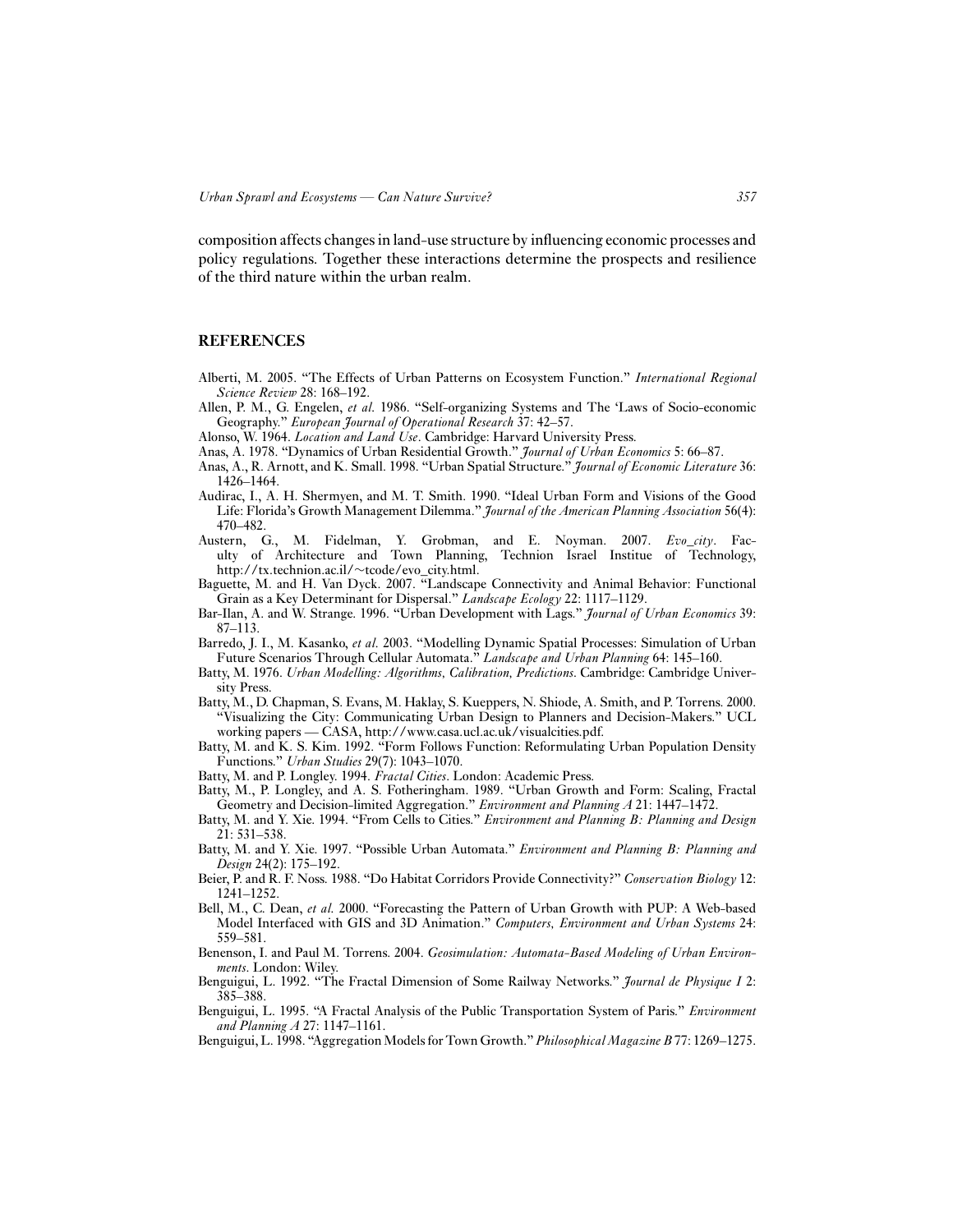- Benguigui, L., E. Blumenfeld, and D. Czamanski. 2006. "The Dynamics of Urban Morphology." *Environment and Planning B, Planning and Design* 33(2): 269–284.
- Benguigui, L., D. Czamanski, and M. Marinov. 2001a. "Úrban Spatial Dynamics: The Case of Petah Tikvah." *Environment and Planning B: Planning and Design* 28: 447–460.
- Benguigui, L., D. Czamanski, and M. Marinov. 2001b. "City Growth as a Leapfrogging Process: An Application to the Tel Aviv Metropolis." *Urban Studies* 38(10): 1819–1839.
- Benguigui, L., D. Czamanski, M. Marinov, and Y. Portugali. 2000. "When and Where Is a City Fractal?" *Environment and Planning B: Planning and Design* 27: 507–519.
- Benguigui, L., D. Czamanski, and R. Roth. 2008. "Modeling Cities in 3D: A Cellular Automaton Approach. *Environment and Planning B: Planning and Design* 35(3): 413–430.
- Benenson, I. and P. Torrens. 2004. *Geosimulation: Automata-based Modeling of Urban Phenomena*. John Wiley & Sons.
- Berkowitz, A. R., C. H. Nilon, and K. S. Hollweg (eds.), 2003. *Understanding Urban Ecosystems: A New Frontier for Science and Education*. New York: Springer-Verlag.
- Berry, B. J. L. and W. L. Garrison. 1958. "A Note on Central Place Theory and The Range of a Good." *Economic Geography* 34: 304–311.
- Bhattacharya, M., R. B. Primacka, and J. Gerwein. 2003. "Are Roads and Railroads Barriers to Bumblebee Movement in a Temperate Suburban Conservation Area?" *Biological Conservation* 109: 37–45.
- Bithell, M. and J. Brasington. 2008. "Coupling Agent-based Models of Subsistence Farming with Individual-based Forest Models and Dynamic Models of Water Distribution." *Environmental Modelling and Software* 24(2): 173–190.
- Blair, R. B. 1996. "Land Use and Avian Species Diversity Along an Urban Gradient." *Ecological Applications* 6: 506–519.
- Blair, R. B. 2001. "Birds and Butterflies Along Urban Gradients in Two Ecoregions of the U.S." In*Biotic Homogenization*, eds. J. L. Lockwood and M. L. McKinney, Norwell (MA): Kluwer, pp. 33–56.

Blair R. B. and A. E. Launer. 1997. "Butterfly Diversity and Human Land Use: Species Assemblages Along an Urban Gradient." *Biological Conservation* 80: 113–125.

- Bockstael, N. E. 1996. "Modeling Economics and Ecology: The Importance of a Spatial Perspective." *American Journal of Agricultural Economics* 78: 1168–1180.
- Bolte, J. P., D. W. Hulse, S. V. Gregory, and C. Smith. 2007. "Modeling Biocomplexity Actors, Landscapes and Alternative Futures." *Environmental Modelling and Software* 22(5): 570–579.
- Bolund, P. and S. Hunhammar. 1999. "Ecosystem Services in Urban Areas." *Ecological Economics* 29: 293–301.
- Bourne, L. S. 1989. "Are New Urban Forms Emerging? Empirical Tests for Canadian Urban Areas." *Canadian Geographer* 33: 312–328.
- Bowne, D. R., J. D. Peles, and G. W. Barrett. 1999. "Effects of Landscape Spatial Structure on Movement Patterns of the Hispid Cotton Rat (Sigmodon hispidus)." *Landscape Ecology* 14: 53–65.
- Braid, R. M. 1988. "Uniform Spatial Growth with Perfect Foresight and Durable Housing." *Journal of Urban Economics* 23: 41–59.
- Braid, R. M. 1990. "Spatial Growth and Redevelopment with Perfect Foresight and Durable Housing." Unpublished paper, Wayne State University.
- Brown, D. G., S. E. Page, R. Riolo, and W. Rand. 2004. "Agent-based and Analytical Modeling to Evaluate the Effectiveness of Greenbelts." *Environmental Modelling and Software* 19(12): 1097–1109.
- Brueckner, J. 1981a. "Testing a Vintage Model of Urban Growth." *Journal of Regional Science* 21: 23–35.
- Brueckner, J. 1981b. "A Dynamic Model of Housing Production." *Journal of Urban Economics* 10: 1–14.
- Brueckner, J. K. 1982. "Building Ages and Urban Growth." *Regional Science and Urban Economics* 12: 197–210.
- Brueckner, J. K. 2000. "Urban Sprawl: Diagnosis and Remedies." *International Regional Science Review* 23: 160–171.
- Burchell, R.W., N. A. Shad, D. Listokin, H. Phillips, A. Downs, S. Seskin, J. Davis, T.Moore, D. Helton, and M. Gall. 1998. "The Cost of Sprawl-Revisited." Report 39, Transit Cooperative Research Program (TCRP) Transportation Research Board, National Research Council, Washington, DC, pp. 83–125.
- Brussard, P. F., J. M. Reed, and C. R. Tracey. 1998. "Ecosystem Management: What is it Really?" *Landscape and Urban Planning* 40: 9–20.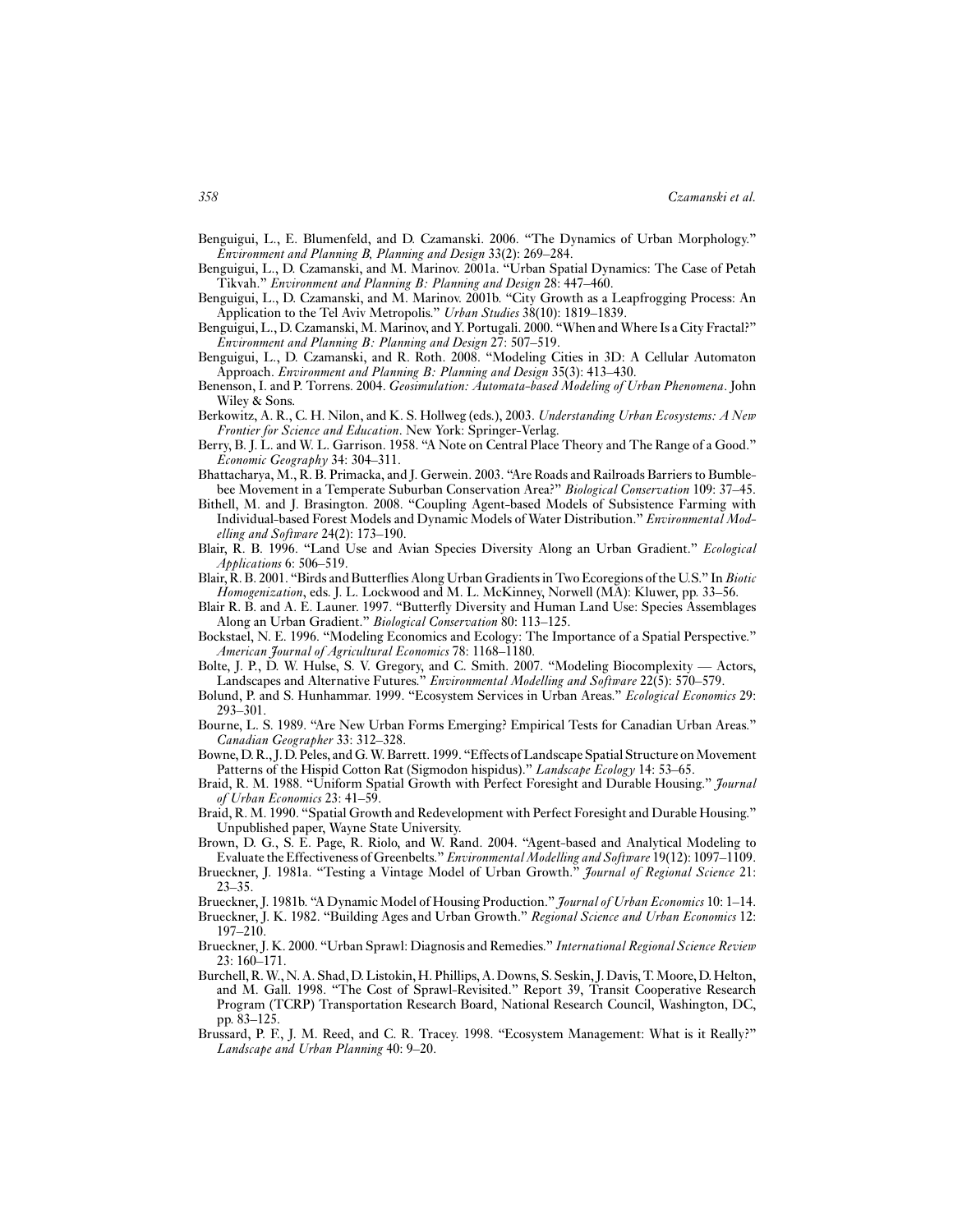- Candau, J. T., S. Rasmussen, *et al.* 2000. "A Coupled Cellular Automata Model for Land Use/Land Cover Change Dynamics." *4th International Conference on Integrating GIS and Environmental Modeling (GIS/EM4): Problems, Prospects and Research Needs*, Banff, Alberta, Canada.
- Capozza, D. and R. Helsley. 1989. "The Fundamentals of Land Prices and Urban Growth." *Journal of Urban Economics* 26: 295–306.
- Capozza, D. and R. Helsley. 1990. "The Stochastic City." *Journal of Urban Economics* 28: 187–203.
- Cecchini, A. and F. Viola. 1990. "Eine Stadtbausimulation." *Wissenschaftliche Zeitschrift der Hochschule fur Architekture und Bauwesen* 36(4): 159–162.
- Cecchini, A. and F. Viola. 1992. "Ficties (fictitious cities): A Simulation for the Creation of Cities." *International Seminar on Cellular Automata for Regional Analysis*, DAEST, Universitario di Architettura, Venice.
- Cervero, R. and K. L. Wu. 1997. "Polycentrism, Commuting, and Residential Location in the San Francisco Bay Area." *Environment and Planning A* 29: 865–886.
- Chapin, F. S. and S. F. Weiss. 1962. "Factors Influencing Land Development." An Urban Studies Research Monograph, Chapel Hill: Institute for Research in Social Science, University of North Carolina.
- Chapin, F. S. and S. F. Weiss. 1965. "Some Input Refinements for a Residential Model." An Urban Studies Research Monograph, Chapel Hill: Institute for Research in Social Science, University of North Carolina.
- Chapin, F. S. and S. F. Weiss. 1968. "A Probabilistic Model for Residential Growth." *Transportation Research* 2: 375–390.
- Christaller, W. 1933. *Central Places in Southern Germany*. Translated in 1966 by C. Baskin, Englewood Cliffs, NJ: Prentice-Hall.
- Clark, C. 1951. "Urban Population Densities." *Journal of the Royal Statistical Society Series A* 114: 490–496.
- Clark, D. 1982. *Urban Geography*. London: Croom Helm.
- Clarke, K. C. 1997. *Land Transition Modeling With Deltatrons*. http://www.geog.ucsb.edu/∼ kclarke/Papers/deltatron.html.
- Clarke, K. C. and L. Gaydos. 1998. "Loose Coupling a Cellular Automaton Model and GIS: Longterm Growth Prediction for San Francisco and Washington/Baltimore." *International Journal of Geographical Information Science* 12(7): 699–714.
- Clergeau, P., J. L. Savard, G.Mennechez, and G. Falardeau. 1998. "Bird Abundance and Diversity along an Urban-Rural Gradient: A Comparative Study between Two Cities on Different Continents." *The Condor* 100: 413–425.
- Conlisk, J. 1992. "Stability and Monotonicity for Interactive Markov Chains." *Journal of Mathematical Sociology* 17: 127–143.
- Costanza, R., A. Voinov, R. Boumans, T. Maxwell, F. Villa, L. Wainger, and H. Voinov. 2002. "Integrated Ecological Economic Modeling of The Patuxent River Watershed, Maryland." *Ecological Monographs* 72: 203–231.
- Couclelis, H. 1985. "Cellular Worlds: A Framework for Modeling Micro-Macro Dynamics." *Environment and Planning B* 17: 585–596.
- Cramer, V. A., R. J. Hobbs, and R. J. Standish. 2008. "What's New About Old Fields? Land Abandonment and Ecosystem Assembly." *Trends in Ecology and Evolution* 23(2): 104–112.
- Crooks, K. R., A. V. Suarez, and D. T. Bolger. 2004. *Avian Assemblages Along a Gradient of Urbanization in a Highly Fragmented Landscape* 115: 451–462.
- Czamanski, D. and R. Roth. 2008. "Characteristic time, Developers' Behavior and Leapfrogging Dynamics of High-rise Buildings: the Case of Tel Aviv." *Submitted to The Annals of Regional Science*. Davies, W. K. 1967. "Centrality and Central Place Hierarchy." *Urban Studies* 4: 61–79.
- De Almeida, C. M., M. Batty, *et al.* 2003. "Stochastic Cellular Automata Modeling of Urban Land Use Dynamics: Empirical Development and Estimation." *Computers, Environment and Urban Systems* 27: 481–509.
- Dickinson, R. E. 1966. "The Process of Urbanization." In *Future Environments of North America*, eds. F. F. Darling and J. P. Milton, New York, USA: Natural History Press, Garden City, pp. 463–478.
- Ditchkoff, S. S., S. T. Saalfeld, and C. J. Gibson. 2006. "Animal Behavior in Urban Ecosystems: Modifications Due to Human-induced Stress." *Urban Ecosystems* 9: 5–12.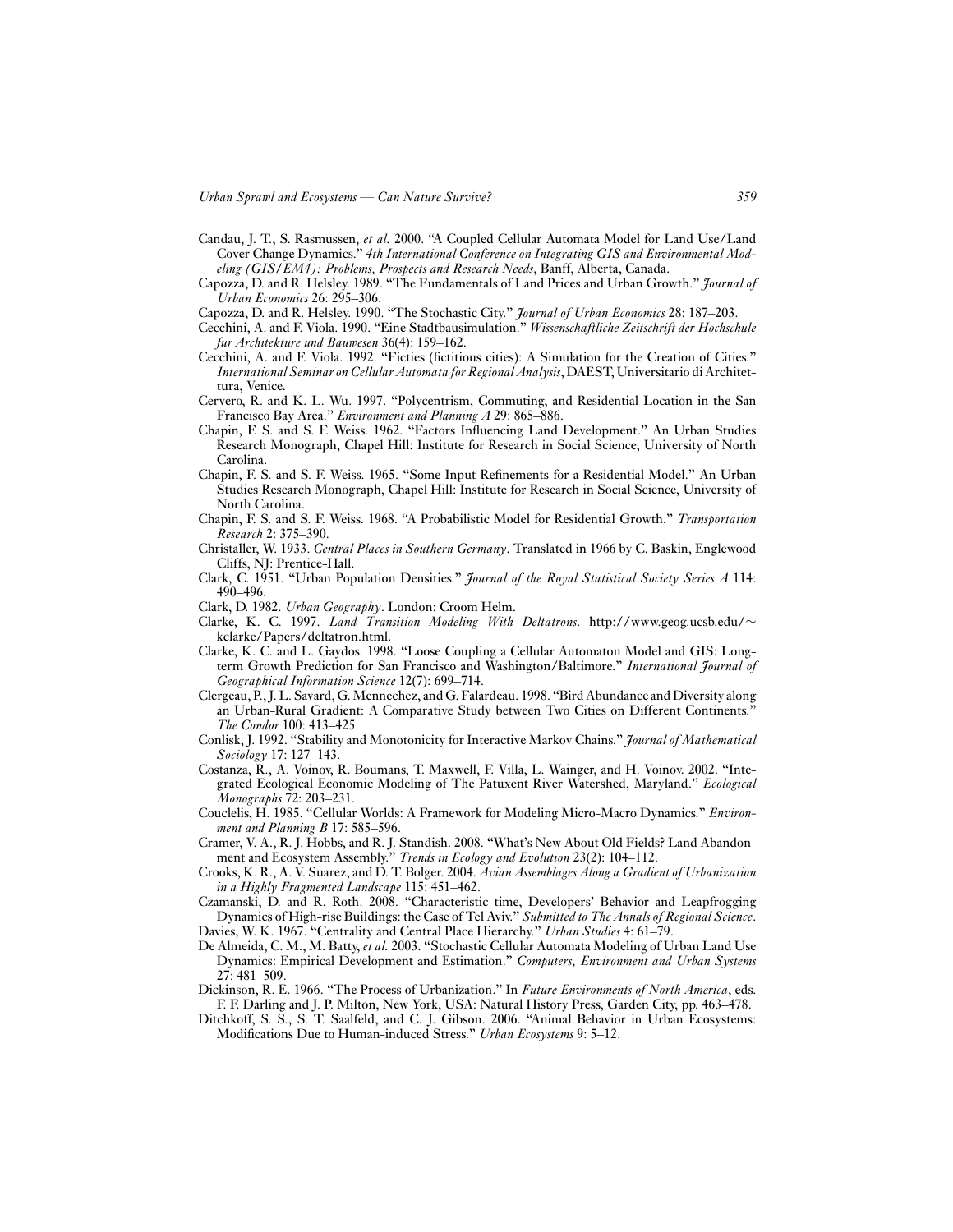Downs, A. 1998. "How America's Cities are Growing: The Big Picture." *Brookings Review* 16: 8–12.

- Drayton, B. and R. B. Primack. 1996. "Plant Species Lost in an Isolated Conservation Area in Metropolitan Boston from 1894 to 1993." *Conservation Biology* 10: 30–39.
- Duhme, F. and S. Pauleit. 1998. "A Landscape Ecological Masterplan for the City of Munich." In *Habitat Creation and Wildlife Conservation in Urban and Post-industrial Environments*, eds. J. O. Riley and S. E. Page, Chichester: Packard Publishing Ltd.
- Ehrlich, P. R. and A. H. Ehrlich. 1981. *Extinction: The Causes and Consequences of Disappearance of Species*, New York: Random House.
- Engelen, G., R. White,*et al.* 2002. "The MURBANDY and MOLAND models for Dublin." Submitted to European Comisssion Joint Research Center, Ispra, Italy. Dublin, ERA-Maptec, p. 172.
- Engelen, G., R. White, and I. Ulijee. 1997. "Integrating Constrained Cellular Automata Models, GIS and Decision Support Tools for Urban Planning and Policy-making." In *Decision Support Systems in Urban Planning*, ed. H. Timmermans, E & FN Spon, GB.
- Erickson, R. A. 1983. "The Evolution of the Suburban Space Economy." *Urban Geography* 4: 95–121.
- Erickson, R. A. 1986. "Multinucleation in Metropolitan Economies." *Annals of the Association of American Geographers* 76: 331–346.
- Evans, S. and A. Hudson-Smith. 2001. "Information Rich 3D Computer Modeling of Urban Environment." UCL working papers — CASA, http://www.casa.ucl.ac.uk/paper35.pdf.
- Evans, S., A. Hudson-Smith, and M. Batty, 2006. "3-D GIS; Virtual London and Beyond: An Explanation of the 3-D GIS Experience Involved in the Creation of Virtual London." *Cybergeo, Review European Geography*.
- Evans, T. P. and H. Kelley. 2004. "Multi-scale Analysis of a Household Level Agent-based Model of Landcover Change." *Journal of Environmental Management* 72(1–2): 57–72.
- Ewing, R. 1997. "Is Los Angeles-style Sprawl Desirable?" *Journal of the American Planning Association* 63: 107–126.
- FAO, Food and Water Organization of the United Nations, 2007, http://www.fao.org/nr/ water/aquastat/main/index.stm.
- Farnsworth, K. D. and Alexander R. A. Anderson. 2002. "How Simple Grazing Rules can Lead to Persistent Boundaries in Vegetation Communities." *Oikos* 95: 15–24.
- Frankhauser, P. 1994. "L'Aspect Fractal des Structures Urbaines (in French)." *L'Espace Géographique*, Paris.
- Frenkel, A. and M. Ashkenazi. 2008. "Measuring Urban Sprawl: How Can We Deal With It?" *Environment and Planning B: Planning and Design* 35: 56–79.
- Forman, R. T. T. 1995. *Land Mosaics*. Cambridge, UK: Cambridge University Press.
- Forman, R. T. and Godron. 1986. *Landscape Ecology*. New York, NY: John Wiley and Sons.
- Forrester, J. W. 1969. *Urban Dynamics*. Cambridge, MA: The MIT Press.
- Fujita, M. 1982. "Spatial Patterns of Residential Development." *Journal of Urban Economics* 12: 22–52.
- Fujita, M., P. Krugman, and A. J. Venables. 1999. *The Spatial Economy*. Cambridge, MA: The MIT Press.
- Galster, G., R. Hanson, M. R. Ratcliffe, H. Wolman, S. Coleman, and J. Freihage. 2001. "Wrestling Sprawl to the Ground: Defining and Measuring an Elusive Concept." *Housing Policy Debate* 12: 681–717.

Garreau, J. 1992. *Edge City: Life On the New Frontier*. New York: Doubleday.

- Germaine S. S. and B. F. Wakeling. 2001. "Lizard Species Distributors and Habitat Occupation Along An Urban Gradient in Tucson, Arizona, USA." *Biological Conservation* 97: 229–237.
- Gibbs, J. P. 1961. "A Method for Comparing the Spatial Shapes of Urban Units." In *Urban Research Methods*, ed. J. P. Gibbs, Princeton, NJ: D Van Nostrand, pp. 99–106.
- Ginat, L. 2001. "Development Duration of a Real Estate Project and Factors Affecting It." MSc Thesis. Haifa: Technion — Israel Institute of Technology (In Hebrew).
- Giuliano, G. and K. A. Small. 1991. "Subcenters in the Los Angeles Region." *Regional Science and Urban Economics* 21: 163–182.
- Glaeser, E., J. Gyourko, and R. Saks. 2005. "Why Have Housing Prices Gone Up?." Harvard Institute of Economic Research, Discussion Paper Number 2061, http://post.economics. harvard.edu/heir/2005papers/2005list.html.
- Glaeser, E. and M. Kahn. 2003. "Sprawl and Growth" NBER Working Paper Series, Working paper 9733 http://www.nber.org/papers/w9733.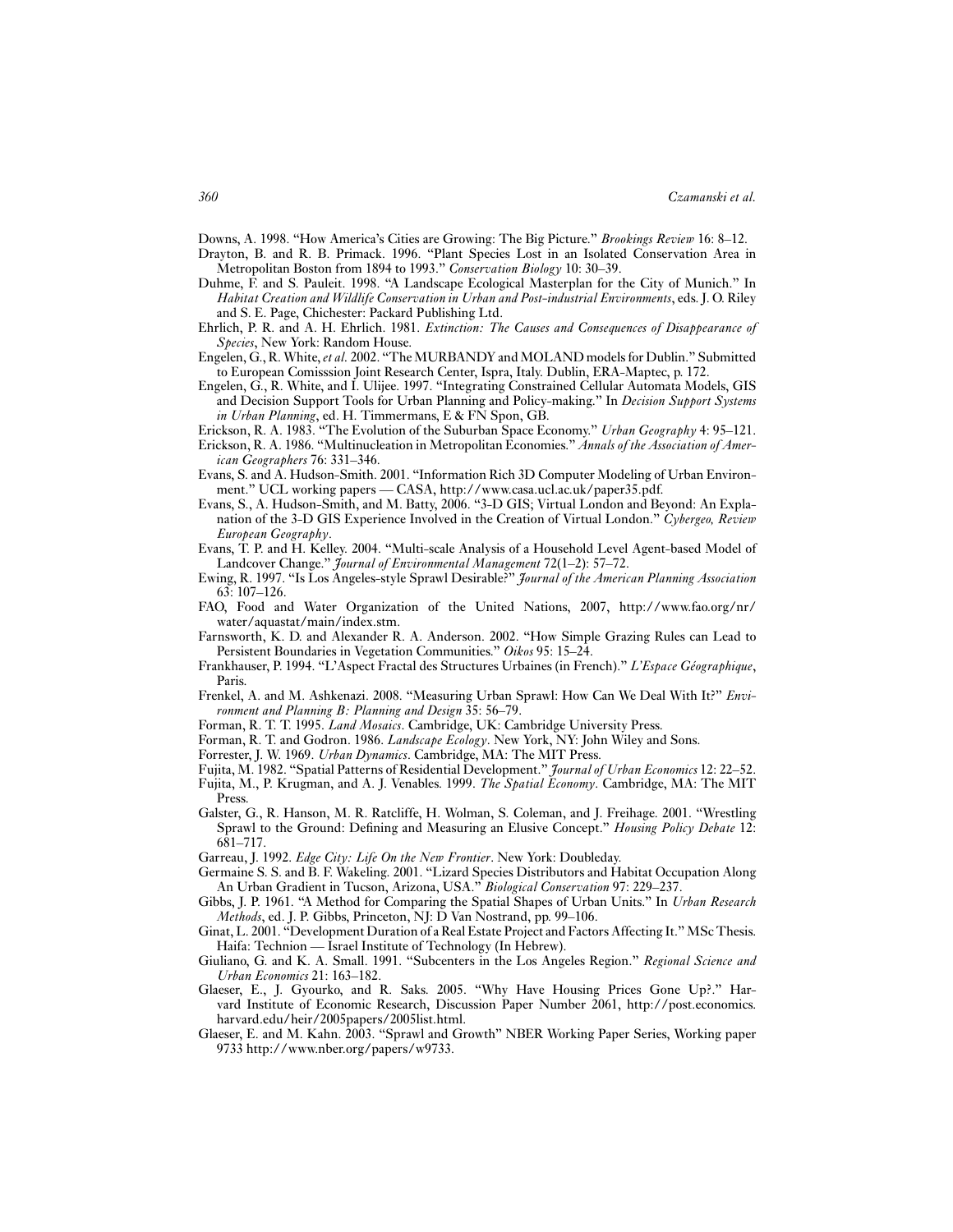- Glaeser, E. and B. Ward. 2006. "The Causes and Consequences of Land use Regulation: Evidence from Greater Boston." Discussion Paper Number 2124, Harvard Institute of Economic Research, http://post.economics.harvard.edu/heir/2006papers/2006list.html.
- Godefroid, S. and N. Koedam. 2003. "Distribution Pattern of the Flora in a Peri-urban Forest: An Effect of the City–Forest Ecotone." *Landscape and Urban Planning* 65: 169–185.
- Gordon, P. and H. W. Richardson. 1996. "Beyond Polycentricity: The Dispersed Metropolis, Los-Angeles, 1970–1990." *Journal of the American Planning Association* 62(3): 289–295.
- Gordon, P., H. W. Richardson, and H. L. Wong. 1986. "The Distribution of Population and Employment in a Polycentric City: The Case of Los Angeles." *Environment and Planning A* 18: 161–173.
- Guntenspergen, G. R. and J. B. Levenson. 1997. "Understory Plant Species Composition in Remnant Stands Along an Urban-to-rural Land-use Gradient." *Urban Ecosystems* 1: 155–169.
- Guy, C. M. 1998. "Classification of Retail Stores and Shopping Centers: Some Methodological Issues." *Geojournal* 45: 255–264.
- Haas, C. A. 1995. "Dispersal and Use of Corridors by Birds in Wooded Patches on an Agricultural Landscape." *Conservation Biology* 9: 845–854.
- Haddad, N. M., D. K. Rosenberg, and B. R. Noon. 2000. "On Experimentation and the Study of Corridors: Response to Beier and Noss." *Conservation Biology* 14: 1543–1545.
- Haddad, N. M., D. R. Bowne, A. Cunnigham, B. J. Danielson, D. J. Levey, S. Sargent, and T. Spira. 2003. "Corridor use by Diverse Taxa." *Ecology* 84: 609–615.
- Hagen-Zanker, A. H. and G. Lajoie. 2008. "Neutral Models of Landscape Change as Benchmarks in the Assessment of Model Performance." *Landscape and Urban Planning* 86(3–4): 284–296.
- Hall, P. 1983. "Decentralization Without End?" In *The Expanding City: Essays in Honor of Professor Jean Gottmann*, London: Academic Press.
- Hansen, A. J., R. L. Knight, J. M. Marzluff, S. Powell, K. Brown, P. H. Gude, and K. Jones. 2005. "Effects of Exurban Development on Biodiversity: Patterns, Mechanisms, and Research Needs." *Ecological Applications* 15: 1893–1905.
- Hanski, I. 1998. "Metapopulation Dynamics." *Nature* 396: 41–49.
- Hartshorn, T. A. and P. O. Muller. 1989. "Suburban Downtowns and the Transformation of Metropolitan Atlanta's Business Landscape." *Urban Geography* 10: 375–395.
- Harveson P. M., R. R. Lopez, N. J. Silvy, and P. A. Frank. 2004. "Source-sink Dynamics of Florida Key Deer on Big Pine Key, Florida." *Journal of Wildlife Management* 68: 909–915.
- Heikkila, E., P. Gordon, J. I. Kim, R. B. Peiser, H. W. Richardson, and D. Dale-Johnson. 1989. "What Happened to the CBD-Distance Gradient?: Land Values in a Policentric City." *Environment and Planning A* 21: 221–232.
- Heimlich R. and W. Anderson. 2001. "Development at the Urban Fringe and Beyond: Impacts on Agriculture and Rural Land." Agricultural Economic Report, No. 803, Washington, DC, U.S. Department of Agriculture, Economic Research Service.
- Henderson, J. V., Z. Shalizi, and A. J. Venables. 2001. "Geography and Development." *Journal of Economic Geography* 1(1): 81–105.
- Herold, M. and G. Menz. 2001. "Landscape Metric Signatures (LMS) to Improve Urban Land use Information Derived from Remotely Sensed Data." In *A Decade of Trans-European Remote Sensing Cooperation*, ed. M. F. Buchroithner, A A Balkema, Rotterdam, pp. 251–256.
- Hester, D. J. 1998. "Modeling Albuquerque's Urban Growth." Case Study: Isleta, New Mexico, 1:24,000-scale quadrangle, http://rockyweb.cr.usgs.gov/public/mrgb/forecast.html.
- Hodgson, P., K. French, and R. E. Major. 2007. "Avian Movement Across Abrupt Ecological Edges: Differential Responses to Housing Density in an Urban Matrix." *Landscape and Urban Planning* 79: 266–272.
- Holt, R. D. 1985. "Population Dynamics in Two-patch Environments: Some Anomalous Consequences of an Optimal Habitat Distribution." *Theoretical Population Biology* 28: 181–208.
- Hope, D., C. Gries, W. Zhu, W. F. Fagan, C. L. Redman N. B. Grimm, A. L. Nelson, C. Martin, and A. Kinzig. 2003. "Socioeconomics Drive Urban Plant Diversity." *Proceedings of the National Academy of Sciences* 100: 8788–8792.
- Hua, W. and D. W. L. Sprung. 1998. "Three-dimensional Simulation of Quantum Cellular Automata and the Zero-dimensional Approximation." *Journal of Applied Physics* 84: 4000–4005.
- Hunt, S. M., M. A. Hamilton, and P. S. Stewart. 2005. "A 3D Model of Antimicrobial Action on Biofilms." *Water Science and Technology* 52: 143–148.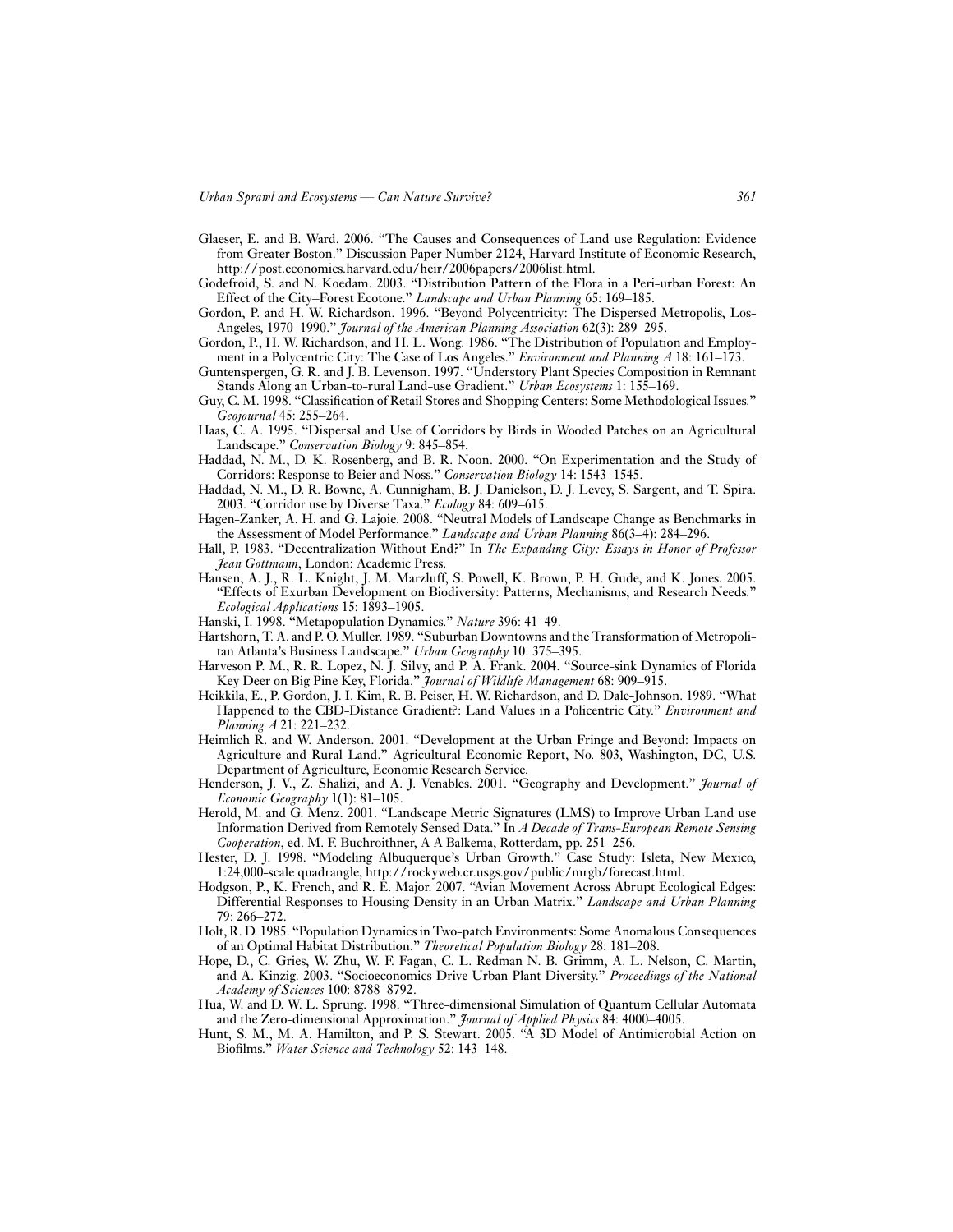Huriot, J. and J. Thisse. 2000. *Economics of Cities-Theoretical Perspectives*. Cambridge: Cambridge University Press.

- Itami, R. 1988. "Cellular Worlds: Models for Dynamic Conception of Landscapes." *Lanscape Architecture* 78(5): 52–57.
- Johnson, M. P. 2001. "Environmental Impacts of Urban Sprawl: A Survey of the Literature and Proposed Research Agenda." *Environment and Planning A* 33: 717–735.
- Kivel, P. T. and G. Shaw. 1980. "The Theory of Retail Location." In*Retail Geography*, ed. J. A. Dawson, Halstead Press.
- Köchy, M. and K. Tielbörger, 2007. Hydrothermal Time Model of Germination: Parameters for 36 Mediterranean Annual Species Based on a Simplified Approach." *Basic and Applied Ecology* 8: 171–182.
- Krakover, S. 1983. "Identification of Spatiotemporal Paths of Spread and Backwash." *Geographical Analysis* 15: 318–329.
- Krakover, S. 1985. "Spatio-temporal Structure of Population Growth in Urban Regions: The Cases of Tel-Aviv and Haifa, Israel." *Urban Studies* 22: 317–328.
- Kristensen, L. S., C. Thenail, and S. P. Kristensen. 2004. "Landscape Changes in Agrarian Landscapes in the 1990s: The Interaction Between Farmers and the Farmed Landscape. A case study from Jutland, Denmark." *Journal of Environmental Management* 71: 231–244.
- Krugman, P. 1996. *The Self Organizing Economy*. Cambridge, MA: Backwell.
- Lehvavirta, S. 2007. "Non-anthropogenic Dynamic Factors and Regeneration of (hemi)boreal Urban Woodlands — Synthesising Urban and Rural Ecological Knowledge." *Urban Forestry and Urban Greening* 6: 119–134.
- Levin, S. A. 1992. "The Problem of Pattern and Scale in Ecology." *Ecology* 73: 1943–1967.
- Levin, S. A. 1998. "Ecosystems and the Biosphere as Complex Adaptive Systems." *Ecosystems* 1: 431–436.
- Levins, R. 1969. "Some Demographic and Genetic Consequences of Environmental Heterogeneity for Biological Control." *Bulletin of the Entomological Society of America* 15: 237–240.
- Li, S. M. and Y. M. Siu. 2001. "Residential Mobility and Urban Restructuring Under Market Transition: A Study of Guangzhou, China." *Professional Geographer* 53(2): 219–229.
- Li, X. and A. G.-O. Yeh. 2000. "Modelling Sustainable Urban Development by the Integration of Constrained Cellular Automata and GIS." *International Journal of Geographical Information Science* 14(2): 131–152.
- Longley, P. and V. Mesev. 1997. "Beyond Analogue Models: Space Filling and Density Measurements of an Urban Settlement." *Papers in Regional Sciences* 76: 409–427.
- Lösch, A. 1940. *The Economics of Location*. translated in 1954 by W. H. Woglam and W. F. Stolper. Yale University, New Haven, CT.
- Lotka, A. J. 1925. *Elements of Physical Biology*. Baltimore: Williams & Wilkins Co.
- Louw, E., E. Van der Krabben, and H. Priemus. 2003. "Spatial Development Policy: Changing Roles for Local and Regional Authorities in the Netherlands." *Land Use Policy* 20: 357–366.
- Lowry, I. S. 1964. *A Model of Metropolis*. Santa Monica, California, The RAND Corporation.
- Luck, M. and J. Wu. 2002. "A Gradient Analysis of Urban Landscape Pattern: A Case Study from the Phoenix Metropolitan Region, Arizona, USA." *Landscape Ecology* 17: 327–339.
- Mabry, K. E. and G. W. Barrett. 2002. "Effects of Corridors on Home Range Sizes and Interpatch Movements of Three Small Mammal Species." *Landscape Ecology* 17: 629–636.
- MacArthur, R. H. and E. O. Wilson. 1967. *The Theory of Island Biogeography*. Princeton, NJ: Princeton University Press.
- Maguire, D. and M. Batty. 2005. *GIS Spatial Analysis and Modeling*. Redlands, California: ESRI press.
- Makse, H. A., S. Havlin, and H. E. Stanley. 1995. "Modeling Urban Growth Patterns." *Nature* 377: 608–612.
- Mandelbrot, B. B. 1982. *The Fractal Geometry of Nature*. W. H. Freeman and Company.
- Martin, D. 1998. "Automatic Neighborhood Identification from Population Surfaces, Computers." *Environment and Urban Systems* 22(2): 107–120.
- McDonald, J. F. and D. McMillen. 1990. "Employment Subcenters and Land Values in a Polycentric Urban Area: The Case of Chicago." *Environment and Planning A* 22: 1561–1574.
- McDonnell, M. J. 1988. "A Forest for New York." *Public Garden* 3: 28–31.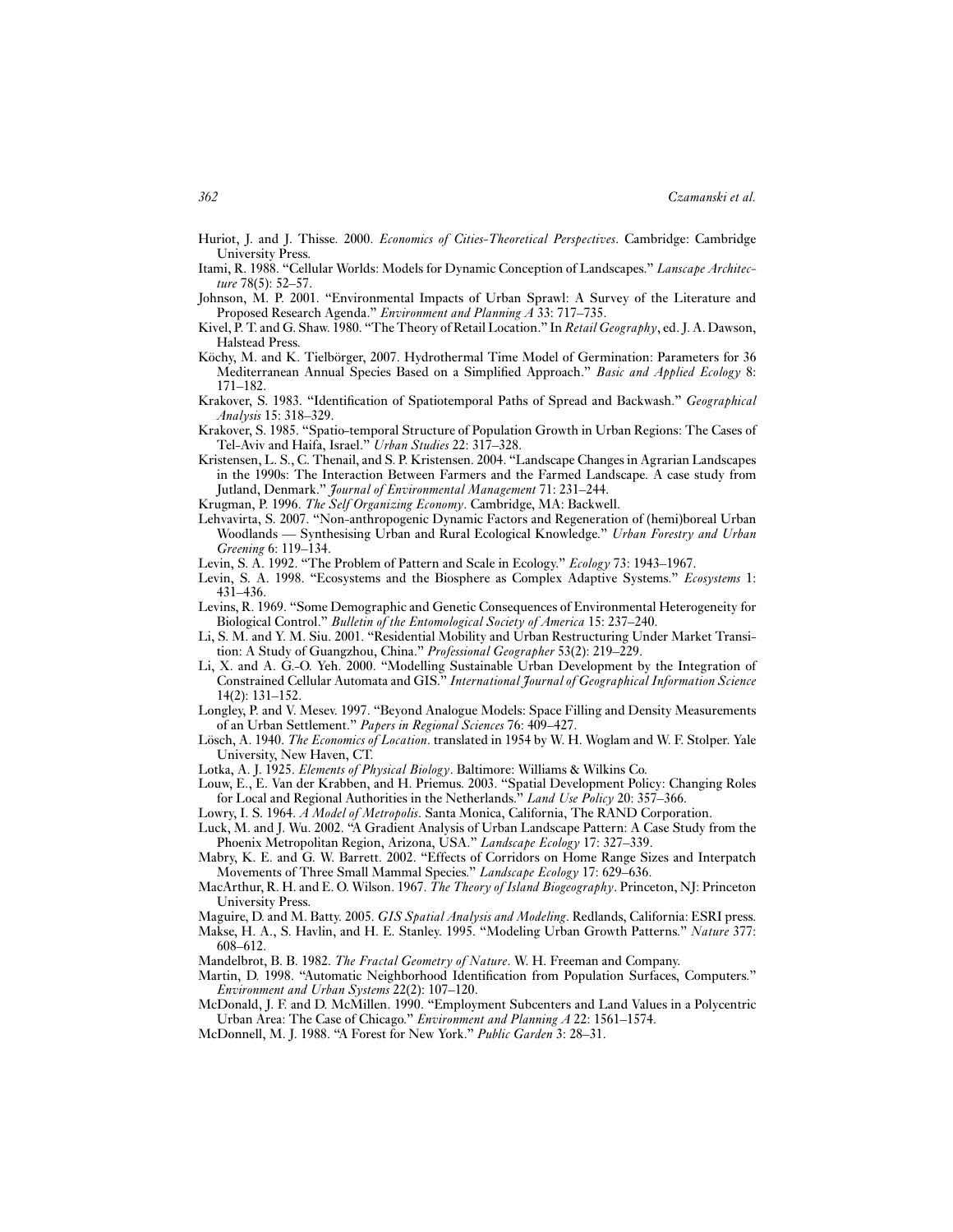- McDonnell, M. J. and S. T. A. Pickett. 1990. "Ecosystem Structure and Function along Urban-rural Gradients: An Unexploited Opportunity for Ecology." *Ecology* 71: 1232–1237.
- McDonnell, M. J., S. T. A. Pickett, and V. Pouyat. 1993. "The Application of the Ecological Gradient Paradigm to the Study of Urban Effects." In *Humans as Components of Ecosystems: The Ecology of Subtle Human Effects and Populated Areas*, eds. M .J. McDonnell and S. T. A. Pickett, Berlin: Springer-Verlag, pp. 175–189.
- McDonnell M. J., S. T. A. Pickett, P. Groffman, P. Bohlen, R. V. Pouyat, W. C. Zipperer, R. W. Parmelee, M. M. Carreiro, and K. Medley. 1997. "Ecosystem Processes along an Urban-to-rural Gradient." *Urban Ecosystems* 1: 21–36.
- McGarigal, K. and B. Marks. 1995. *Fragstats: Spatial Pattern Analysis Program for Quantifying Landscape Structure TR PNW-GTR-351*, USDA Forest Service, Washington, DC.
- McGranahan, G. *et al.* 2005. "Urban Systems." Ch. 27 In *Ecosystems and Human Well-being: Current State, and Trends: Findings of the Condition and Trends Working Group, by the Millennium Ecosystem Assessment, Millennium Ecosystem Assessment Series*. New York: Island Press.
- McKinney, M. L. 2002. "Urbanization, Biodiversity, and Conservation." *Bioscience* 52: 883–890.
- D. P. McMillen. 1989. "An Empirical Model of Urban Fringe Land Use." *Land Economics* 65(2): 138–145.
- McMillen, D. P. and J. F. McDonald. 1998. "Suburban Subcenters and Employment Density in Metropolitan Chicago." *Journal of Urban Economics* 43: 157–180.
- Meadows, D. H., D. L. Meadows, *et al.* 1972. *The Limits to Growth: A Report for the Club of Rome's Project on the Predicament of Mankind*. NY: Universe Books.
- Mech, S. G. and J. G. Hallett. 2001. "Evaluating the Effectiveness of Corridors: A Genetic Approach." *Conservation Biology* 15: 467–474.
- Melles, M., S. Glenn, and K. Martin. 2003. "Urban Bird Diversity and Landscape Complexity: Species–environment Associations Along a Multiscale Habitat Gradient." *Conservation Ecology* 7, 5. [online] URL: http://www.consecol.org/vol7/iss1/art5.
- Mills, E. 1967. "An Aggregative Model of Resource Allocation in a Metropolitan Area." *American Economic Review* 57: 197–210.

Mills, E. 1972. *Studies in the Structure of the Urban Economy*. Baltimore: Johns Hopkins Univeristy Press.

- Mills, E. 1981. "Growth, Speculation and Sprawl in a Monocentric City." *Journal of Urban Economics* 10: 201–226.
- Morrill, R. 1991. "Myths About Metropolis." In *Our Changing Cities*. ed. J. F. Hart, Baltimore: Johns Hopkins University Press, pp. 1–11.
- Mörtberg, U. M. 2001. "Resident Bird Species in Urban Forest Remnants; Landscape and Habitat Perspectives." *Landscape Ecology* 16: 193–203.
- Munroe, S. T. 1999. The Economic and Spatial Dynamics of US Metropolitan Retailing: 1977–1997, PhD dissertation, University of California, Santa Barbara.
- Muth, R. 1969. *Cities and Housing*. University of Chicago Press.
- Nakajima, T. 1977. "Application de la théorie de l'automate à la simulation de l'évolution de l'espace urbain. Congrès Sur La Méthodologie De L'Aménagement Et Du Dévelopment, *Montreal, Association Canadienne-Française Pour L'Avancement Des Sciences et Comité De Coordination Des Centres De Recherches En Aménagement, Développement Et Planification (CRADEP)*: pp. 154–160.
- Newburn, D. and P. Berck. 2006. "Modeling Suburban and Rural-residential Development Beyond the Urban Fringe." *Land Economics* 82(4): 481–499.
- Niemelä, J. 1999. "Ecology and Urban Planning." *Biodiversity and Conservation* 8(1): 119–131.
- Niemelä, J., D. J. Kotze, S. Venn, L. Penev, I. Stoyanov, J. Spence, D. Hartley, and E. Montes de Oca. 2003. "Carabid Beetle Assemblages (Coleoptera, Carabidae) Across Urban–rural Gradients: An International Comparison." *Landscape Ecology* 17: 387–401.
- Ohls, J. and D. Pines. 1975. "Continuous Urban Development and Economic Efficiency." *Land Economics* 51: 224–234.
- Oxley, T., B. S. McIntosh, N. Winder, M. Mulligan, and G. Engelen. 2004. "Integrated Modelling and Decision Support Tools: A Mediterranean Example." *Environmental Modelling & Software* 19: 999–1010.
- Paul, J. M. and J. L. Meyer. 2001. "Streams in the Urban Landscape." *Annual Review of Ecology and Systematics* 32: 333–365.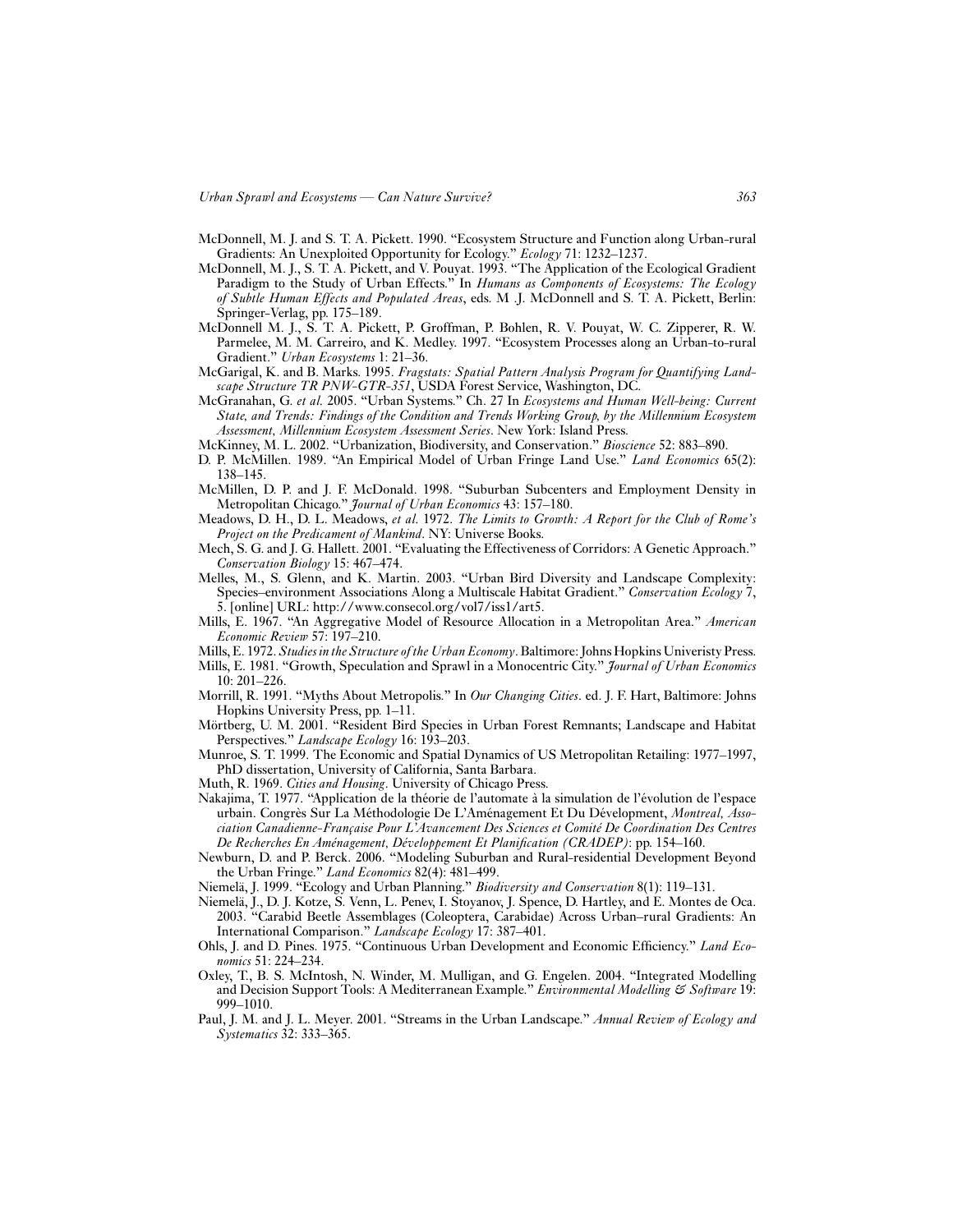- Pearson, R. G., T. P. Dawson, P. M. Berry, and P. A. Harrison. 2002. "Species: A Spatial Evaluation of Climate Impact on the Envelope of Species." *Ecological Modelling* 154: 289–300.
- Pickett, S. T. A., W. R. Burch, S. E. Dalton, T. W. Foresman, J. M. Grove, and R. Rowntree. 1997. "A Conceptual Framework for the Study of Human Ecosystems in Urban Areas." *Urban Ecology* 1: 185–199.
- Pickett, S. T. A., M. L. Cadenasso, J. M. Grove, C. H. Nilon, R. V. Pouyat, W. C. Zipperer, and R. Costanza. 2001. "Urban Ecological Systems: Linking Terrestrial Ecological, Physical, and Socioeconomic Components of Metropolitan Areas." *Annual Review of Ecology and Systematics* 32: 127–157.
- Poudevigne, I. and D. Alard. 1997. "Landscape and Agricultural Patterns in Rural Areas: A Case Study in the Brionne Basin, Normandy, France." *Journal of Environmental Management* 50: 335–349.
- Portugali, J. 1999. *Self-Organization and the City*. Berlin: Springer.
- Portugali, J. 2006. "Complexity Theory as a Link Between Space and Place." *Environment and Planning A* 38: 647–664.
- Pulliam, R. H. 1988. "Sources, Sinks, and Population Regulation." *American Naturalist* 132: 652–661.
- Putman, S. (1970). "Developing and Testing an Intraregional Model." *Regional Studies* 4: 473–490.
- Racey, G. D. and D. L. Euler. 1982. "Small Mammal and Habitat Response to Shoreline Cottage Development in Central Ontario, Canada." *Canadian Journal of Zoology* 60: 865–880.
- Rapoport, E. H. 1993. "The Process of Plant Colonization in Small Settlements and Large Cities." In *Humans as Components of Ecosystems: The Ecology of Subtle Human Effects and Populated Areas*, eds. M. J. McDonnell and S. T. A. Pickett, Berlin: Springer-Verlag, pp. 190–207.
- Rebele, F. 1994. "Urban Ecology and Special Features of Urban Ecosystems." *Global Ecology and Biogeography Letters* 4: 173–187.
- Riley, S. P. D., R. M. Sauvajot, T. K. Fuller, E. C. York, D. A. Kamradt, C. Bromley, and R. K. Wayne. 2003. "Effects of Urbanization and Habitat Fragmentation on Bobcats and Coyotes in Southern California." *Conservation Biology* 17: 566–576.
- Roy, D. B., M. O. Hill, and P. Rothery. 1999. *Effects of Urban Land Cover on the Local Species Pool in Britain Ecography*. 22: 507–517.
- Schneeberger, N.,M. Bürgi, and P. D. Felix Kienast. 2007. "Rates of Landscape Change at the Northern Fringe of the Swiss Alps: Historical and Recent Tendencies." *Landscape and Urban Planning* 80(1–2, 28): 127–136.
- Schweitzer, F. 1997. "Urban Cluster Growth: Analysis and Computer Simulations of Urban Aggregations." In *Self-organization of Complex Structures: From Individual to Collective Dynamics*, ed. F. Schweitzer, Gordon and Breach, London, pp. 501–518.
- Semboloni, F. 1997. "An Urban and Regional Model Based on Cellular Automata."' *Environment and Planning B: Planning and Design* 24: 589–612.
- Semboloni, F. 2000a. "The Dynamic of an Urban Cellular Automata in a 3-D Spatial Pattern." Presented at XXI National Conference Aisre: Regional and Urban Growth in a Global Market, Palermo, http://fs.urba.arch.unifi.it/eng/ric/ca3d/index.html.
- Semboloni, F. 2000b. "The Growth of An Urban Cluster into a Dynamic Self-modifying Spatial Pattern." *Environment and Planning B: Planning and Design* 27: 549–564.
- Shochat, E., P. S. Warren, S. H. Faeth, N. E. McIntyre, and D. Hope. 2006. "From Patterns to Emerging Processes in Mechanistic Urban Ecology." *Trends in Ecology and Evolution* 21: 186–191.
- Shukla, V. and P. Waddell. 1991. "Firm Location and Land Use in Discrete Urban Space: A Study of the Spatial Structure of Dallas-Fort Worth." *Regional Science and Urban Economics* 21: 225–253.
- Siregar, P., J. P. Sinteff, N. Julen, and P. Le Beux. 1998. "An Interactive 3D Anisotropic Cellular Automata Model of the Heart." *Computers and Biomedical Research* 31(5): 323–347.
- Small, K. A. and S. Song. 1994. "Population and Employment Densities: Structure and Change." *Journal of Urban Economics* 36(3): 292–313.
- Sofer, M. 1994. "The Time Dimension in Statutory Planning in Israel." PhD Thesis, Technion Israel Institute of Technology (In Hebrew), Haifa.
- Sukopp, H., H. P. Blume, and W. Kunick. 1979. "The Soil, Flora and Vegetation of Berlin's Wastelands." In *Nature in Cities*, ed. I. C. Laurie, Chichester: John Wiley, pp. 115–132.
- Sukopp, H. and M. Numata. 1995. "Foreword." In *Urban Ecology as the Basis for Urban Planning* eds. H. Sukopp, M. Numata, and A. Huber, The Hague: SPB Academic Publishing, p. vii.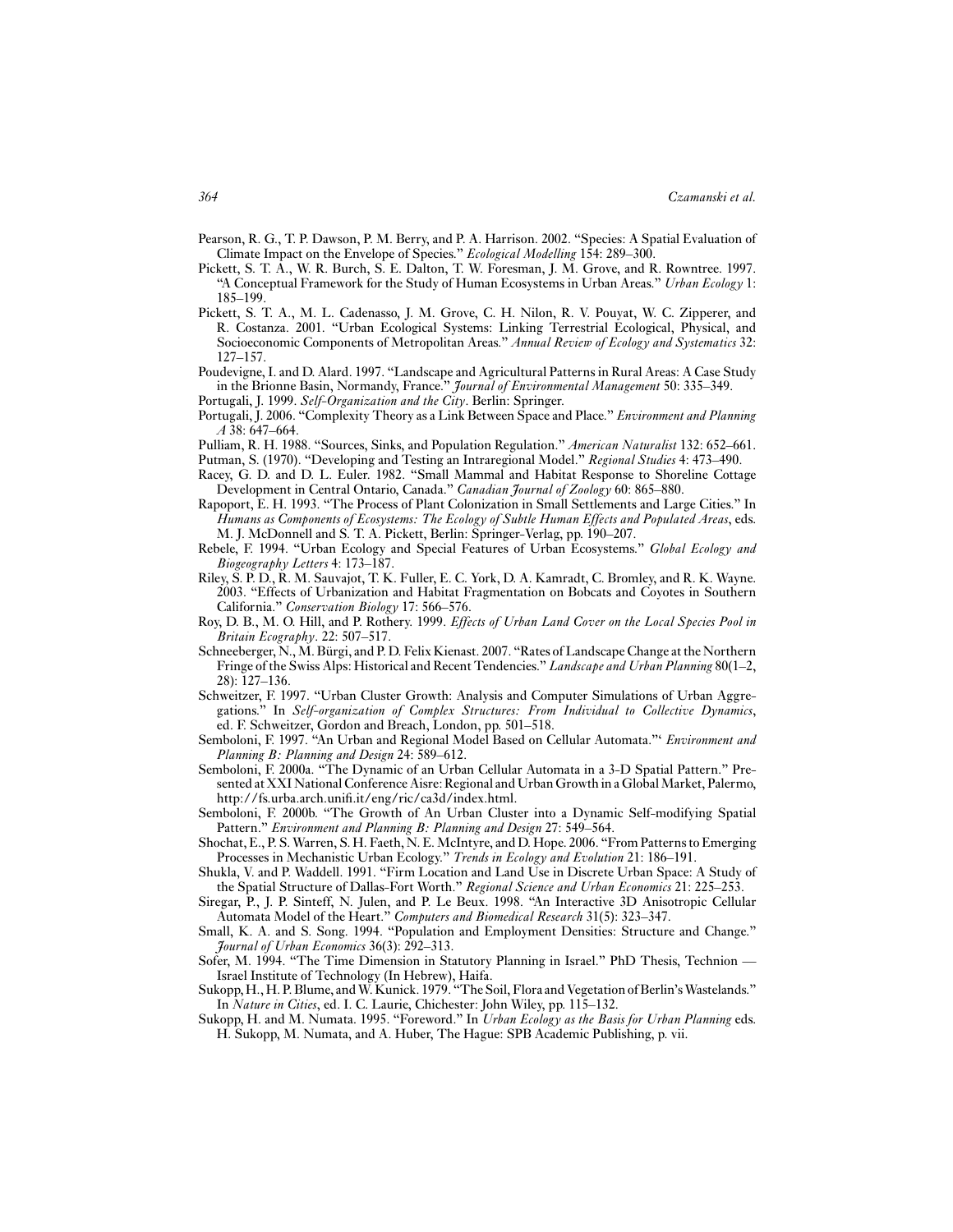- Steinitz, C. and P. Rogers. 1970. *A System Analysis Model of Urbanization and Change: An Experiment in Interdisciplinary Education*. Cambridge, MA: MIT Press.
- Sui, D. Z. and H. Zeng. 2001. "Modeling the Dynamics of Landscape Structure in Asia's Emerging Desakota Regions: A Case Study in Shenzhen." *Landscape and Urban Planning* 53(1–4): 37–52.
- Tobler, W. 1970. "A Computer Movie Simulating Urban Growth in the Detroit Region." *Economic Geography 46, Issue Supplement: Proceedings*. International Geographical Union, Commission on Quantitative Methods, pp. 234–240.
- Torrens, P., 2006. "Simulating Sprawl." *Annals of the Association of American Geographers* 96(2): 248–275.
- Torrens, P. M. and M. Alberti. 2000. "Measuring Sprawl." *WP 27*, Centre for Advanced Spatial Analysis, University College, London, http://www.casa.ucl.ac.uk.
- Torrens, P. M. and I. Benenson. 2005. "Geographic Automata Systems." *International Journal of Geographic Information Science* 19(4): 385–412.
- Torrens, P. M. and D. O' Sullivan. 2001. "Cellular Automata and Urban Simulation: Where Do We Go From Here?" *Environment and Planning B: Planning and Design* 28: 163–168.
- Trepl, L. 1995. "Towards a Theory of Urban Biocoenoses." In *Urban Ecology as the Basis for Urban Planning*, eds. H. Sukopp, M. Numata, and A. Huber, The Hague: SPB Academic Publishing, pp. 3–21.
- Turnbull, G. 1988. "Residential Development in an Open City." *Regional Science and Urban Economics* 18: 307–320.
- Turner, M. G. 1989. "Landscape Ecology: The Effect of Pattern on Process." *Annual Review of Ecological Systems* 20: 171–197.
- United Nations. 2002. "World Urbanization Prospects: The 2001 Revision." E/ESA/WP.191, New York: United Nations.
- United Nations. 2004. "World Urbanization Prospects: The 2003 Revision." E/ESA/WP.191, New York: United Nations.
- Urban, D. L., R. V. O'Neill, and H. H. Shugart. 1987. "Landscape Ecology." *BioSceince* 37: 119–127.
- Van Delden, H., P. Luja, and G. Engelen. 2007. "Integration of Multi-scale Dynamic Spatial Models of Socio-economic and Physical Processes for River Basin Management, *Environmental Modelling and Software* 22(2): 223–238.
- Vermaat, J. E., F. Eppink, J. C. J. M. van den Bergh, A. Barendregt, and J. van Belle. 2005. "Aggregation and the Matching of Scales in Spatial Economics and Landscape Ecology: Empirical Evidence and Prospects for Integration." *Ecological Economics* 52: 229–237.
- Vicsek, T. 1989. *Fractal Growth Phenomena*. Singapore: World Scientific Company.
- Volterra, V. 1926. "Variazioni e fluttuazioni del numero d'individui in specie animali conviventi." *Memoria della Regia Accademia Nazionale dei Lincei*, Series VI, 2.
- Voss, C. C., H. Baveco, and C. J. Grashof-Bokdam. 2002. "Corridors and Species Dispersal." In *Applying Landscape Ecology in Biological Conservation*, ed. K. J. Gutzwiller, Springer, pp. 84–130.
- Vuorisalo, T., H. Andersson, T. Hugg, R. Lahtinen, H. Laaksonen, and E. Lehikoinen. 2003. "Urban Development from An Avian Perspective: Causes of Hooded Crow (Corvus corone cornix) Urbanisation in Two Finnish Cities." *Landscape and Urban Planning* 62: 69–87.
- Walbridge, M. R. 1997. "Urban Ecosystems." *Urban Ecosystems* 1: 1–2.
- Ward, D. P., A. T. Murray, and S. R. Phinn. 2000a. "A Stochastically Constrained Cellular Model of Urban Growth." *Computers, Environment and Urban Systems* 24: 539–558.
- Ward, D. P., S. R. Phinn, and A. T. Murray. 2000b. "Monitoring Growth in Rapidly Urbanizing Areas Using Remotely Sensed Data." *The Professional Geographer* 52(3).
- Weidlich, W. 1999. "From Fast to Slow Processes in the Evolution of Urban and Regional Settlement Structures." *Discrete Dynamics in Nature and Society* 3(2–3): 137–147.
- Wheaton, W. 1974. "A Comparative Static Analysis of Urban Spatial Structure." *Journal of Economic Theory* 9: 223–237.
- Wheaton, W. 1982a. "Urban Residential Growth Under Perfect Foresight." *Journal of Urban Economics*  $12: 1 - 21.$
- Wheaton, W. 1982b. "Urban Spatial Development with Durable but Replaceable Capital." *Journal of Urban Economics* 12: 53–67.